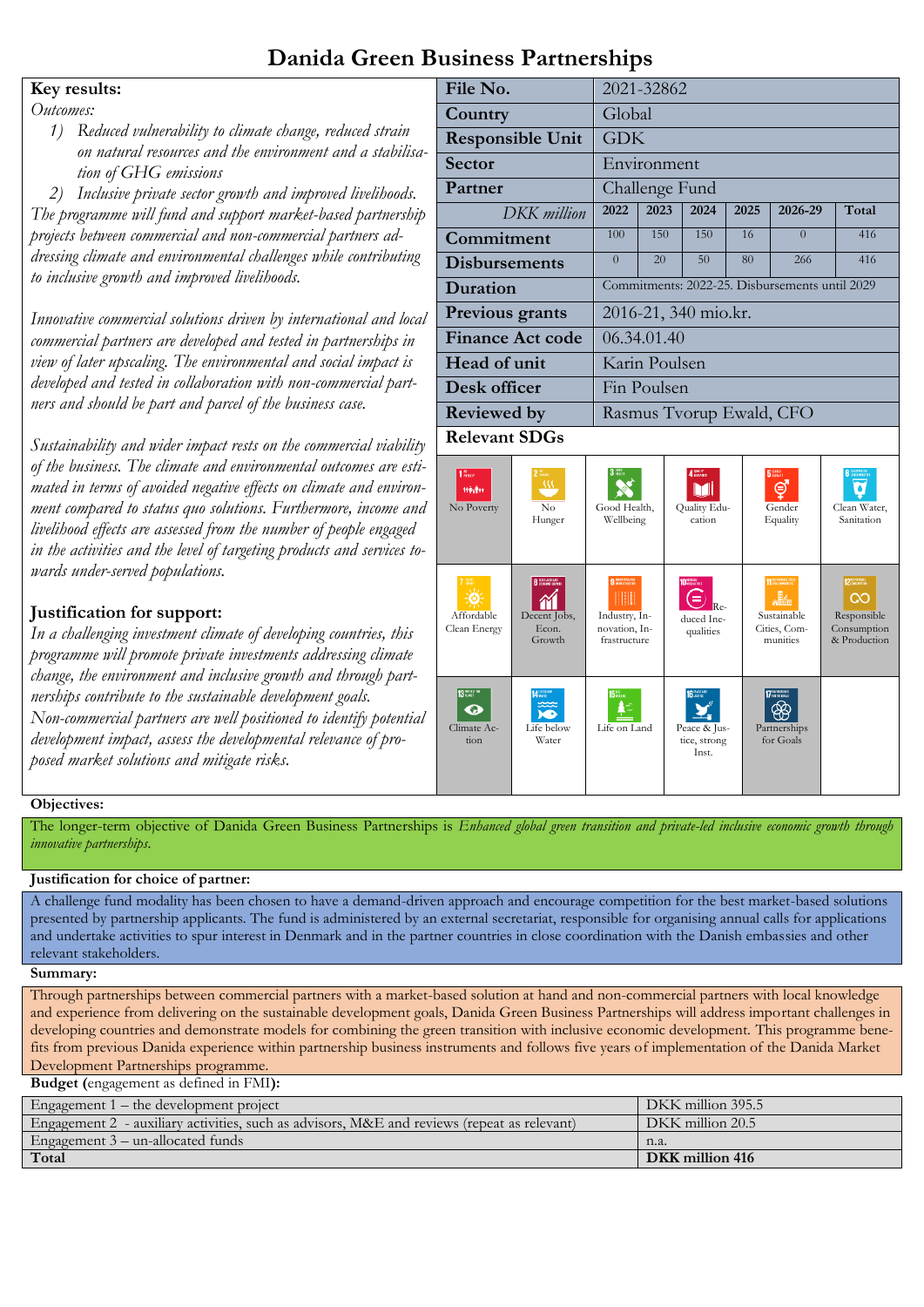**Ministry of Foreign Affairs of Denmark Danida**

**Programme Document**

## **Danida Green Business Partnerships**

**February 2022**

**File No. 2021-32862**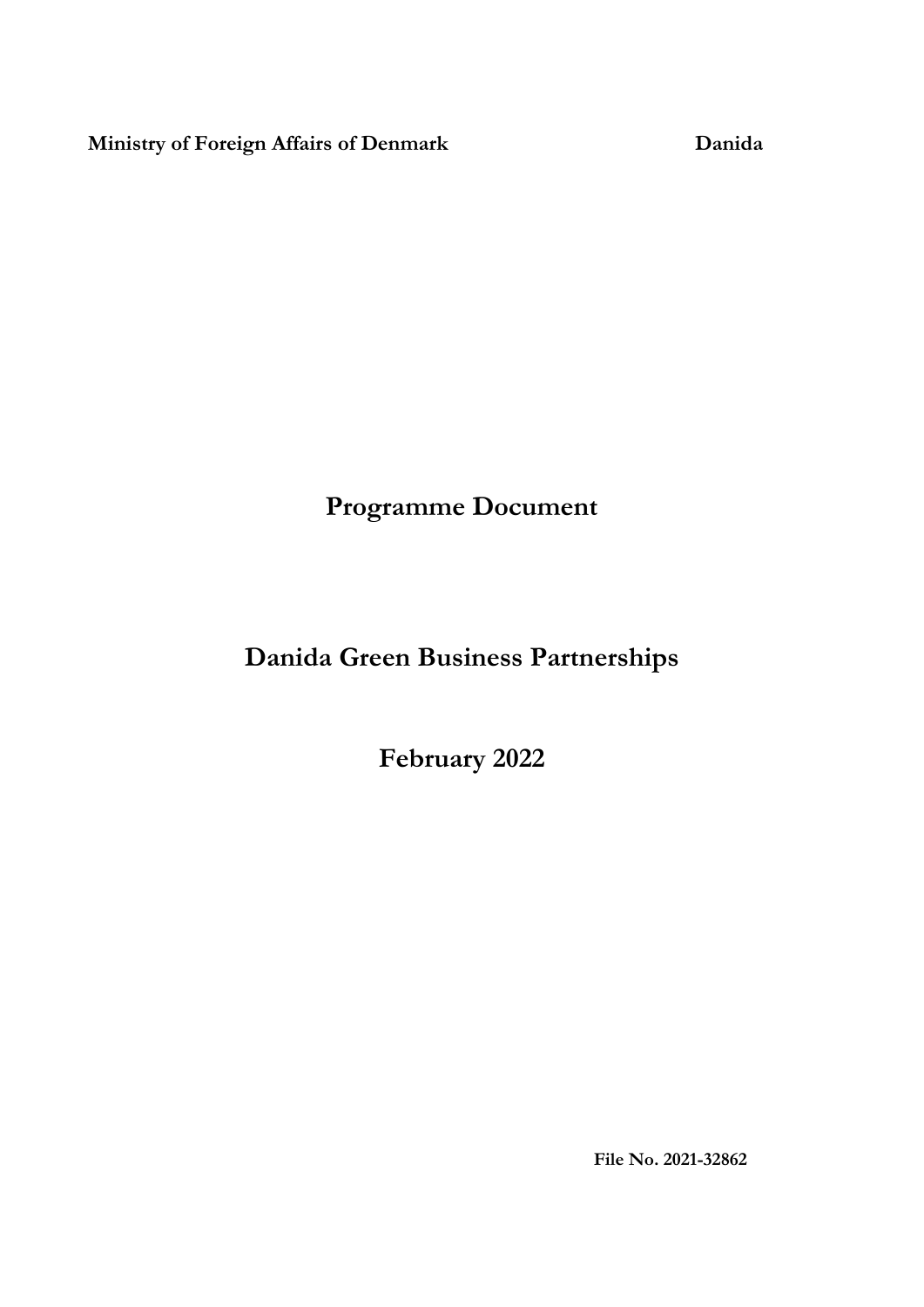### **Table of Contents**

| 1              |     |  |  |  |  |  |  |  |
|----------------|-----|--|--|--|--|--|--|--|
| $\overline{2}$ |     |  |  |  |  |  |  |  |
|                | 2.1 |  |  |  |  |  |  |  |
|                | 2.2 |  |  |  |  |  |  |  |
|                | 2.3 |  |  |  |  |  |  |  |
|                | 2.4 |  |  |  |  |  |  |  |
| 3              |     |  |  |  |  |  |  |  |
|                | 3.1 |  |  |  |  |  |  |  |
|                | 3.2 |  |  |  |  |  |  |  |
|                | 3.3 |  |  |  |  |  |  |  |
|                | 3.4 |  |  |  |  |  |  |  |
|                | 3.5 |  |  |  |  |  |  |  |
| 4              |     |  |  |  |  |  |  |  |
| 5              |     |  |  |  |  |  |  |  |
| 6              |     |  |  |  |  |  |  |  |
| 7              |     |  |  |  |  |  |  |  |
|                | 7.1 |  |  |  |  |  |  |  |
|                | 7.2 |  |  |  |  |  |  |  |
|                | 7.3 |  |  |  |  |  |  |  |
| 8              |     |  |  |  |  |  |  |  |
| 9              |     |  |  |  |  |  |  |  |
| 10             |     |  |  |  |  |  |  |  |
|                |     |  |  |  |  |  |  |  |
|                |     |  |  |  |  |  |  |  |
|                |     |  |  |  |  |  |  |  |
|                |     |  |  |  |  |  |  |  |
|                |     |  |  |  |  |  |  |  |
|                |     |  |  |  |  |  |  |  |
|                |     |  |  |  |  |  |  |  |
|                |     |  |  |  |  |  |  |  |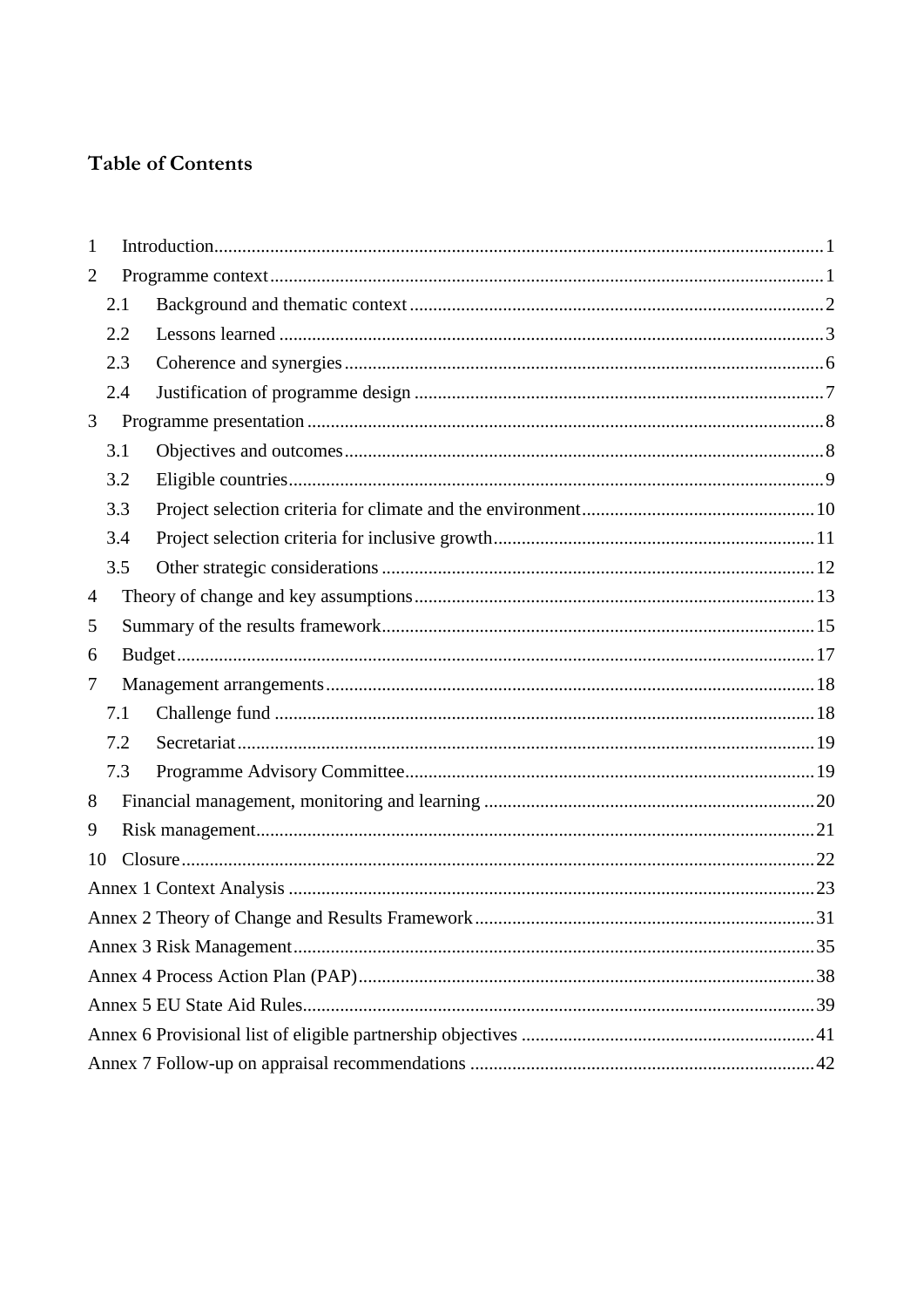### **List of Abbreviations**

| <b>DAC</b>  | Development Assistance Committee of the OECD          |
|-------------|-------------------------------------------------------|
| <b>DIBE</b> | Danida Innovation and Business Explorer               |
| <b>DKK</b>  | Danish krone                                          |
| <b>DGBP</b> | Danida Green Business Partnerships                    |
| <b>DMDP</b> | Danida Market Development Partnerships                |
| EKF         | Denmark's Export Credit Agency                        |
| EU          | European Union                                        |
| <b>GBER</b> | EU State aid General Block Exemption Regulation       |
| <b>GDK</b>  | Department for Green Diplomacy and Climate            |
| <b>GHG</b>  | Greenhouse gas                                        |
| GIZ         | German Corporation for International Cooperation Gmb  |
| IFU         | Danish Investment Fund for Developing Countries       |
| <b>ILO</b>  | International Labour Organisation                     |
| MFA         | Danish Ministry of Foreign Affairs                    |
| <b>NGO</b>  | Non-governmental organisation                         |
| <b>OECD</b> | Organisation for Economic Cooperation and Development |
| P4G         | Partnering for Green Growth and the Global Goals 2030 |
| <b>RBC</b>  | Responsible business conduct                          |
| SDG         | Sustainable Development Goal(s)                       |
| SME         | Small and medium-sized enterprises                    |
| UN          | United Nations                                        |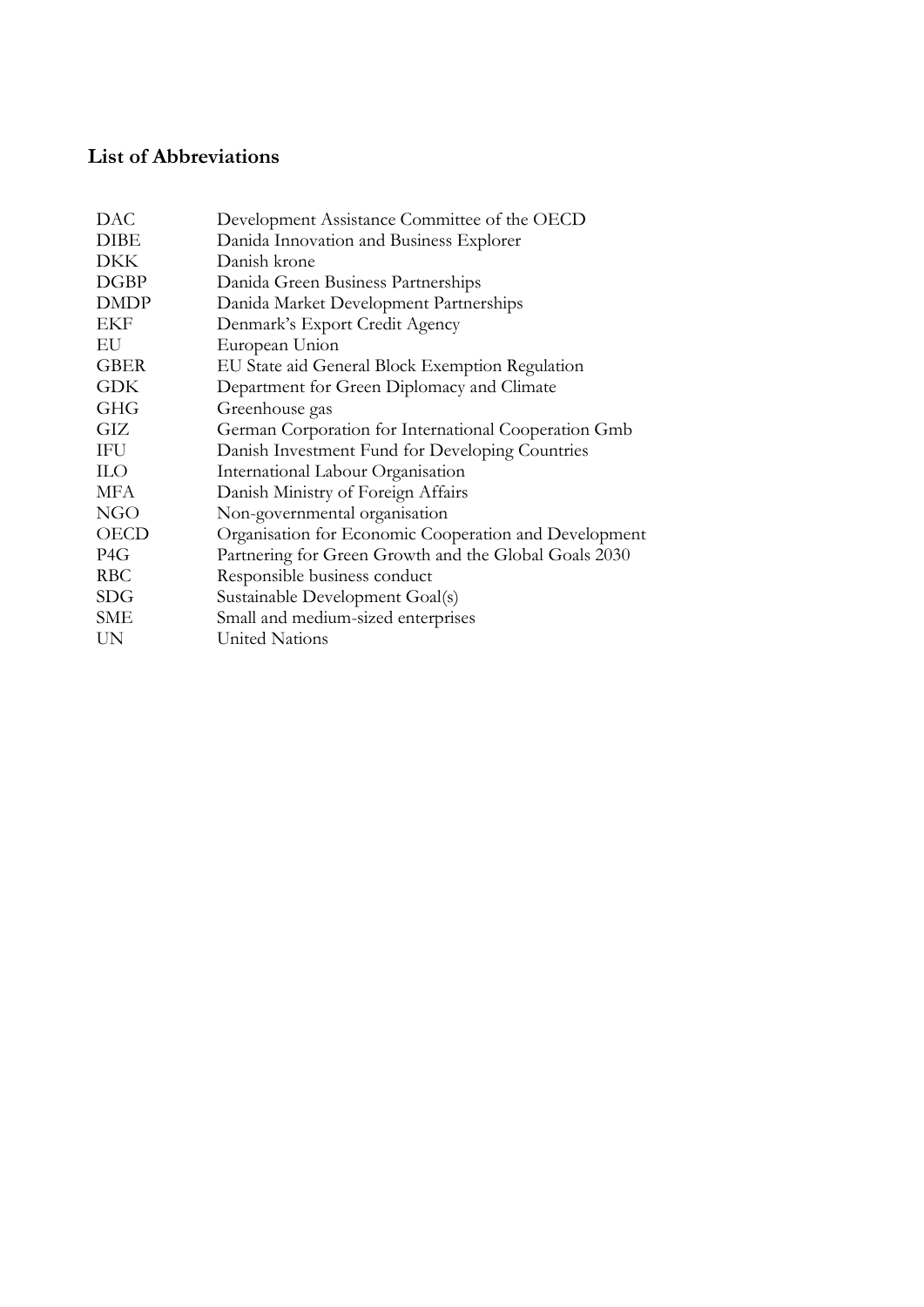### <span id="page-4-0"></span>1 Introduction

The present programme document outlines the background, rationale and justification, objectives and management arrangements for the development cooperation concerning Danida Green Business Partnerships 2022-2026. Through partnerships with non-commercial partners, the programme will engage the private sector in developing and implementing market-based solutions with high impact that address environmental degradation, the climate change and biodiversity crisis and contribute to inclusive economic growth in partner countries. The programme builds on previous years' experience with the private partnership program, DMDP.

In line with the new Danish strategy for development cooperation *The World We Share,* and the political ambition to launch a new green partnership facility, this four-year programme constitutes an important effort provided through Denmark's development cooperation to lead the way in the fight for climate, nature and environment by combining private sector led economic growth and green transition. Through commercially oriented partnerships, the programme will contribute to sustainable and socially just economic recovery, green transition and create hope and opportunities through decent jobs and green growth. By engaging private sector finance and competencies in combination with local development knowledge of non-commercial partners, the programme aims to contribute to the Sustainable Development Goals (SDG), in particular addressing climate change mitigation, climate change adaptation, environmental protection, biodiversity and inclusive growth. Notably SDG 1 (no poverty), SDG 8 (decent jobs and economic growth), SDG 12 (responsible consumption and production), SDG 13 (climate action), and SDG 17 (partnerships) are targeted.

### <span id="page-4-1"></span>2 Programme context

Through partnerships between commercial partners with a market-based solution at hand and non-commercial partners (primarily civil society organisations) with local knowledge and experience from delivering on the sustainable development goals, Danida Green Business Partnerships will address important challenges in developing countries and demonstrate models for combining the green transition with inclusive economic development.

The UN Sustainable Development Goals (SDGs) have since their adoption in 2015 enjoyed global recognition, also by businesses that strive to increase their value proposition by addressing the SDGs. From an initial focus on doing business responsibly and not doing harm, more and more companies have not only strengthened their social and environmental compliance framework but are also increasingly directing business solutions towards global or local challenges in order to create positive impact.

Private businesses can address climate related challenges and contribute to a green growth trajectory by bringing services and products to the market that are cleaner, less dependent on carbon-based fuels and contribute to enhanced resource efficiency. Examples include new technologies for drying or storing food, recycling of materials (for instance plastic), generating clean and affordable power, products aiming at more efficient water management, less use of energy, waste-to-energy, etc.

Global supply chains are subject to public scrutiny and represent an opportunity not only to avoid doing harm, but also to increase the benefits for people deprived of opportunities and rights. Also, local value chains represent opportunities to lead-firms that may extend services and benefits to small-scale suppliers. For instance, in the agriculture sector, there is an opportunity to increase incomes by introducing more sustainable production technologies and practices and higher productivity while improving agricultural resilience to climate change and reducing the pressure on natural resources and systems.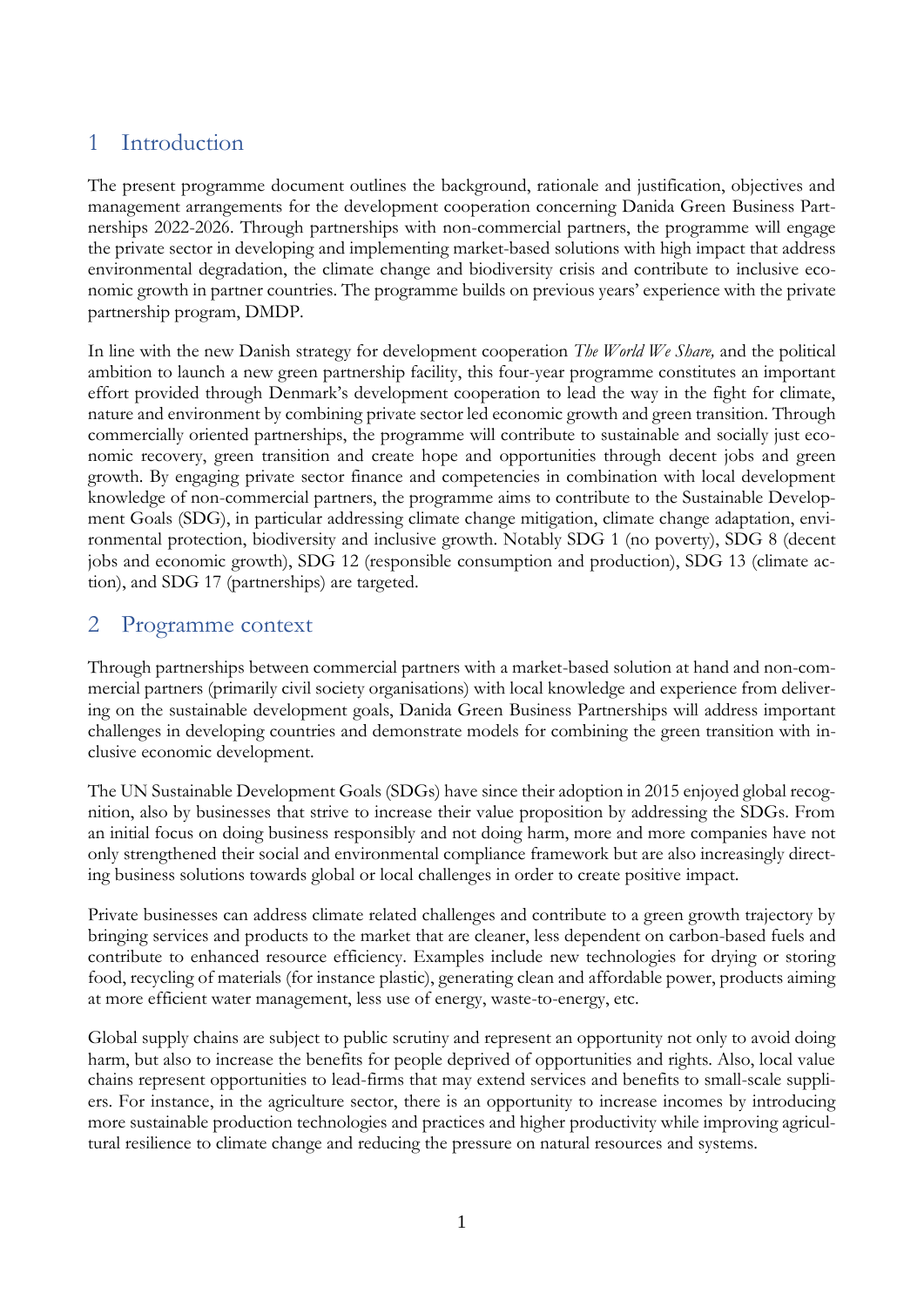In addition to the solutions they bring to the market, companies contribute to economic development through salaries and local purchase as well as their tax contribution. All companies have a responsibility towards own employees and the broader community in which they operate. Responsible business conduct includes minimising environmental impacts, ensuring decent working conditions and respecting UN Guiding Principles on Business and Human Rights.

### <span id="page-5-0"></span>2.1 Background and thematic context

The programme will offer market-based solutions to climate and environmental challenges while contributing to economic growth, job creation and improved livelihoods.

The effects of climate change are already felt in many countries around the world and the future effects of climate change are expected to be severe. Developing countries are hit the hardest and lack the capacity

to withstand extreme weather events, global warming and changes in precipitation patterns. There are close linkages between the Paris Agreement's climate objectives and the UN Sustainable Development Goals. Unsustainable use of natural resources, pollution and biodiversity loss impact negatively on poor people's livelihoods and reduce their resilience to climate change. Climate change adaptation is therefore a high priority in developing countries, and more efficient production technologies will not only increase productivity but also contribute to resource and energy efficiency.

Environmental protection and human rights are linked, which is also reflected in the fact that the Human Rights Council recently has recognized that having a clean, healthy and sustain-

1

"Green and decent jobs aim to contribute to sustainable growth and a way out of poverty. Without a flourishing private sector, long-term development is impossible. It is vital to focus not only on the welfare of the individual but also on contributing to society's overall prosperity, in which weak and vulnerable groups who are temporarily unable to care for themselves have access to help."

The World We Share, 2021

able environment is a human right. Women are in many contexts more vulnerable to the effects of climate change. Women constitute the majority of the world's poor and are more dependent for their livelihood on natural resources. Their coping capacity is often limited due to social, economic and political barriers.

Although current per capita greenhouse gas emissions from developing countries on average are considerably lower than for OECD countries<sup>1</sup>, future economic growth is expected to change this, and it is therefore important that many developing countries have embarked on a green transition and are planning for a future economic development less dependent on fossil fuels. While being responsible for a large share of greenhouse gas (GHG) emissions, the private sector is also key to stabilizing greenhouse gas emissions by bringing solutions to the market that contribute to a lower carbon emission trajectory.

Inclusive growth induced by foreign and domestic private investments is essential to reach the sustainable development goals and the importance of partnering with a broad range of stakeholders including civil society, government and private sector is emphasized in SDG 17.

The investment climate is considered challenging in many developing countries, private capital is prohibitively expensive and international companies will consider their investment or establishment as high-risk compared to other markets. Development finance institutions and private investors primarily look for companies with a proven business model in the market and it may therefore be challenging to raise funding for initiating and testing a new business model or a new product in these countries, even when the business solution has been successful in other markets. The high risk and lack of foreign investments

<sup>1</sup> Among the countries eligible for this programme, several countries are high emitters in absolute terms, but the average per capita emission for the group of Low- and Middle-Income Countries is 5.86 t CO2e, while it is 12.89 t CO2e per capita for OECD members (Our World in Data, 2012)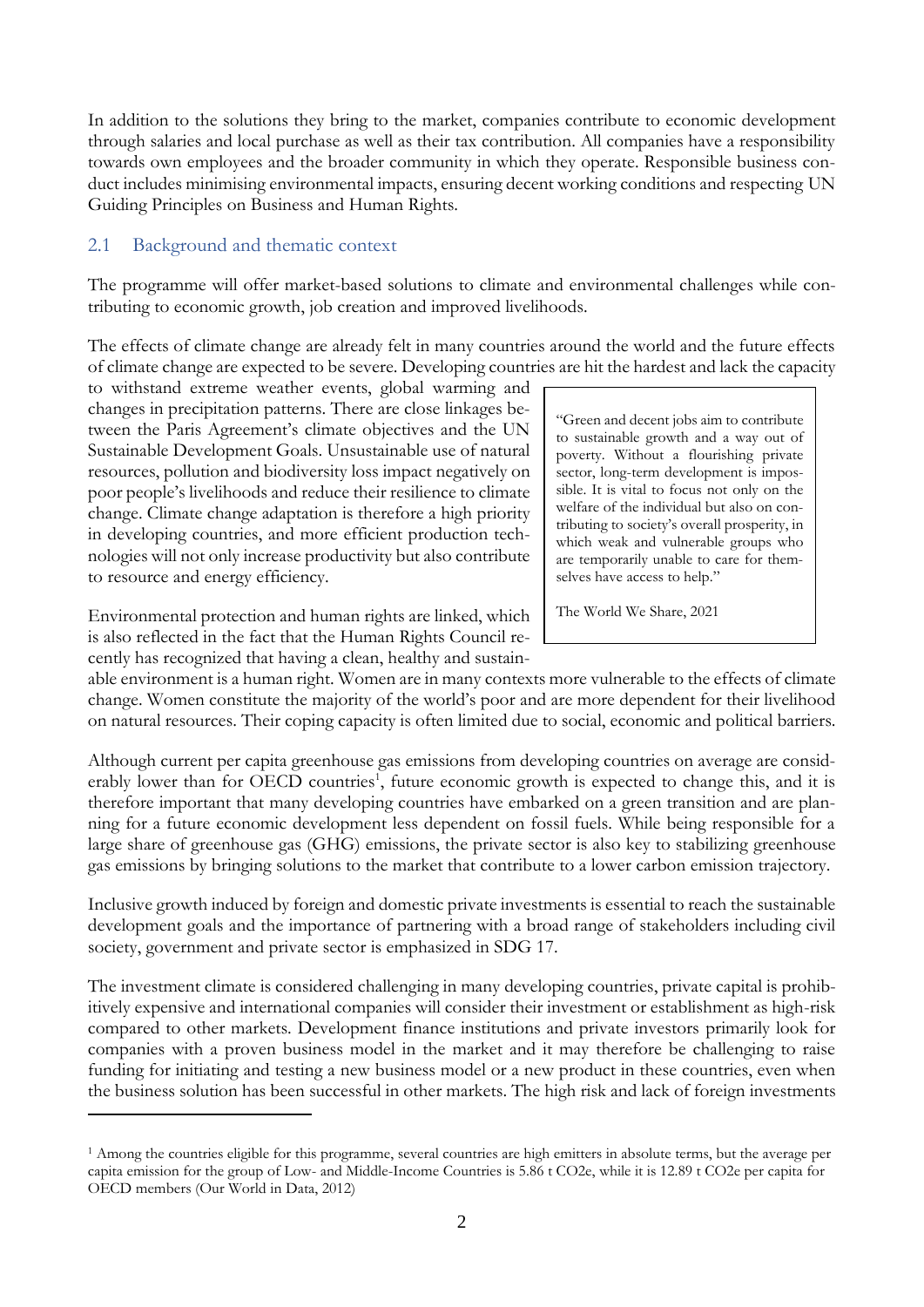is most predominant in fragile and least developed countries, but even in middle-income countries there are challenges in attracting private finance to some sectors and including the entire population in the market. Public support has a role in promoting private investments in these markets, for instance by reducing private investors' risks or by subsiding technical assistance in relation to the investments, thereby contributing to impact and enhancing the chances of success.

Civil society and other non-commercial partners have the competence and experience from operating in emerging markets. They can play a role that goes much further than enabling private sector entry to the market. Through knowledge and insight in local development challenges, and the context in which they operate, non-commercial partners are well positioned to identify potential development impact, assess the developmental relevance of proposed market solutions and mitigate risks to local communities, not least in relation to human rights-based issues. Non-commercial partners engage increasingly in partnerships with commercial partners in relation to specific environment and climate-related challenges, where non-commercial partners succeed in unleashing the developmental potential of commercial solutions for instance by ensuring that under-served people get access to and fully benefit from the service or the product brought to market.

### <span id="page-6-0"></span>2.2 Lessons learned

This programme benefits from previous Danida experience within partnership business instruments and follows five years of implementation of the Danida Market Development Partnerships (DMDP) programme. Following an initial pilot phase in 2016, DMDP launched five calls for applications, of which the last call in 2021 was directed specifically at greening existing DMDP projects. A total of 439 concept notes were received until 2020 among which 36 projects were selected for funding in 15 of the 26 eligible countries. These projects are currently under various stages of implementation. 50 projects were initially envisaged under the programme, but with the expansion of the budget threshold from DKK 8 million to DKK 10 million, this number was reduced. From 2020, DMDP has been administered by an external secretariat, selected through a public tender, under the overall governance of the Danish Ministry of Foreign Affairs (MFA).

All DMDP projects have SDG 8, economic development and job creation, as principal objective. 20 projects (56%) are within the agri-business sector and the remaining in green technologies/circular economy, services and manufacturing. Of the 36 projects, 19 involve small- and medium-sized enterprises as the key commercial partner. 69% of the partnerships involve Danish partners and around half of the partnerships involve Danish commercial partners. The overall budget frame for DMDP 2017-2021 was

DKK 340 million. Furthermore, commercial partners have committed investments amounting to DKK 246 million to the projects. The DMDP partnerships should consist of at least a commercial and a non-commercial partner and often multiple partners are involved.

The following lessons learned and experience from DMDP have been highlighted during the formulation of the new programme:

- Considerable interest and many applications to DMDP from a large diversity of partners. Annual calls have ensured predictability for interested partners to apply;
- Too many applications were initially received from partnerships with only local partners. A requirement

#### **Project example: Reducing food losses in Tanzania**

Tanzania is an important producer of maize, but post-harvest losses constitute 15-40%. The DMDP project Save Safe Food addresses this by introducing hermetic bags and other products that can reduce losses considerably which benefits food supply systems and the climate. The project targets 5,850 farm households to adopt good post-harvest practices, including the use of hermetic bags, while up to 90,000 farm households will adopt the usage of hermetic bags to safely store grains free from pest damages and storage pesticides.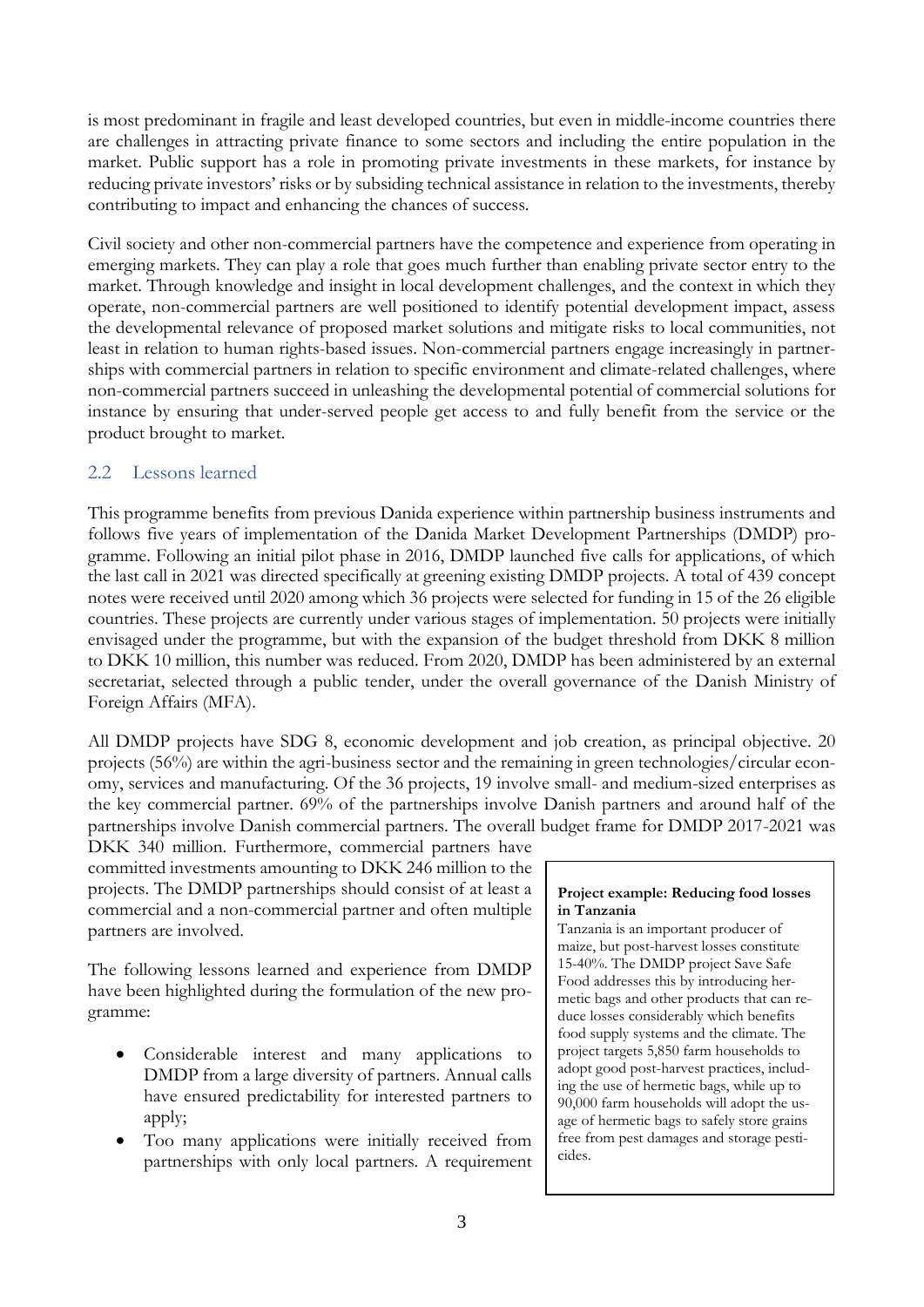was introduced that at least one commercial partner should be an international company;

- Local anchorage of the projects has been an issue. The administrative partner should now have country experience and there should be at least one local partner in the project;
- Engagement of Danish embassies in the screening and selection process has generally been good, but the potential seems underexploited in some countries;
- Many DMDP projects provide opportunities for synergies with other Danish activities in the country, but lack of coherence and linkages to Danish interests is an issue in relation to some projects and countries;
- Considerable time and resources are required for reaching agreement on the project and preparing a full application, which represents a burden especially felt by commercial partners. It is important to maintain and where possible strengthen flexibility during implementation due to the unpredictable aspects of a project;
- The procedures are to some extent considered skewed towards the non-commercial partners and the companies are not always fully engaged in the development-oriented activities;
- Gender has been a cross-cutting theme in many of the projects enabling increased income opportunities for women and women-owned businesses;
- Implementation delays have been common in the projects. The time from approved application to actual start of implementation has in some instances been considerably longer than expected. This is due to a range of issues ranging from developing a common project vision among the partners to practical coordination and start-up in the country. The Covid-19 pandemic has exacerbated this situation;
- A number of project applications considered interesting may not be granted funding because the business idea is at a too early stage;
- Development of the business models requires ample time and so far, few of the business models in the DMDP projects have reached a stage where commercial viability is assured and they can be scaled up;
- The administrative solution with an external DMDP secretariat has provided good opportunities for projects to access assistance, especially on administrative issues;
- The approved DMDP projects target to create approximately 9,000 jobs, and close to 163,000 people are expected to benefit from improved income opportunities. The number of direct jobs

#### **Project example: Circular economy and pollution control Bangladesh**

The DMDP Value from Plastic Waste project seeks to create a new market for a stream of plastic waste which currently has no commercial value. The project will introduce pyrolysis technology to the most polluted points of the Padma River in Bangladesh and will integrate waste pickers into a plastic-collection and processing workstreams, creating new jobs, improving working conditions and creating commercial value out of plastic waste.

1

being created in the partner companies is modest and the indirect effects seem at least as important to capture, to the extent possible.

In DMDP there has been an emphasis on introducing and strengthening responsible business conduct<sup>2</sup>. It has been required that jobs, that are being established, are compliant with ILO's decent job definition, or at least aspire to become decent, and that project activities are implemented with a strong focus on risks, i.e. that partners pay due attention to mitigating potential negative impact of their activities and work actively with human rights, workers' rights, environmental concerns and governance/anti-corruption issues. Although there is a considerable variance in the level of responsible business conduct in the partner businesses, it has generally been considered an important and welcome additionality

<sup>2</sup> Responsible Business Conduct is an element in the OECD Policy Framework for Investment, which is one of the most comprehensive guides for defining framework conditions for private sector investments.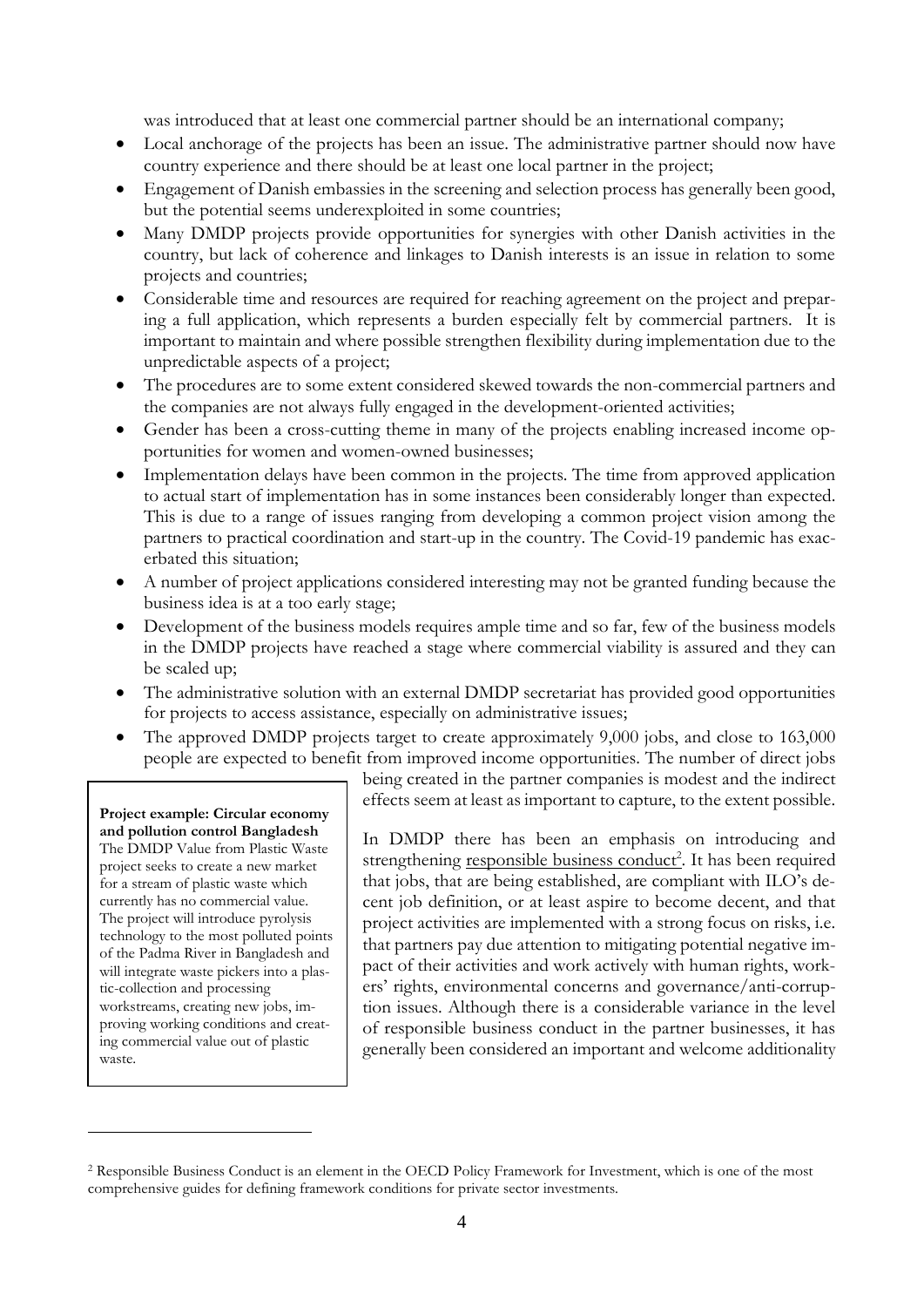of the project. This emphasis will be continued in the new programme.

A separate outcome related to the expected wider market effects was introduced in DMDP from 2019. Wider market effects include changes that go beyond the partners engaged in the partnership project, for instance in relation to the introduction of new standards or regulations, improved industry coordination and dialogue, establishment of infrastructure and demonstration of new technologies. Although difficult to measure, these wider effects, intended or unintended, could constitute an important longer-term outcome of the programme and the emphasis will therefore be maintained in the new programme.

Both commercial and non-commercial DMDP partners have regularly raised the issue, that commercial partners cannot be granted financial support. The partners suggest a possibility of co-financing training to local companies in order to strengthen the sustainability of local businesses and of subsidising certain investments in order to reduce the risk of commercial partners when developing a new business concept. The EU State Aid rules provide very limited possibilities for subsidising activities and investments of private companies, but within these rules it will be possible to introduce some limited co-funding options in Danida Green Business Partnerships (see further below). As in DMDP, only non-commercial partners will be administrative partners in the DGBP projects. The administrative partners will receive the funding grant and on behalf of the partnership and be responsible for regular results reporting and monitoring.

A mid-term review was undertaken of DMDP in mid-2019 at a time when only ten partnerships had started implementation. It commended the DMDP for developing a sound and professional partnership facility and furthermore presented a number of issues for consideration for a possible follow-up programme, including:

- Whether a challenge fund and a partnership modality are the most adequate instruments;
- How to target and engage particularly Danish companies, including SMEs;
- How to strengthen coherence and synergies with other Danish funded programmes and embassy activities
- Outsource the fund management function and enable enough time and resources for implementing on-going projects and ensure learning and gathering of experience.

The issues regarding engaging Danish companies and strengthening synergies are addressed in section 2.3 below. A challenge fund continues to be considered the most adequate instrument, primarily because of the demand-driven nature of the activities and the competitive element, but also because of the flexibility it represents in adjusting calls and administrative procedures. The partnership approach is also considered an essential element of the programme. The necessary dialogue with potential partners and aspects of co-creation are integrated in the programme approach. The fund management was outsourced since 2020, which continues to be relevant as well for the new programme.

The mid-term review furthermore emphasized the need to strengthen systematic collection, sharing and dissemination of lessons learned, which is an aspect that will be strengthened in the new programme. In the inception phase of the new programme, an assessment of the existing DMDP partnerships will be undertaken, which will provide deeper insight

#### **Project example: Greening value chains in Burkina Faso**

The DMDP project Innovating for Impact in Sesame aims to boost the organic sesame value chain to create sustainable livelihoods and strengthen the resilience of smallholder farmers. The commercial partners investing in the project aims to upscale sesame production in Burkina Faso by addressing the systemic constraints on the production side of the value-chain including organic certification. In the 2019/20 season the project had increased its reach to 7,090 farmers organised in five producer organisations. The project has mobilised additional funding of 1 million Euro from GIZ with a target to onboard additional 5,000 farmers.

into the factors that make some partnerships more successful than others.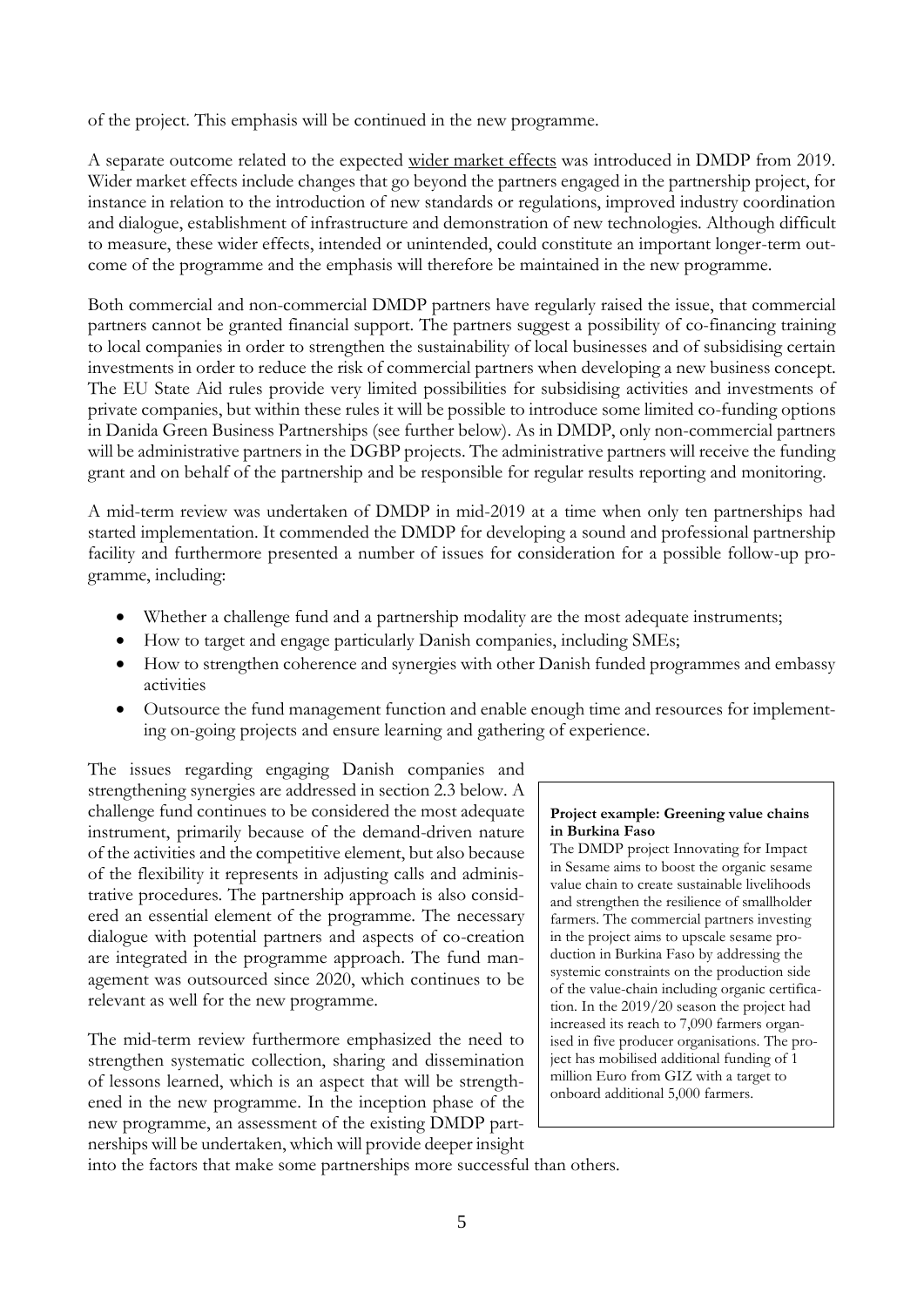While Danida Green Business Partnerships maintain the basic elements of the DMDP in terms of the challenge fund and the partnership approach, the lessons learned have also led to some changes, of which the most important are:

- Reorientation of the programme towards climate and environmental objectives while expanding the list of eligible countries;
- Introduction of a new funding window for developing partnerships that are not yet ready for full project funding;
- Possibilities to provide funding to commercial partners administered within the EU state aid rules;
- Establishment of an external advisory committee that will scrutinise partnership proposals and provide advice for the Ministry of Foreign Affairs;
- Strengthened coherence with other Danish priorities in the partner countries and increased linkages to initiatives promoting the internationalisation efforts of Danish companies.

### <span id="page-9-0"></span>2.3 Coherence and synergies

As a centrally managed programme, seeking linkages to other Danish-funded initiatives in the targeted countries will be specifically addressed in multiple ways in line with the approach of doing development differently. The green transition as the overall programme theme will in itself provide a more focused programme within an area of high priority for Denmark's foreign policy priorities.

Furthermore, the coherence will be sought by encouraging applications within thematic areas and sectors prioritised by the embassies in the eligible countries. The prioritised thematic areas and sectors should be aligned with the bilateral development programme (and where relevant the Country Strategic Framework), including the Strategic Sector Cooperation, and relevant priority areas for the Trade Council. Calls for applications will indicate priority sectors for each of the eligible countries and applying within these sectors will count positively when project proposals are assessed. The embassy's role in assessing the relevance of project applications is a central element of this effort.

The programme will have a clearly visible profile, especially towards Danish partners, but also in the eligible countries. The programme will seek to benefit from relevant networks and facilities in Denmark and in the partner countries around which civil society and businesses have dialogue and cooperation on relevant topics. In connection with the annual calls, the secretariat will facilitate the development of strong partnership ideas and organise sector specific events with the relevant embassies to engage potential partners around the issues that could be addressed through the programme.

In Denmark, a range of public funding facilities are available for supporting companies in their innovation and internationalisation efforts. The programme will strengthen cooperation and information exchange with these, in order to make it easier for companies to identify this programme as an opportunity. These include the Trade Council, the Danish Export Credit Agency's Green Accelerator, Vaekstfonden, Innobooster of Innovation Fund Denmark and SMV International, which is managed by the Danish decentralised entities for business promotion ("Erhvervshusene"). Furthermore, Danida Green Business Partnerships should be seen in the context of two other programmes funded by the Danish Ministry of Foreign Affairs: Danida Innovation and Business Explorer (DIBE) and Partnering for Green Growth and the Global Goals 2030 (P4G). DIBE provides support to market exploration in developing countries for Danish companies with a co-funding of 50% of expenses up to DKK 500,000. P4G brings together business, government and civil society organisations in public-private partnerships to advance marketbased solutions in 12 developing countries. In the Danish companies' efforts to go to these markets, DIBE is considered a possible first entrance and the Danida Green Business Partnership and P4G are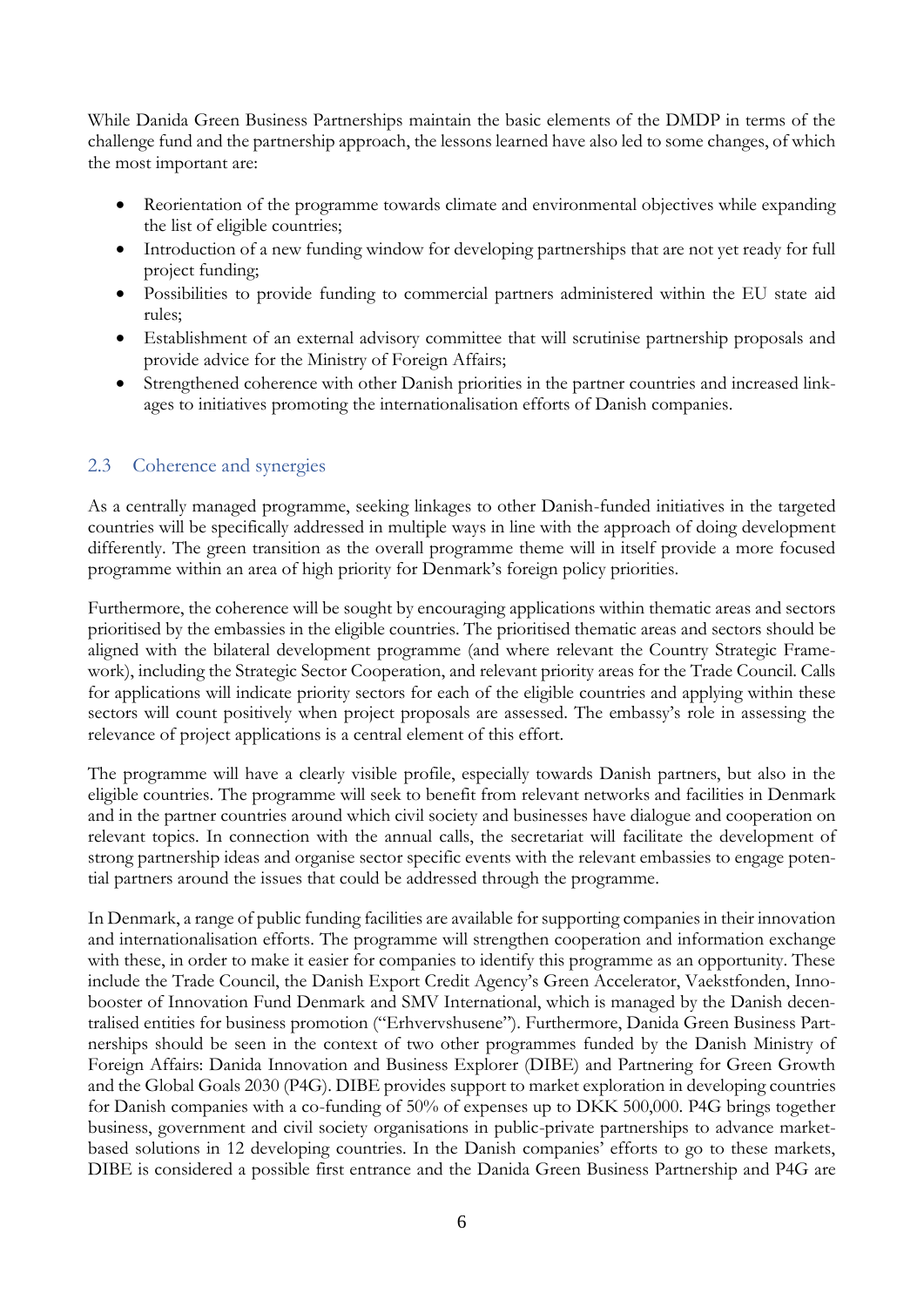possibilities to follow-up with a specific investment, and it is therefore important that DGBP is coherent with these programmes in terms of administrative criteria and that there is a regular exchange of experience.

Following a successful partnership project, the commercial partner(s) would be expected to continue and scale up activities. Access to finance is a prerequisite for scaling up both for national and international commercial partners and this issue should be addressed in the project applications and early in project implementation. Funding will be available within the partnership projects to include competencies in relation to identifying financing needs and approaching possible funding sources. If the partnership does not have access to such competences, the secretariat should be in a position to refer to finance experts that may be engaged by the partnership project. Where relevant, potential financiers should be affiliated with the project at an early stage. Examples of possible funding channels for an international/Danish company after a Danida partnership project in these markets include export credits, blended finance mechanisms, development finance institutions, private equity and venture funds including Danish family offices and funding raised on commercial terms. Local companies could add soft loans through development/government programmes, local banks, development banks, regional/national blended finance mechanisms, local business angels and possibly crowd funding to the list. Linkages to IFU will be established in order for sufficiently mature commercial partners to explore whether growth capital from a development finance institution is relevant.

### <span id="page-10-0"></span>2.4 Justification of programme design

*Relevance:* As indicated above, the programme is well aligned to Denmark's strategy for development cooperation *The World We Share* with its focus on the linkages and mutual dependency between climate change, environmental and biodiversity degradation and human development. However, it is key to ensure relevance for the potential applicants, notably the commercial partners, who are requested to cofund the projects. With its focus on climate and environment, the challenge fund is expected to be well aligned to the commercial ambitions of a large range of private companies. The commercial partners are to a large extent expected to be international companies that are in the process of testing a new business model or establishing themselves in the market. The programme may also be relevant to support greening of existing business models of local and international commercial partners operating in the country.

*Effectiveness:* Results will be sought in relation to a broad array of SDGs, but mainly in relation to climate mitigation, climate adaptation, environmental protection and biodiversity in combination with inclusive growth. The programme will target poverty eradication by an inclusive approach to supply chains and by supporting business cases related to bottom of the pyramid products for underserved segments of the population. Each project will define indicators and targets relevant for the programme-level results framework.

*Efficiency:* The efficiency of the programme hinges on the challenge fund approach, which allows a certain predictability for partners considering applying, while there is a competitive element that urges partners to present good proposals. Approximately 100 proposals have applied for funding in each call of DMDP and only 10 selected, which enables MFA to maintain high standards for the projects, but also entails loss of time and efforts from unsuccessful applicants. In the new programme, application templates will be developed that are easier to complete with clear minimum requirements to projects so that fewer are discarded due to non-compliance. Furthermore, the requirements for detailed planning will be lighter for the projects. An efficient programme implementation and partnership support will be ensured through the external secretariat.

*Coherence:* As indicated above, the programme will seek linkages to other Danish intervention areas and priorities at country level. For the non-commercial partners, and in particular the Danish organisations that have a Strategic Partnership Agreement with the MFA, there will furthermore be a possibility to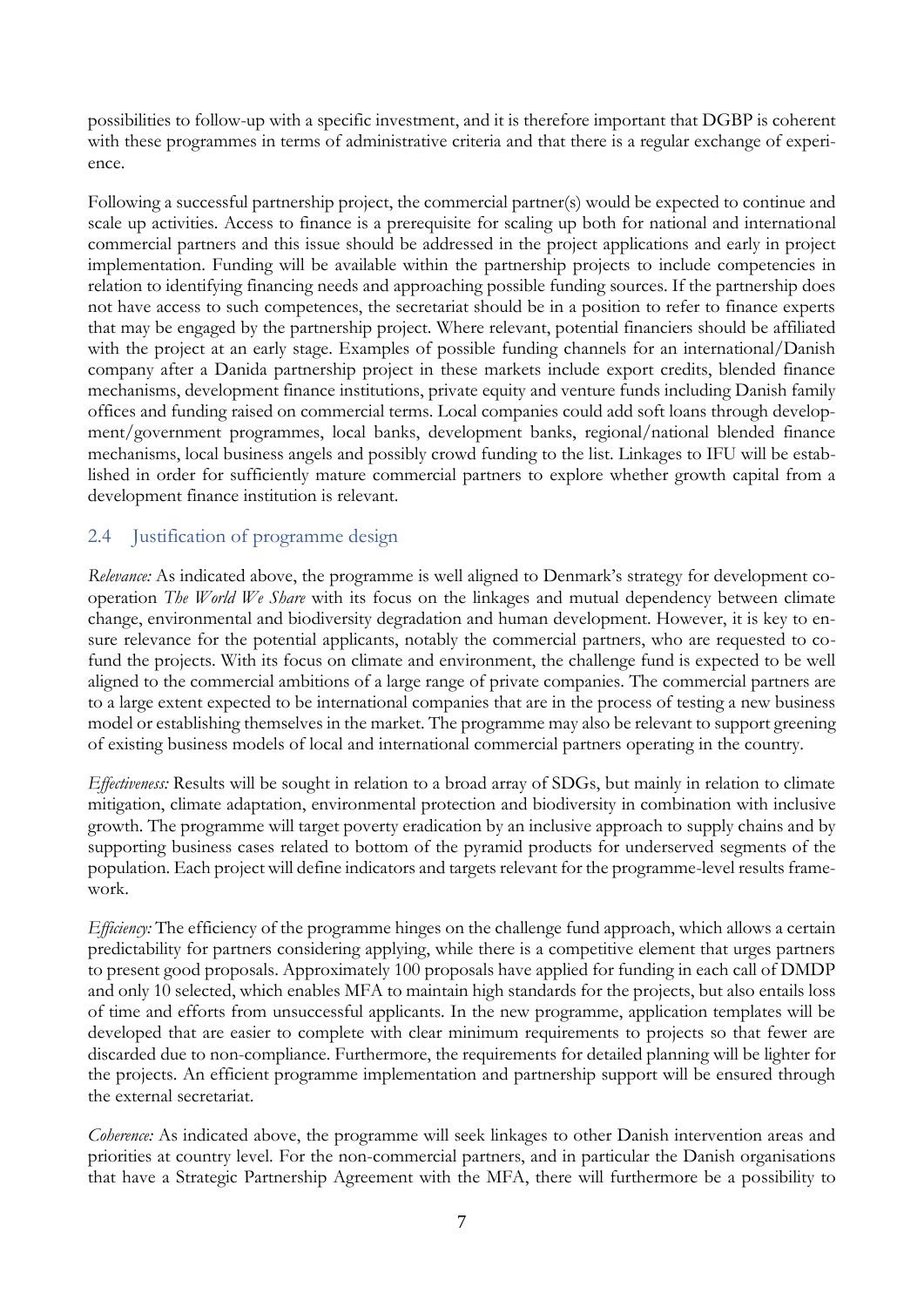establish synergy with their activities directed at cooperation with the private sector. The diversity of noncommercial partners in the programme is an advantage and provides opportunities for exchanging experience at an international level. The programme is coherent with OECD/DAC rules of untied aid and EU State aid rules.

*Impact and sustainability:* Each project should be based on a solid business case and the viability of the business case should ensure that commercial partners will stay in business and scale the models further which will enable the delivery of long-term development impact. Furthermore, the partnership projects should aim for wider market effects beyond the project level. It is assumed that the experience gained with the partnership approach for the SDGs will lead the partners to engage in other partnerships between the private sector and non-commercial partners, whereby more private finance for development could be raised, as described above. The sustainability of the results will be ensured through a solid business case in each of the partnerships approved for funding.

*Additionality:* Raising private investments in developing countries is an important purpose of the programme, especially in relation to the most difficult markets, where the additionality is greatest. Furthermore, the additionality of the projects is considered in the sense that the project brings about more significant impact than would have taken place if the commercial partner had undertaken the investment without the non-commercial partner. This will be part of the project selection criteria.

### <span id="page-11-0"></span>3 Programme presentation

### <span id="page-11-1"></span>3.1 Objectives and outcomes

Each partnership project is anchored in a business case and will have its own results framework. It will contribute to the overall objectives of the programme by linking to specific indicators in the overall results framework. The success of the partnerships is dependent on both commercial and non-commercial partners. Good partnerships involve a joint understanding of both commercial and development aims. By engaging private sector finance and competencies in combination with development knowledge of noncommercial partners, the programme aims to contribute to the Sustainable Development Goals, and in particular climate change, environmental and biodiversity degradation, and inclusive growth.

The longer-term objective of the programme is:

### *Enhanced global green transition and private-led inclusive economic growth through innovative partnerships.*

The longer-term impact on climate, the environment and inclusive growth envisaged for the programme should be created by the business continuing to operate beyond the lifetime of the project and by wider market effects of the partnership project that has demonstrated innovative business solutions.

The programme aims at contributing to two outcomes through the viable business solutions established:

- *1. Reduced vulnerability to climate change, reduced strain on natural resources and the environment and a stabilisation of GHG emissions*
- 2. *Inclusive private sector growth and improved livelihoods*

Through sustainable market-based solutions, the partnership projects will combine contributions to climate/environmental objectives with inclusive economic growth and promote partnerships and interventions with a broad SDG approach. Inclusive growth is achieved when private businesses grow while providing employment and indirect income opportunities for the poor or when businesses target under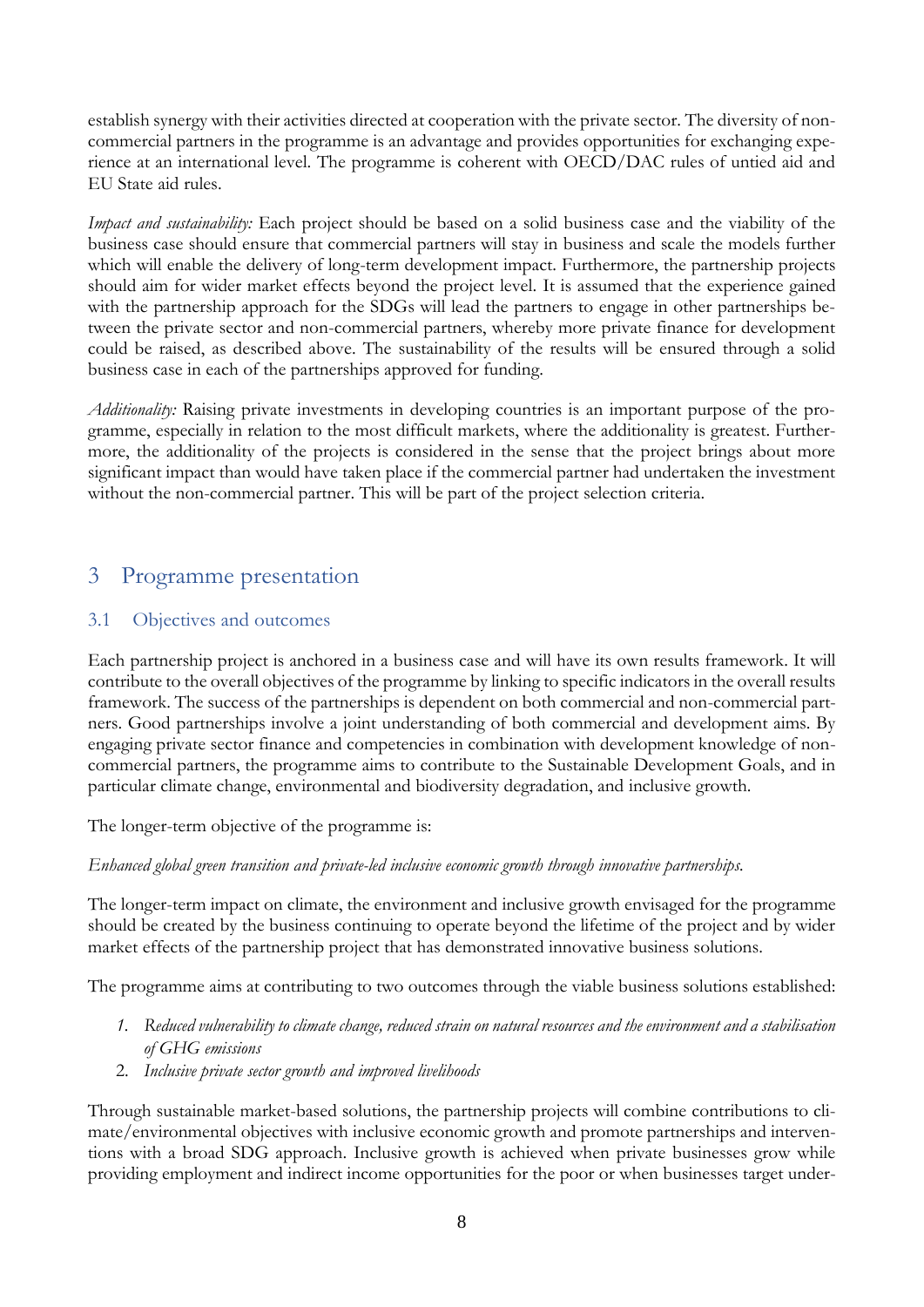served communities or customers with solutions that potentially can enhance the livelihoods of women and men.

At programme level, at least 80% of the financing should contribute to climate and environmental objectives. This means that all approved partnership projects should have climate change mitigation and adaptation, environment or desertification and biodiversity as either a principal or a significant objective as determined by the OECD/DAC Rio Markers on climate and the environment<sup>3</sup>. At least 60% of the projects should qualify as having climate/environment as a principal objective and the remaining (maximum 40%) should have inclusive economic growth and improved livelihoods as their principal objective and a significant contribution to climate/environmental objectives. Furthermore, in order to ensure the programme's contribution to address climate change, at least 50% of all funding must be climate related.

All projects are expected to aim for a positive impact both in terms of climate/environment and in terms of social objectives and livelihoods improvements. As an environmental and climate programme it is not expected that the selected projects in general will have a direct effect on poverty alleviation. However, as described further below, projects may be selected for funding based on their strategy for targeting groups that are among the poorer or vulnerable segments of society and including these in the markets.

### <span id="page-12-0"></span>3.2 Eligible countries

The countries eligible for the programme are developing countries with a Danish representation and/or where Denmark has an expanded or targeted partnership. They include the countries eligible for the DMDP programme and five additional countries. Experience from DMDP indicates that only few partnership applications should be expected for projects in fragile states. Given the focus on climate change, it has been important to include countries with high greenhouse emissions and to enable linkages with the Strategic Sector Cooperation, Strategic Green Partnerships countries and activities of the Danish Trade Council.

| Low Income       | <b>Lower Middle-Income</b> | <b>Upper Middle-Income</b> |  |
|------------------|----------------------------|----------------------------|--|
| <b>Countries</b> | Countries                  | Countries                  |  |
|                  |                            |                            |  |
| Bangladesh*      | Ukraine                    | Lebanon                    |  |
| Myanmar          | Georgia                    | $Brazil*$                  |  |
| Ethiopia         | Jordan                     | Colombia*                  |  |
| Burkina Faso     | Tunisia                    | $Mexico*$                  |  |
| Uganda           | Palestine                  | South Africa*              |  |
| Afghanistan      | Nigeria*                   | Turkey*                    |  |
| Mali             | Indonesia*                 |                            |  |
| Niger            | Vietnam <sup>*</sup>       |                            |  |
| Rwanda           | India <sup>*</sup>         |                            |  |
| Somalia          | Ghana*                     |                            |  |
| Tanzania         | Kenya*                     |                            |  |
|                  | $E$ gypt <sup>*</sup>      |                            |  |
|                  | Morocco*                   |                            |  |
|                  | Philippines                |                            |  |
|                  | Pakistan                   |                            |  |
|                  |                            |                            |  |
|                  |                            |                            |  |

#### **Table 1: Eligible DGBP countries by income group**

Source: DAC list of ODA recipients, 2021. Current income levels may differ.

\* Countries with Strategic Sector Cooperation

1

<sup>3</sup> According to the OECD/DAC Rio Markers classification, projects with climate/environment as the principal objective should be included with 100% of their budget as contributing to climate/environment, whereas projects with other principal objectives, but climate/environment as a significant objective should count 50% of their budget as climate/environment.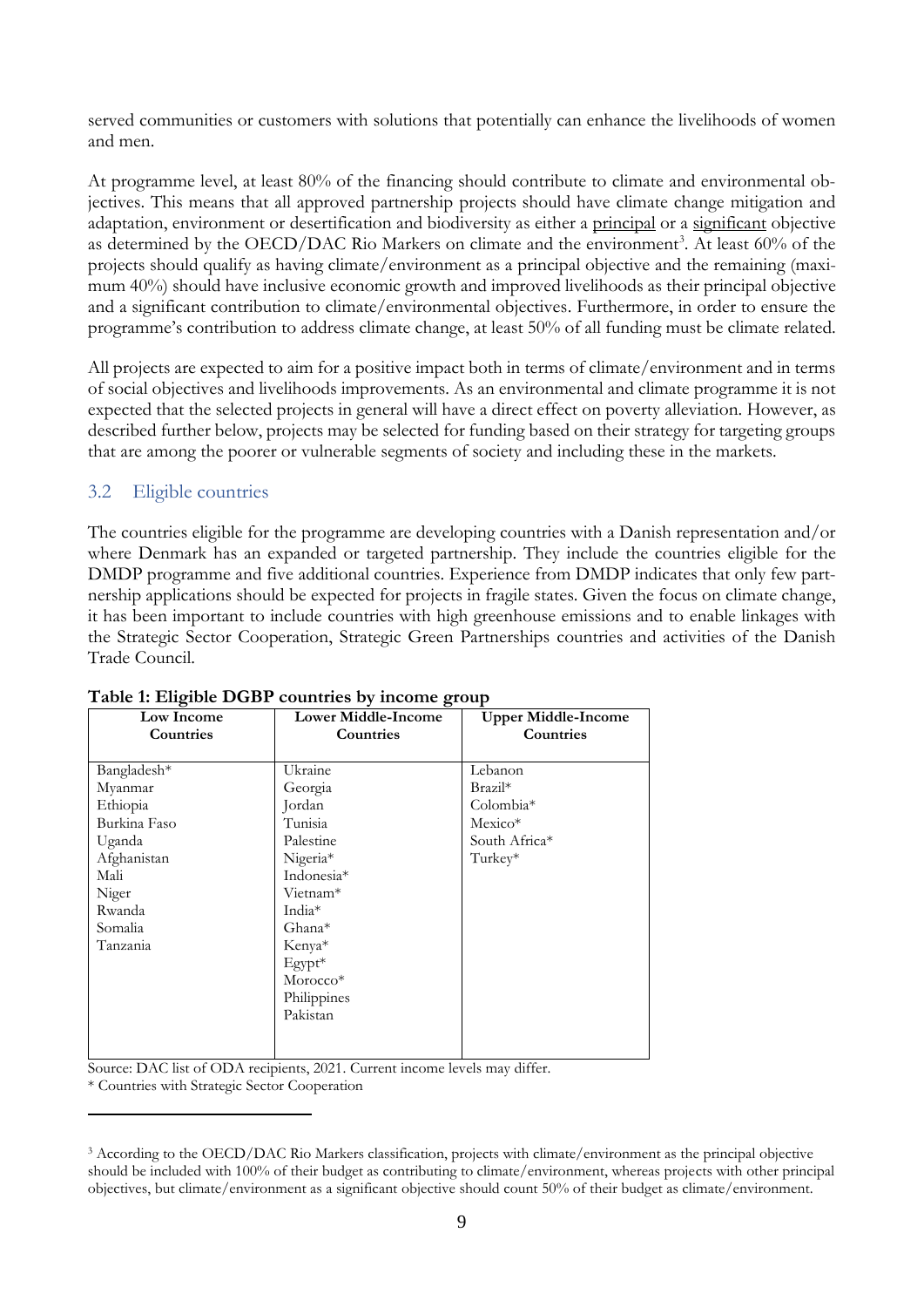Compared to DMDP, additional five upper-middle income countries with on-going Danish bilateral activities are included as eligible countries. To ensure additionality, there will be higher impact requirements to the partnership projects in these countries. The project application for these countries will have to clearly demonstrate both a high impact on environment/climate and significant social impact, i.e. targeting specific under-served or vulnerable groups that would not otherwise have access. To avoid concentration on a few countries, a maximum of three projects will be selected per year for each country and maximum 30% of the grant volume should be allocated to projects in upper middle-income countries. The ceiling of 30% might be lifted if the number of qualified projects proposals among lower and middleincome countries is insufficient.

In total, the programme will include 32 countries of which 14 countries with Strategic Sector Cooperation and 18 countries with other Danish bilateral development activities. In countries where Denmark has an expanded partnership, close linkages to the bilateral development programme will be sought. In countries with targeted partnerships, where Denmark has a narrower engagement including Strategic Sector Cooperation, linkages to these and the activities of the Trade Council will be important.

### <span id="page-13-0"></span>3.3 Project selection criteria for climate and the environment

The green selection criteria for the DGBP projects are defined on the basis of the five OECD/DAC *Rio and Environmental Aid Markers* and will be specified in a set of programme guidelines*.* These may be adjusted during the programme period based on any new developments in terms of the MFA general reporting framework on green financing*.* The definitions of the OECD/DAC Rio and Environment Aid Markers are:

*Climate Change Mitigation*: Contribution to the objective of stabilisation of greenhouse gas (GHG) concentrations in the atmosphere at a level that would prevent dangerous anthropogenic interference with the climate system by promoting efforts to reduce or limit GHG emissions or to enhance GHG sequestration.

*Climate Change Adaptation:* Activities aimed at reducing the vulnerability of human or natural systems to the current and expected impacts of climate change, including climate variability, by maintaining or increasing resilience, through increased ability to adapt to, or absorb, climate change stresses, shocks and variability and/or by helping reduce exposure to them.

*General environmental protection:* To produce an improvement, or something that is diagnosed as an improvement, in the physical and/or biological environment of the recipient country, area or target group concerned. It includes specific action to integrate environmental concerns with a range of development objectives through institution building and/or capacity development.

*Biodiversity:* Activities promoting at least one of the three objectives of the Convention: The conservation of biodiversity, sustainable use of its components (ecosystems, species or genetic resources), or fair and equitable sharing of the benefits of the utilisation of genetic resources.

*Desertification:* Combating desertification or mitigating the effects of drought in arid, semi-arid and dry sub-humid areas through prevention and/or reduction of land degradation, rehabilitation of partly degraded land, or reclamation of desertified land.

Recognising linkages and mutual dependency between different environmental and human development challenges and their effects, the selection criteria will encourage projects that take into account the multifaceted approaches to the developmental and environmental challenges.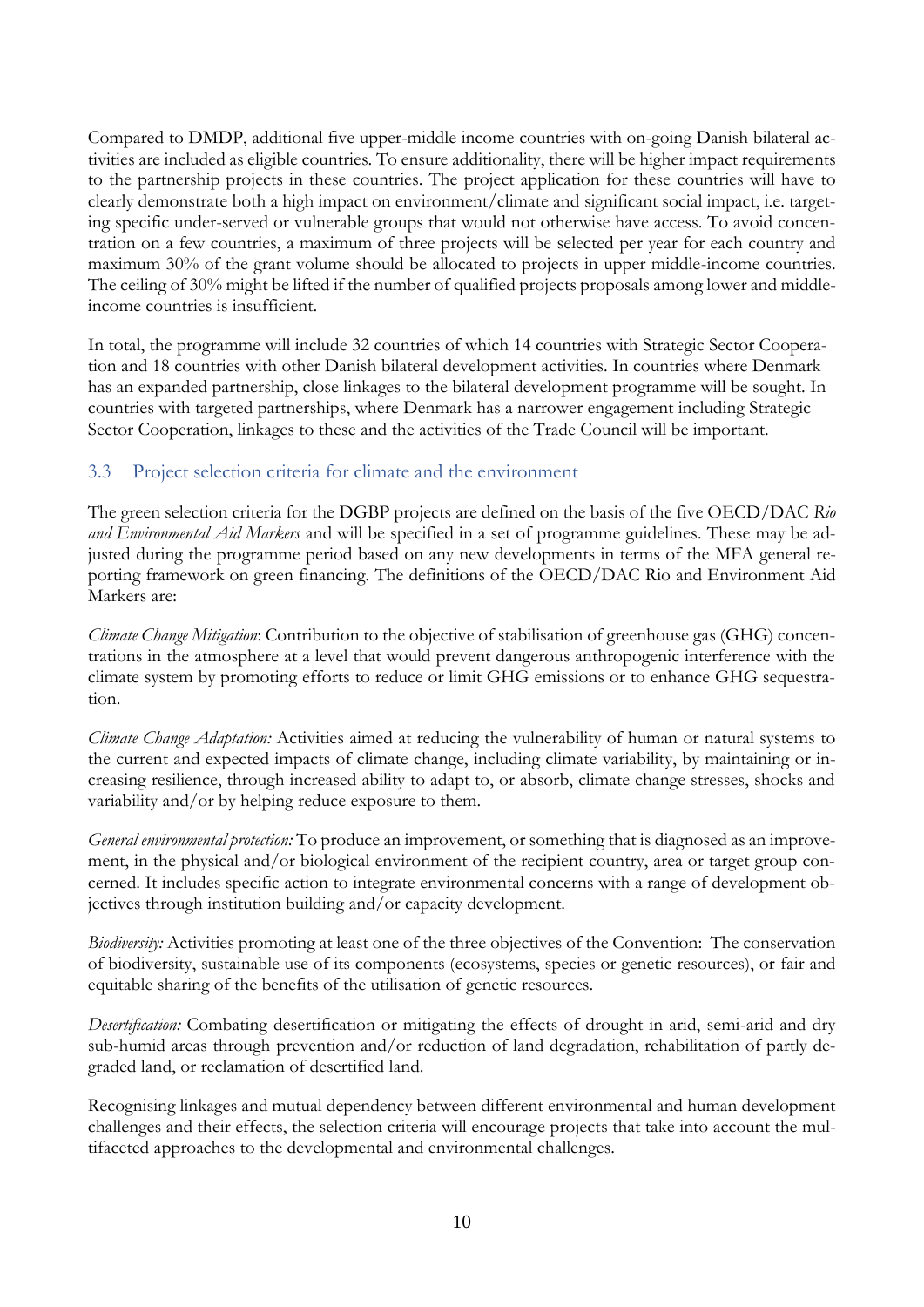A provisional list of eligible partnership objectives is included as Annex 6. The project selection criteria will furthermore emphasise avoidance of significant negative impact on any of the environmental goals. This will be ensured by having an extensive exclusion list of activities and an effort in responsible business conduct, as indicated above.

### <span id="page-14-0"></span>3.4 Project selection criteria for inclusive growth

In addition to the climate and environmental project selection criteria indicated above, the challenge fund will include criteria related to inclusive growth related to the programme's second outcome *Inclusive private sector growth and improved livelihoods.*

Inclusive growth entails that the proposed projects aim for a positive development effect among vulnerable, poor or underserved segments of the population that would not be benefitting to the same extent if the projects were not granted. The selection criteria for the project applications therefore include an assessment of who would be expected to benefit from the project in terms of the population groups and how the project would improve their current situation in the local context. An example could be, increasing access to decent employment or improving income opportunities for low-income groups in the value chain. The development effect could also be achieved by a product/service targeting an underserved group of customers for example women, youth or ethnic minorities.

Whereas criteria for defining whether a climate/environmental effect of a project is "principal" or just "significant" are defined in the OECD/DAC Rio and Environmental Aid Markers, such international criteria have not been developed in relation to the social and economic effects of inclusive growth. A measure of good judgement will be warranted to assess the significance of the social effects of the projects, including considerations of the number of affected people and whether the expected livelihoods change is temporary or sustainable. As a rule of thumb, however, the social and economic development effects of the company should reach beyond the firm gate and not only involve employment effects within the company or aspects related to responsible business conduct. The extent to which the social and economic effects of the company have an impact on poorer and under-privileged groups in society, women or youth will be considered. Where it is possible to estimate the effects in quantitative terms, the potential benefits of the project should be considerably larger than the grant provided.

All partnership projects must be based on a commercially viable business case driven by the commercial partner(s). The assessment of how well substantiated the business case is, the risk mitigation and the capacity of the commercial partners to implement it, will therefore constitute important selection criteria. It is expected that the line of business proposed in the project is new and not yet profitable, but that there are clear plans for how to make it profitable. If not available at the time of submission of the concept note, the development of a business plan should be part of the initial activities in the project formulation phase of the application or early in the implementation.

In most projects, the commercial goals and the development effects are well aligned, because with a growing business comes more employees, customers, etc. But there could also be trade-offs between the commercial goals and the potential effects on livelihoods, for instance when deciding to which extent the service/product should target the poor and follow a bottom of the pyramid strategy or whether a less risky and more profitable business case could be sought by targeting customers that are less underserved. In order for a project to be approved it should both be commercially viable and have clear development effects, including climate/environmental effects. There is no clear pre-set indication of when the projects are 'good enough' from a development perspective, but the nature of the challenge fund is that there is competition among the projects and the potential scope of the effects will to the extent possible be compared as part of the selection.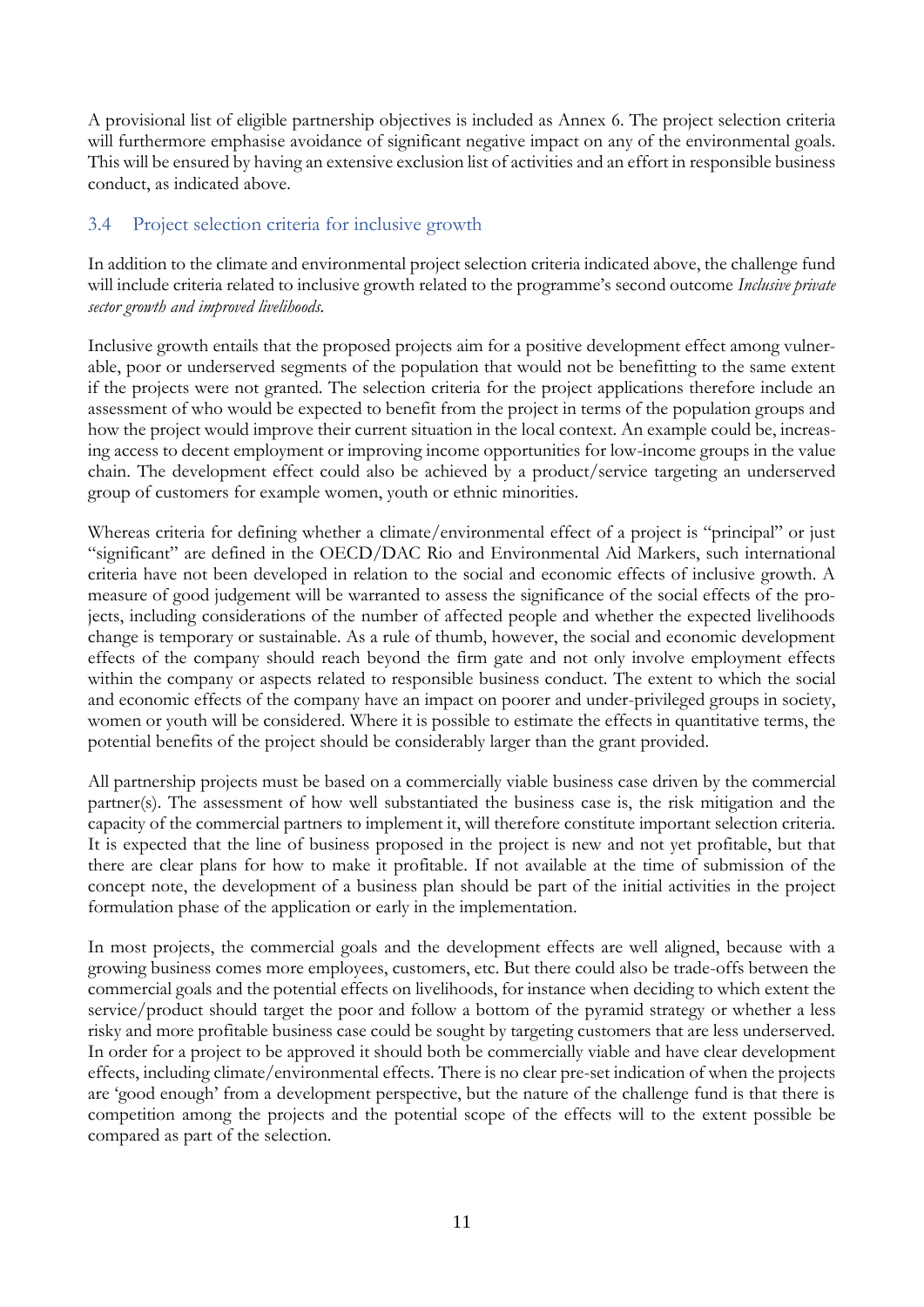Guidelines for applicants and for the project selection will be developed before the first call in 2022. Based on the experience from the first call, the selection criteria may be calibrated for the following two application rounds in 2023 and 2024.

### <span id="page-15-0"></span>3.5 Other strategic considerations

1

It is an important principle of the programme that commercial partners play an active role in the projects with a long-term plan for developing a viable business. Commercial partners will be expected to contribute their own time and resources in project development and implementation with a minimum of 25% of the total project budget.

The Danida Green Business Partnerships will be adapting and testing business models in new markets and over the project period provide proof of market opportunities. The programme will also include the possibility of supporting proof-of-concept projects where the technological solution may require some adaptation to the new market and the project therefore involves experimental development as defined in Article 25 of the EU State aid General Block Exemption Regulation (GBER)<sup>4</sup>. This enables a subsidy of the cost of depreciation of equipment in the period of experimental development. Furthermore, the programme may subsidise cost of staff training in connection with the introduction of new technology in accordance with Article 31 of the GBER. This support will be administered in coherence with the EU State Aid rules (see Annex 5) and further specification of the support will be developed in the programme guidelines before launch of the call process.

Through its component on responsible business conduct, the programme will provide focus on business and human rights, including the rights of women and children. Companies have a responsibility to avoid and address human rights violations towards their employees, contracted workers, workers in the supply chain, local communities or consumers. The UN Guiding Principles on Business and Human Rights provide that all businesses have a responsibility to respect internationally recognised human rights. This responsibility applies regardless of a business' size, sector, ownership or country of operation. The programme will ensure proper guidance in this respect through its cooperation with the Danish Institute for Human Rights. Commercial partners should be in compliance with national legislation from the start of the partnership project. International commercial partners should furthermore fulfil the requirements for responsible business conduct at project start, whereas for local companies there should be an agreed plan for how they will comply with responsible business conduct requirements, which in many cases will pose additional demands compared to national legislation.

Women and youth do generally not have access to equal opportunities as economic actors in the private sector, and the consequences for women and youth of technologies and business solutions introduced should be carefully considered as part of the project assessment. Ensuring the inclusion of women and youth in DGBP partnerships is important and will be given weight as part of the project selection criteria. The programme has specific targets for women and youth inclusion in the results framework. The aim is that 50% of jobs created in commercial partners will be filled by women and 25% by young people (below 25 years). The same requirements apply to training activities under the programme.

A plan for communication of results will be prepared by each partnership project. Furthermore, the secretariat will establish and maintain a dedicated website with relevant information for applicants and communication of results. However, it will be necessary to establish a good overall knowledge of DGBP with business associations, private sector support facilities, partnership platforms, etc. A programme level

<sup>4</sup> The State aid General Block Exemption Regulation declares specific categories of State aid compatible with Article 107 and 108 of the Treaty on the Functioning of the EU, if they fulfil certain conditions.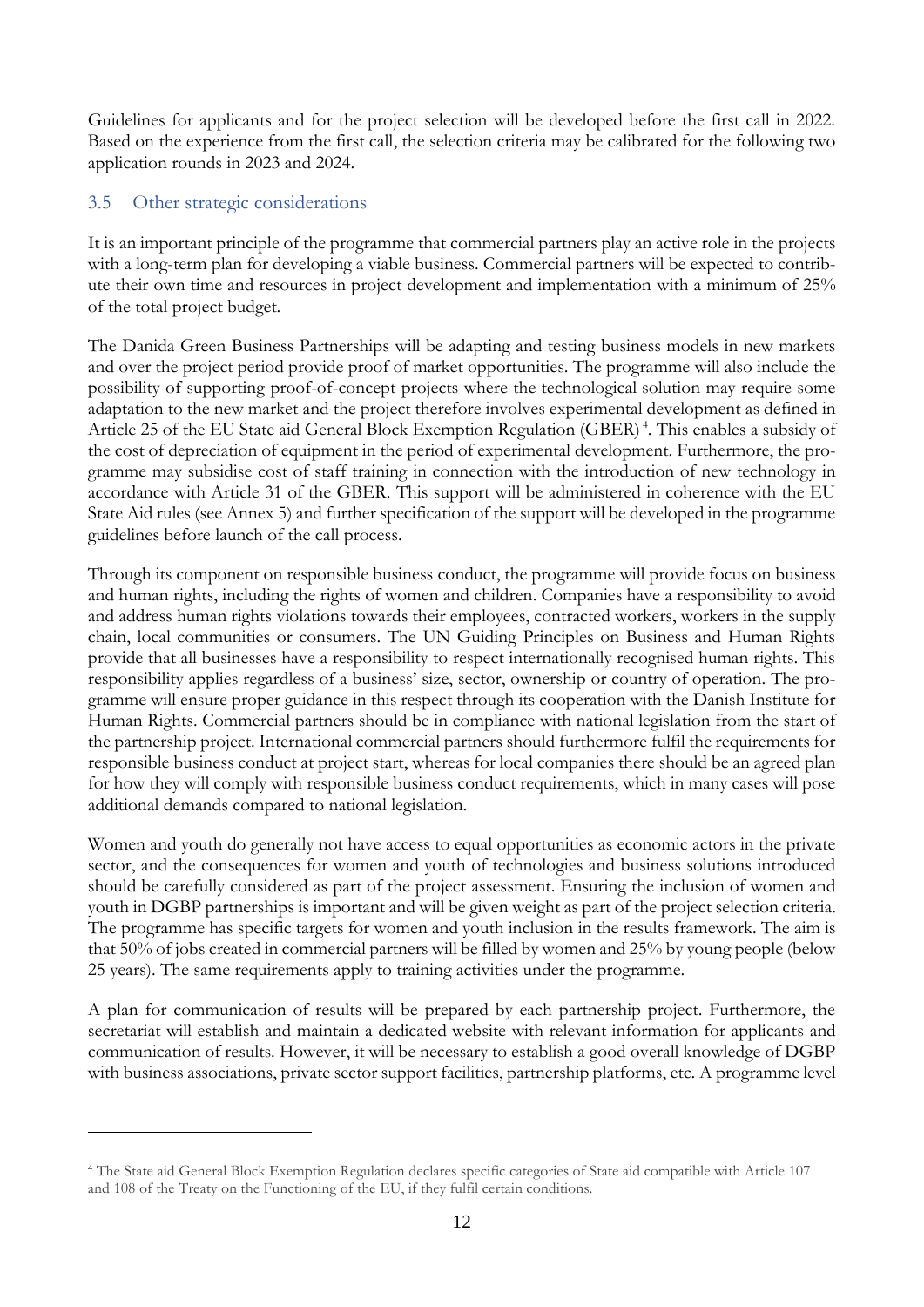plan for outreach and communication in Denmark and in partner countries will be elaborated during 2022

### <span id="page-16-0"></span>4 Theory of change and key assumptions

The overall theory of change of the programme is that **if** Danida provides funding and advice for partnerships between commercial and non-commercial partners **then** this will lead to a number of partnership projects being implemented. The outputs of the partnership projects are related to the increased capacity and production of goods or services of the commercial partners and to benefits for the population (see further below), **which** will give environmental-climate benefits as well as economic and livelihood benefits, **which subsequently** will be sustained by the commercial partner and replicated by others.

The theory of change at programme level is illustrated in figure 1 below.

### **Figure 1: Programme level theory of change diagram**



Programme activities include efforts in relation to establishing and operating the challenge fund and preparation, implementation and monitoring of specific partnership projects. Each partnership project has its own implementation plan and results framework. The partnership projects have outputs related to the enhanced capacity of commercial partners, including knowledge and experience from technical solutions and from markets that have been tested during the partnership project, as well as increased management and technical capacity in general. The outputs of the partnership projects related to the development effects will vary, depending on the commercial partner. For some partnership projects, the outputs will be in terms of increased access to the product/service of a specific population (customer segment). Purchasing and using the product or service will in this case have effects for climate/environment and for the livelihood of the customer (e.g. access to water, energy, health or financial services). For other partnership projects, the emphasis will be on outputs in terms of the strengthened capacity and access to markets for small-scale producers in the supply chain. In these cases, more products sold by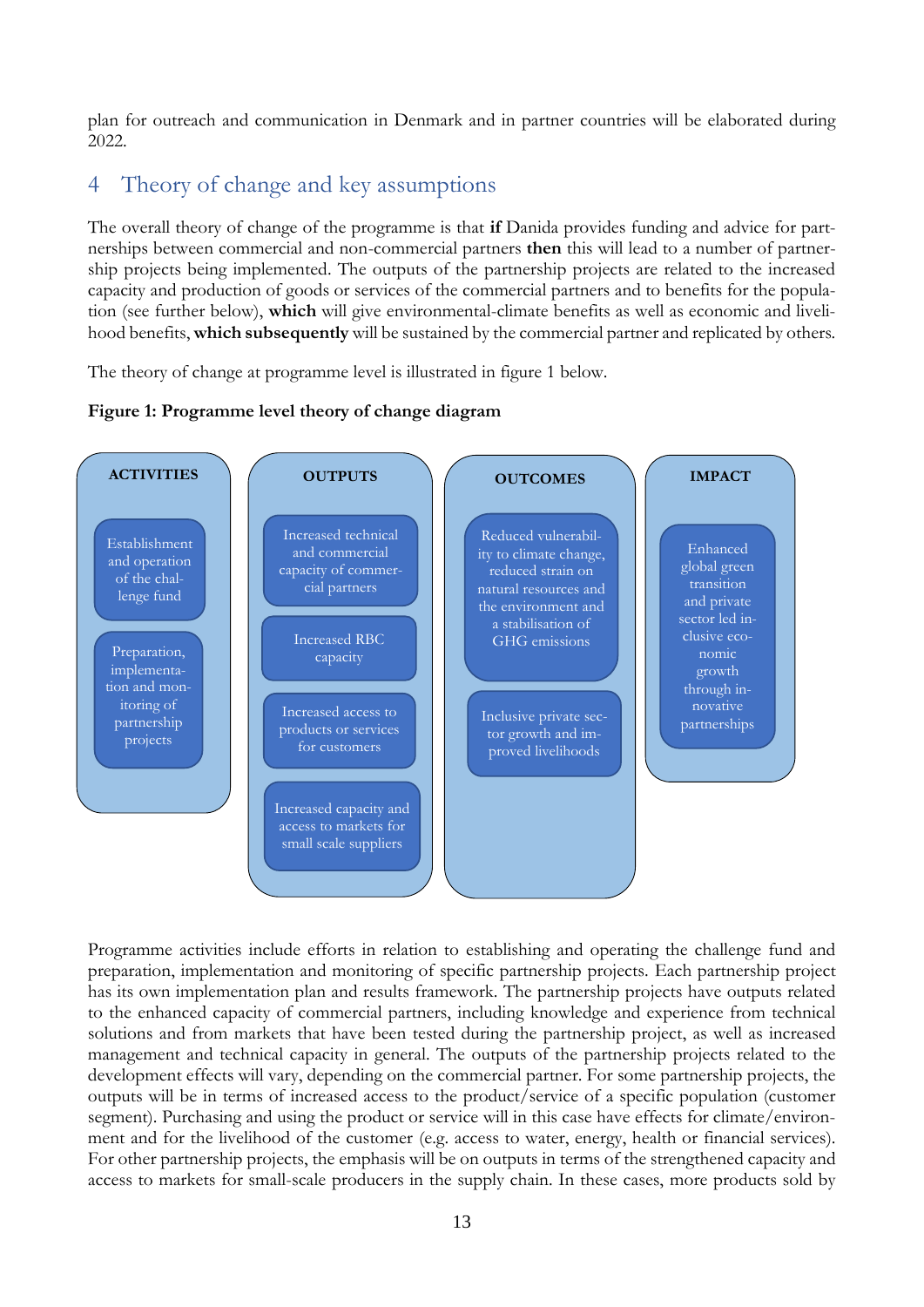suppliers will lead to an increased income through more sustainable and climate-friendly production processes. Finally, the increased turnover of commercial partners will, together with the improved responsible business conduct, have a positive effect on creating decent job opportunities.

As described above, the basic premise for this partnership programme is that businesses can create and sustain positive environmental and climate impact, as well as contribute to economic development in partner countries. Non-commercial partners, most often NGOs, can play a role of ensuring that impact happens for the relevant population segment, for instance by providing technical assistance in the supply chain or by ensuring that the business solution is relevant in the market. There is a considerable element of risk in the programme, because not all commercial partners will succeed with their investments. The commercial partners may in many cases not be making a profit in the first years and there will always be uncertainties about their business plan, so it should be expected that some will fail despite the efforts undertaken.

The positive climate and environmental effects are to be achieved by businesses providing solutions and products that are greener than the alternative. This will not always be measurable, but when it is, a minimum threshold of 20% greener solution will be a selection criterion, for instance  $20\%$  less CO<sub>2</sub> emissions or 20% more resource efficient.

Some of the expected outcomes are considered a global good not directly related to a specific population. This is the case for instance in relation to stabilisation of greenhouse gas emissions (climate change mitigation), more efficient use of natural resources and promotion of biodiversity. Other programme outcomes related to climate change adaptation and resilience and to improving incomes and livelihoods are directly influencing a population in the project area. When the latter is the case, it is important to consider who these "beneficiaries" are, in order to justify the additionality and the public good nature of the programme. This includes considerations regarding their current situation and access to the positive effects of the partnership project. For instance, are jobs and incomes provided to population groups (youth, women or rural population) that could not be expected to access these benefits otherwise? For climate change adaptation measures, the current climate risk and the exposure of the population should be considered.

It is equally important to consider whether the partnership project could have negative effects for other population groups, which will be part of the risk assessment (see below). The first key assumption for achieving the programme outcomes is that potential partners have knowledge and interest in the programme. The programme design is important in this respect, as well as the efforts to make the programme known. Subsequently, it is an assumption that when partnerships are formed, they will last for the project period. This requires that good partnership relations are built and maintained. The secretariat has a role in ensuring that partnerships have access to the necessary tools and knowledge to succeed in partnership building and to act if partnerships develop in the wrong direction. The programme will maintain flexibility and allow the partnership to adjust its composition should an existing partner wish to reduce its engagement and/or to add new partners if a new complementary market opportunity arises.

It is also an assumption that external factors related to security and the economy in the country are not developing in a negative direction as it has recently been the case due to the spread of the Corona virus and in some countries caused by civil unrest and war.

In order to achieve the overall objective of the programme, the climate, environmental and development effects should be sustained beyond the partnerships, either by the business becoming profitable and scaling up, by other companies replicating the activities or the business model or by the partnership having wider market effects or influencing the framework conditions. The wider market effects could come from projects that work with specific product standards, with regulation or with infrastructure that will benefit other economic activity.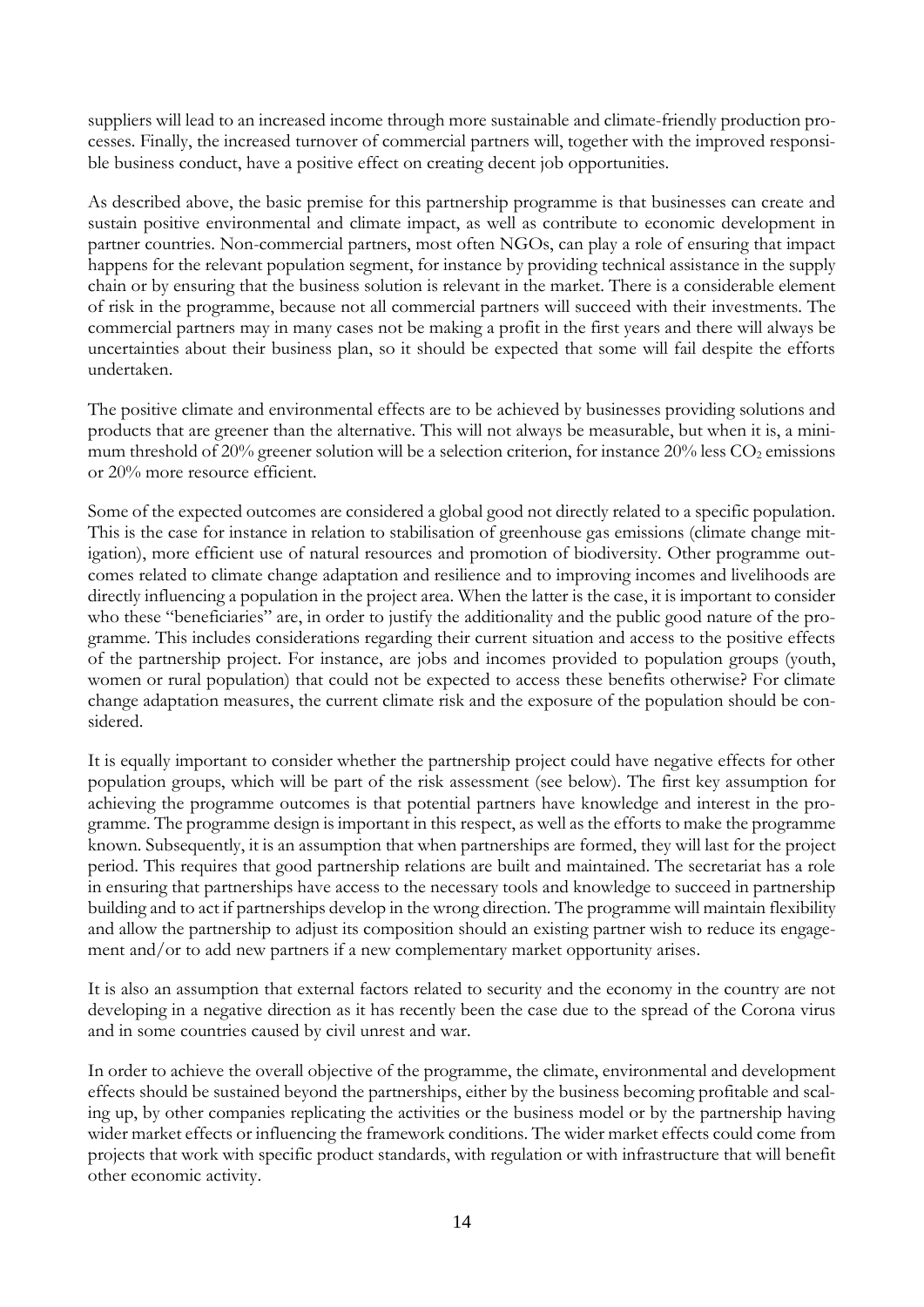Experience from DMDP and earlier Danida business partnership programmes suggest that the number of direct jobs created in the partnership companies is modest and should not be considered the most important success criterion. The indirect effects provided by the possibility for increased livelihoods for people in the supply chain or for people using the business solutions provided are potentially at a far larger scale, but also more difficult to quantify. These effects may only materialise in the longer term after scaling up the business model.

In order for companies to continue and scale-up their activities, a number of factors should be in place, including access to finance. The programme will work with this by including specific activities in each partnership project that aim at identifying funding sources both for local and international commercial partners, as described above. Replication of the business model by other companies may also be a possibility for wider effects, but this is less likely because it requires access to technology and business information from commercial partners. In relation to the wider market effects, the assumption is that a dialogue with authorities is initiated in the case of regulations or standards. If it is not already included in the project, it may require outreach to business member organisations or other entities that would be interested to advocate for a specific issue based on the experience in the DGBP partnership project.

### <span id="page-18-0"></span>5 Summary of the results framework

The effects of the programme are monitored through a set of impact and outcome indicators as presented below. A results framework with output indicators is included as annex 2. At the level of the programme objective, the longer-term impact will be achieved through effects beyond the individual partnership, either by a continued business case, by the partnership model or the business model being replicated.

At outcome level, the effects will be diverse, because climate change, environmental protection and inclusive economic development can be addressed in a number of different ways under outcome 1 and 2. The indicators under outcome 1 refer to the areas of the OECD/DAC Rio Markers for climate and the environment. The results framework includes the indicators and targets that can be aggregated across the partnership projects and therefore reported at programme level. Each partnership project will contribute to one or several of the indicators under outcome 1. In relation to outcome 2, it is expected that all projects will contribute to all five indicators. In addition, each project will have its project-specific output and outcome indicators, including the relevant programme indicators supplemented by indicators that will only serve for monitoring at project level.

The achievements of the programme in relation to climate, environment, jobs and income are dependent on the business and developmental targets set in the incoming applications and subsequently the funded projects for green transition and inclusive economic growth. Therefore, the related targets below are set as a percentage (75%) of the targeted outcomes in the applications. The absolute values will be reported, but these are less meaningful to use as targets due to the nature of the challenge fund. 2029 is indicated as the target year, because the projects approved in the last call in 2024 are expected to run until 2029.

| Programme           | Danida Green Business Partnerships                                                                                                                                 |
|---------------------|--------------------------------------------------------------------------------------------------------------------------------------------------------------------|
| Programme Objective | Enhanced global green transition and private sector led inclusive economic growth through<br>innovative partnerships                                               |
| Impact Indicator    | Climate, environment and social effects continue to be delivered by partner companies with<br>a)<br>positive earnings at the end of the partnership project period |

**Table 2: Summary of the results framework for DGBP**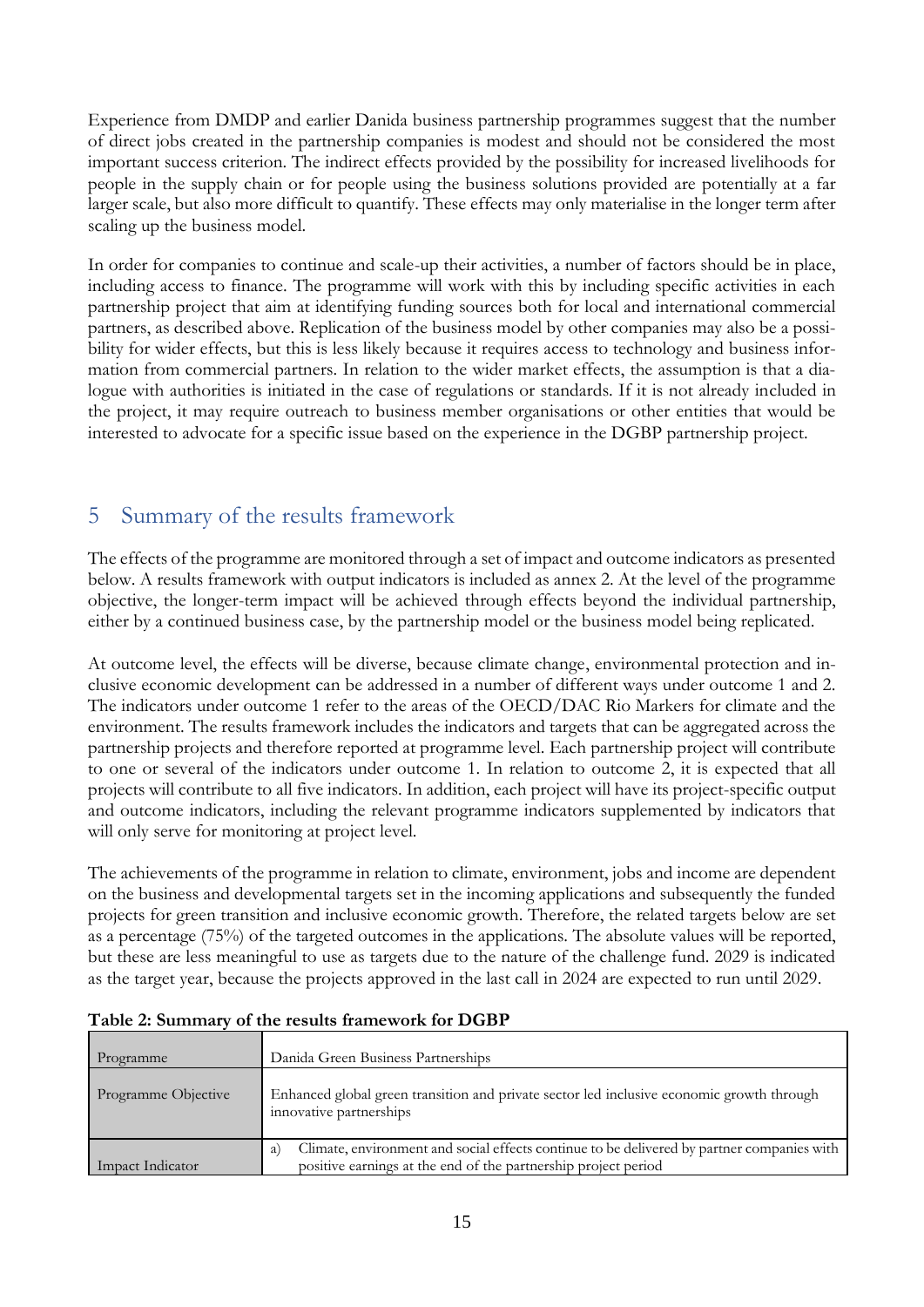|          |      | b)<br>$\mathbf{C}$ | Commercial and non-commercial partners who have engaged in other private sector part-<br>nerships for development by the end of the partnership project period<br>Business solutions replicated from the partnership projects |  |  |
|----------|------|--------------------|-------------------------------------------------------------------------------------------------------------------------------------------------------------------------------------------------------------------------------|--|--|
| Baseline | Year | 2022               | $0\%$<br>$0\%$<br>b                                                                                                                                                                                                           |  |  |
|          |      |                    | $0\%$                                                                                                                                                                                                                         |  |  |
| Target   | Year | 2029               | 75% of commercial partners<br>a'                                                                                                                                                                                              |  |  |
|          |      |                    | 25% for commercial partners and 75% for non-commercial partners<br>b)                                                                                                                                                         |  |  |
|          |      |                    | 25% of partnership projects                                                                                                                                                                                                   |  |  |

 $\mathbf{r}$ 

| Outcome 1             |      |                                                                                             | Reduced vulnerability to climate change, reduced strain on natural resources and the environ-<br>ment and a stabilisation of GHG emissions                                                            |  |  |
|-----------------------|------|---------------------------------------------------------------------------------------------|-------------------------------------------------------------------------------------------------------------------------------------------------------------------------------------------------------|--|--|
| Outcome indicator 1.1 |      |                                                                                             | Number of vulnerable persons/households who have increased their resilience to climate<br>change as an effect of the partnership projects                                                             |  |  |
| Baseline              | Year | 2022                                                                                        | None                                                                                                                                                                                                  |  |  |
| Target                | Year | 2029                                                                                        | On average, 75% of the expected project target materialise and at least 50% of<br>partnerships reach or exceed their initial target                                                                   |  |  |
| Outcome indicator 1.2 |      |                                                                                             | Avoided GHG emissions (estimated tCO2-equivalents)                                                                                                                                                    |  |  |
| <b>Baseline</b>       | Year | 2022                                                                                        | None                                                                                                                                                                                                  |  |  |
| Target                | Year | 2029                                                                                        | On average, 75% of the expected project target materialise and at least 50% of<br>partnerships reach or exceed their initial target                                                                   |  |  |
| Outcome indicator 1.3 |      |                                                                                             | Efficiency of the use of water, energy, materials and/or other natural resources                                                                                                                      |  |  |
| <b>Baseline</b>       | Year | 2022                                                                                        | None                                                                                                                                                                                                  |  |  |
| Target                | Year | 2029                                                                                        | On average, 75% of the expected project target materialise and at least 50% of<br>partnerships reach or exceed their initial target                                                                   |  |  |
| Outcome indicator 1.4 |      |                                                                                             | Area under sustainable land management                                                                                                                                                                |  |  |
| Baseline              | Year | 2022                                                                                        | None                                                                                                                                                                                                  |  |  |
| Target                | Year | 2029                                                                                        | On average, 75% of the expected project target materialise and at least 50% of<br>partnerships reach or exceed their initial target                                                                   |  |  |
| Outcome indicator 1.5 |      | Reductions in the amounts of polluting substances released to soil, water bodies and/or air |                                                                                                                                                                                                       |  |  |
| Baseline              | Year | 2022                                                                                        | None                                                                                                                                                                                                  |  |  |
| Target                | Year | 2029                                                                                        | On average, 75% of the expected project target materialise and at least 50% of<br>partnerships reach or exceed their initial target                                                                   |  |  |
| Outcome 2             |      |                                                                                             | Inclusive private sector growth and improved livelihoods                                                                                                                                              |  |  |
| Outcome indicator 2.1 |      |                                                                                             | Number of decent jobs created with commercial partners (total/female/youth)                                                                                                                           |  |  |
| <b>Baseline</b>       | Year | 2022                                                                                        | Number of jobs in commercial partners at project start as defined in project appli-<br>cation                                                                                                         |  |  |
| Target                | Year | 2029                                                                                        | 75% of the expected total number of employees in all approved projects<br>$\bullet$<br>materialise<br>50% of all decent jobs are filled by women<br>25% of all decent jobs are filled by young people |  |  |
| Outcome indicator 2.2 |      |                                                                                             | Number of people with opportunities for increased income and/or improved livelihoods (to-<br>tal/female/youth)                                                                                        |  |  |
| Baseline              | Year | 2022                                                                                        | None                                                                                                                                                                                                  |  |  |
| Target                | Year | 2029                                                                                        | 75% of the expected total number of people with increased income op-<br>$\bullet$<br>portunities in all proved projects materialise                                                                   |  |  |
|                       |      |                                                                                             | 50% of people with improved opportunities are women<br>٠                                                                                                                                              |  |  |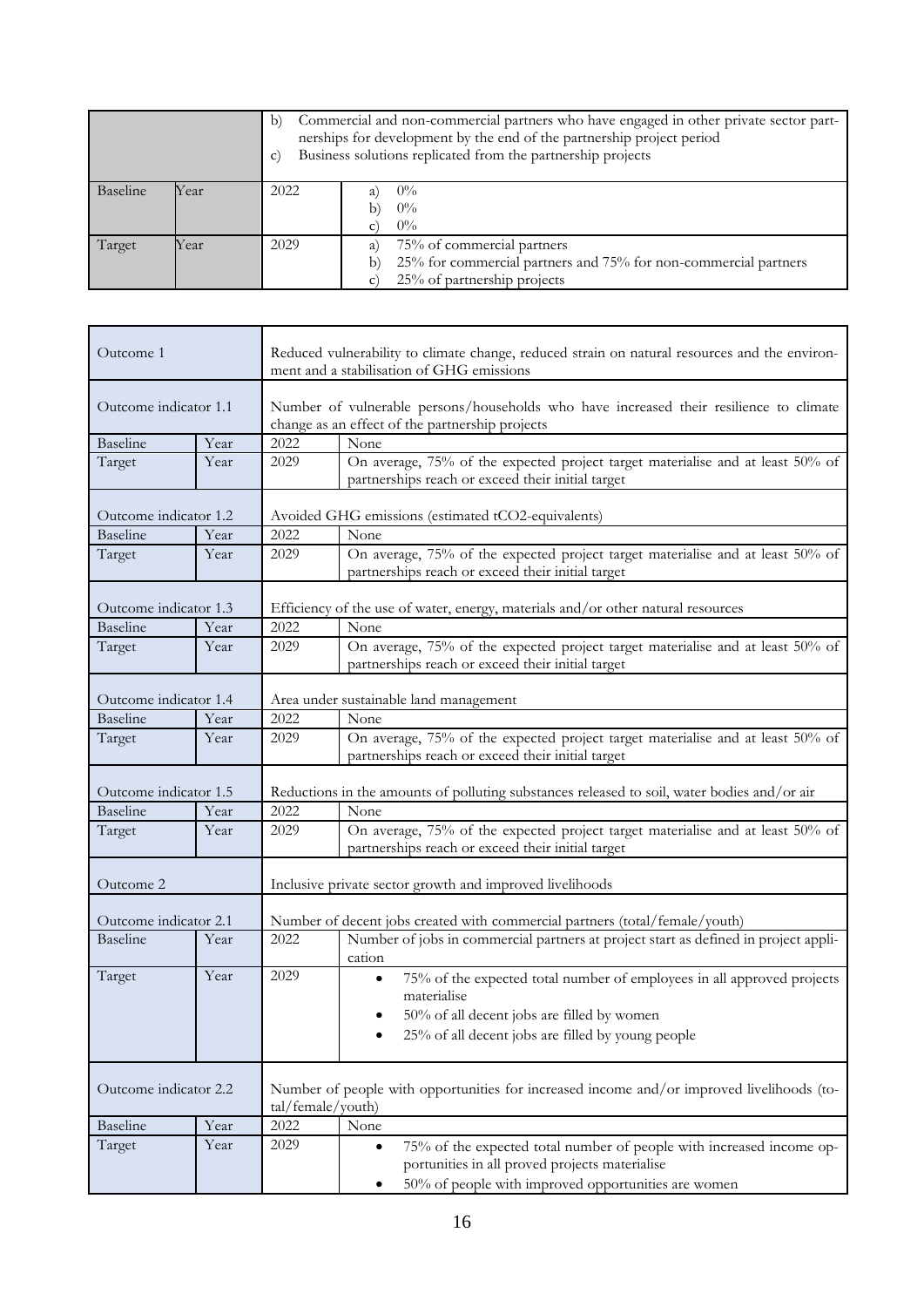|                                                                                      |                                                                                 | 25% of people with improved opportunities are young<br>٠ |                                                                                                                                                                                                                                  |  |  |
|--------------------------------------------------------------------------------------|---------------------------------------------------------------------------------|----------------------------------------------------------|----------------------------------------------------------------------------------------------------------------------------------------------------------------------------------------------------------------------------------|--|--|
| Outcome indicator 2.3                                                                |                                                                                 |                                                          | Viable business cases developed and sustained at the end of the project period                                                                                                                                                   |  |  |
| <b>Baseline</b>                                                                      | Year                                                                            | 2022                                                     | N/A                                                                                                                                                                                                                              |  |  |
| Target                                                                               | Year                                                                            | 2029                                                     | 75% of all approved projects                                                                                                                                                                                                     |  |  |
| Outcome indicator 2.4                                                                |                                                                                 |                                                          | Percentage of partner companies that live up to responsible business conduct standards                                                                                                                                           |  |  |
| Baseline<br>2022<br>Year<br>duct standards at project start<br>ards at project start |                                                                                 |                                                          | 100% of all international commercial partners live up to responsible business con-<br>50% of all local commercial partners live up to responsible business conduct stand-                                                        |  |  |
| Target<br>Year                                                                       |                                                                                 | 2029                                                     | 100% of all international commercial partners live up to responsible business con-<br>duct standards at project end<br>100% of all local commercial partners live up to responsible business conduct<br>standards at project end |  |  |
| Outcome indicator 2.5                                                                |                                                                                 |                                                          | Amount of private investments mobilised in partnership projects                                                                                                                                                                  |  |  |
| Baseline                                                                             | Year                                                                            | 2022                                                     | N/A                                                                                                                                                                                                                              |  |  |
| Target                                                                               | 2029<br>Year<br>partnership project, thereby matching the programme investment. |                                                          | In total, DKK 395.5 million invested by private partners during or just after the                                                                                                                                                |  |  |

### <span id="page-20-0"></span>6 Budget

The table below indicates the amounts available for commitment under the programme, provided the provisions are made in the annual Finance Act.

With a maximum budget of DKK 15 million per partnership project and a minimum amount of DKK 4 million for a full partnership application, it is expected that approximately 30 full projects will be approved during the programme period (see further below). The first call for applications and project commitments will take place in 2022. When a project is approved it will run for up to five years, requiring technical and financial monitoring of the disbursements. The project approvals have been frontloaded and will be finalised in 2024, which means that the last project should be completed in 2029.

A budget allocation for the external administration of the programme for 2022-2025 has been committed under the DMDP programme as an option that can be activated. An additional allocation will be required in 2025 for managing the projects from 2026 and on-wards.

| Table 3: Programme budget (million DKK) |  |  |
|-----------------------------------------|--|--|
|                                         |  |  |

| $\sigma$<br>$\sigma$   |                          |       |                          |                          |       |
|------------------------|--------------------------|-------|--------------------------|--------------------------|-------|
|                        | 2022                     | 2023* | 2024*                    | $2025*$                  | Total |
| Partnership Projects   | 99                       | 147.5 | 149                      | 0                        | 395.5 |
| Programme management** |                          |       |                          | 15.0                     | 15.0  |
| Mid-term review        | $\overline{\phantom{0}}$ | 1.5   | $\overline{\phantom{a}}$ | $\overline{\phantom{0}}$ | 1.5   |
| Communication etc.**   | 1.0                      | 1.0   | 1.0                      | 1.0                      | 4.0   |
| Total                  | 100.0                    | 150.0 | 150.0                    | 16.0                     | 416.0 |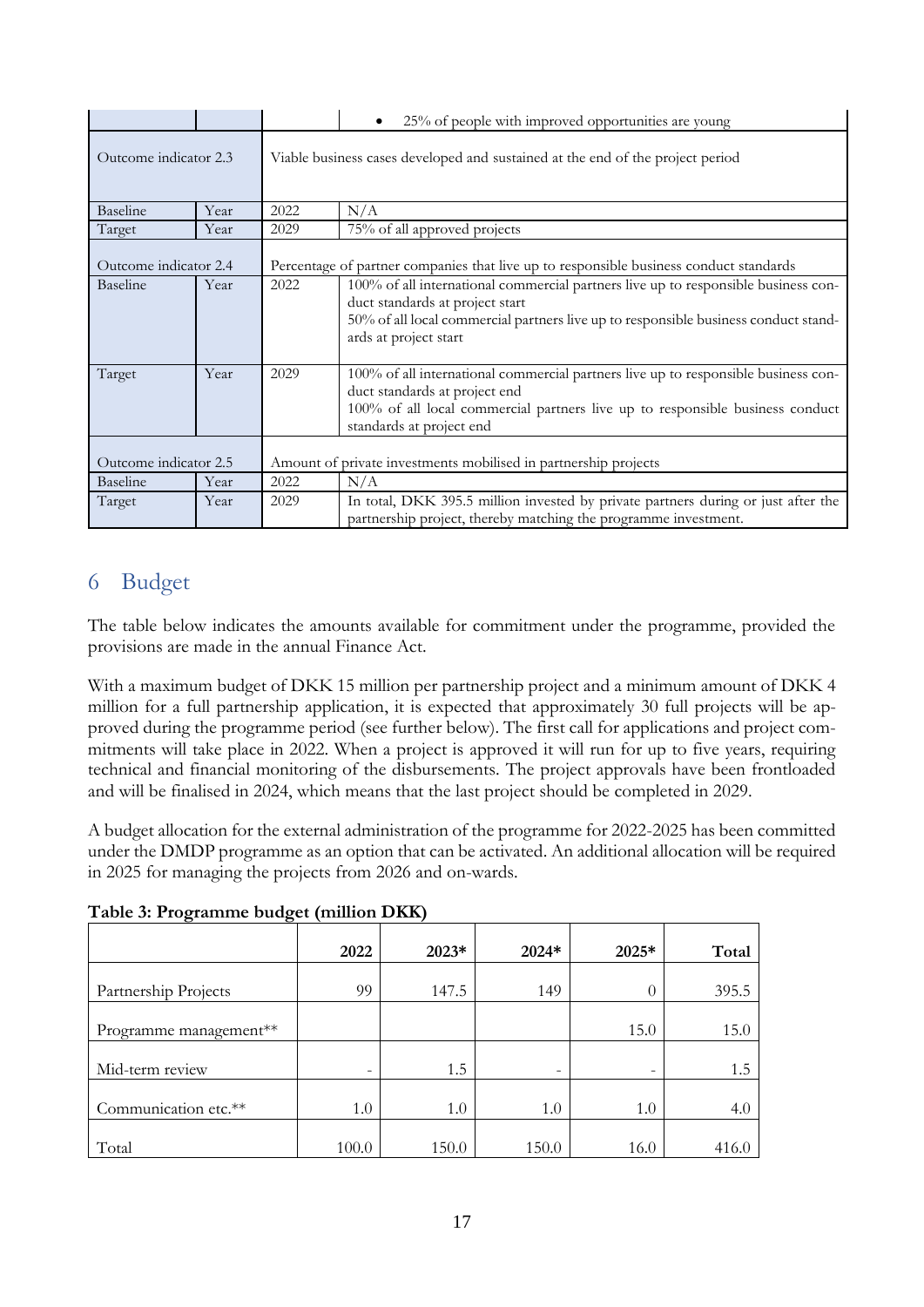\* Dependent on annual provisions in subsequent annual Finance Act

\*\* Communication activities, public meetings for mobilisation of applicants, outreach to related support mechanisms, cost for the selection panel

### <span id="page-21-0"></span>7 Management arrangements

### <span id="page-21-1"></span>7.1 Challenge fund

The partnership programme is managed as a challenge fund by an external secretariat. It is a demand driven programme and partners can only be expected to apply if they find the challenge and the conditions attractive.

There will be two funding windows in the new programme: Full projects of up to DKK 15 million and maturation projects of up to DKK 1.5 million. The funding window for maturing early-stage projects is established to accommodate the need experienced under DMDP for funding smaller projects to test a technology and mature the partnership. Partners can apply to this window for a project of up to 18 months' duration. The partners can subsequently apply for a full grant, but the total period of support should not exceed five years for any commercial partner. The project maturation window will only be open in 2022 and 2023 in order to ensure that completed maturation projects can apply for full funding not later than 2024. A total of up to 15 maturation projects are envisaged over the two years.

When partnerships are created and initial applications prepared, there will normally be a number of uncertain elements regarding the partnership or the business plan of the commercial partner, which will be reflected in the requirements for the partnership project description. In line with Doing Development Differently, there will be flexibility to adjust plans, targets and budgets during project implementation, subject to approval by the MFA or the secretariat.

Calls for applications will be launched in 2022, 2023 and 2024. The annual partnership selection process will include:

- The challenge fund is administered by an external secretariat responsible for organising calls for applications under the two funding windows and undertake various activities to spur interest in Denmark and in the partner countries in close coordination with the Danish Embassies/representations and other relevant stakeholders.
- Commercial and non-commercial partners agree on a project and develop a concept note applying for a maturation project or a full project. It is a requirement that the that the consortium has sufficient country experience, and that an international commercial partner is part of the consortium.
- Compliant application concept notes are selected for further scrutiny by the secretariat. Relevant embassies are requested to provide comments and external technical experts are consulted to the extent necessary. Partnerships applying for a full project may be offered a maturation project, if the concept is interesting but comprises too many uncertainties and risks.
- A Programme Advisory Committee reviews the concept notes of the shortlisted projects, meets the partners (virtually) and provides recommendations for funding a number of maturation projects and full projects. The committee furthermore provides recommendations for the issues to consider during the project formulation phase.
- The MFA makes the funding decision and prepares provisional commitment letters.
- The approved partnerships prepare a project description for a full project or for a maturation project. They may receive a grant of up to DKK 500,000 for covering up to 75% of the cost of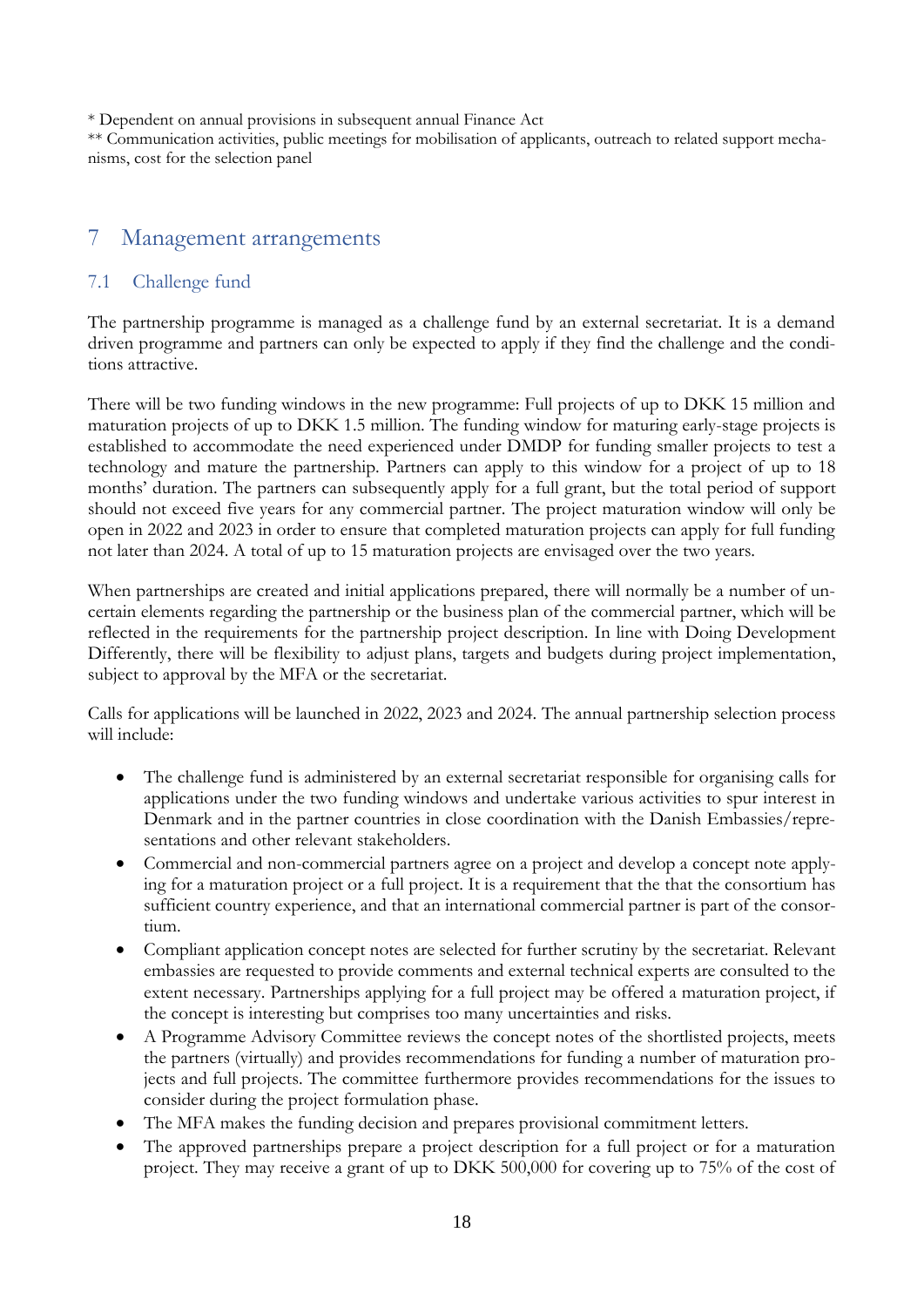preparing a full project description (DKK 100,000 for maturation projects). The partnerships may draw on the secretariat for advice and support during the process. The project descriptions are subsequently submitted for approval by the MFA.

 The non-commercial partner is the administrative partner of the project and enters into an agreement with the MFA.

Before launching the calls in 2023 and 2024, selection criteria should be reviewed on the basis of the experience from the first round(s) of applications.

The DGBP challenge fund is managed centrally, but the Danish representations play an important role in the identification and selection of projects. As indicated above, the representations are given the opportunity to indicate priority sectors or thematic areas that they consider most relevant for DGBP in the respective country in order to further synergies with development and commercial priorities. The representations are consulted in the project selection process and requested to assess the relevance of the project applications under consideration. The Trade Council staff at the representations will be encouraged to include DGBP in its investment promotion and trade delegations, especially in relation to the sectors chosen as DGBP priority sectors in that country.

### <span id="page-22-0"></span>7.2 Secretariat

The tasks of the external secretariat will include (full details provided in the framework service contract):

- Administer the annual calls and application process as indicated above, including providing advice to potential applicants, linkages to embassies, external experts and the Programme Advisory Committee;
- Provide secretarial support to the Programme Advisory Committee;
- Develop and implement a plan for communication and outreach to relevant potential partners in Denmark and in the partner countries, including events in connection with call announcements related to some of the key sectors of the programme;
- Organise events between partners for sharing of knowledge and experience;
- Monitor the progress of the projects under implementation compared to plans and intentions.
- Collect annual progress reports and project completion reports and prepare a programme level annual report for the MFA;
- Provide support to financial management and closure of the projects, including ensuring that anti-corruption measures are in place and enforced;
- Manage a website with information for potential applicants, existing partnerships and annual results;
- Provide services as requested to the mid-term review and possible evaluations;

Danida's link to reporting corruption will be included in the materials as well as information to partners in order to ensure that information is in place on how corruption is dealt with. It will be considered if the current management role by the Secretariat could be further developed and adjusted into a future Fund Manager role, still with a clear oversight by MFA.

### <span id="page-22-1"></span>7.3 Programme Advisory Committee

A committee for scrutinising the applications and making recommendations for funding to the MFA will be introduced in the new programme. Although the formal decision rests with the MFA, the establishment of a committee provides the possibility to include a greater diversity of knowledge and experience in the selection process, while also clarifying the role of the secretariat in its support to the applicants as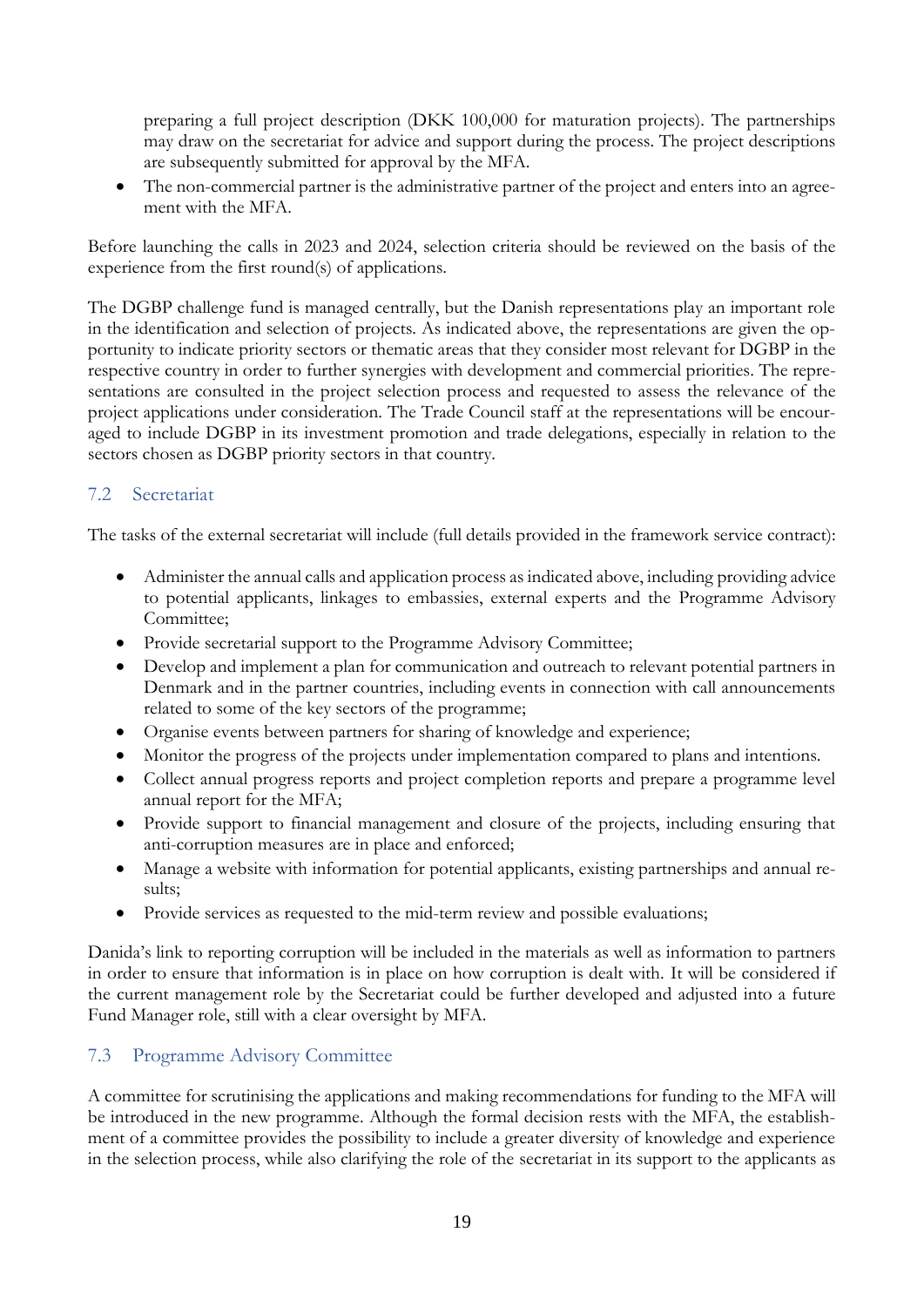regards specific technical issues. The process for engaging the committee is kept simple with only one step of approval at concept note stage required. The committee will consist of:

- A person with experience from Danish business support facilities (chairman)
- A financial investment professional
- A climate change / environmental specialist
- A development impact specialist
- A person from the MFA

The Committee members will be appointed by the MFA in their personal capacity and should have solid experience from work in developing countries. At least one of the experts should preferably be from the global South and the financial investment professional could possibly be a person from a development finance institution. The secretariat will serve as secretariat to the Committee and participate in the meetings.

### <span id="page-23-0"></span>8 Financial management, monitoring and learning

Previous experience and organisational capacity in relation to project management of the administrative partner is considered in the project selection process. The partners within the respective partnership consortia should enter into a binding agreement, which will be submitted as part of the full project proposal. Even though it is the administrative partner that enters into an agreement with MFA, it is important that the partnership between commercial and non-commercial partners is perceived as being equal by all parties.

The agreement with the MFA and the administrative responsibility in each partnership project will rest with the non-commercial partners, who will also be responsible for annual progress reporting, financial reporting and audits. A programme-level progress report is prepared annually by the secretariat.

The secretariat will provide advice and instructions to the administrative partners in relation to budgeting, reporting and audits, but the funds will be disbursed directly to the administrative partners from MFA in agreed instalments. The subsidies to commercial partners may be disbursed directly to the company as a reimbursement of approved expenses (details to be elaborated).

An annual monitoring meeting with all partners is organised by the secretariat and the MFA on the basis of the annual reporting. Each partnership projects will have its own indicators using to the extent possible the outcome and output indicators in annex 2. This will allow monitoring of the implementation of the partnership project, but also provide key performance data for the business case. The annual meeting is an opportunity to revise plans and targets in view of the progress achieved and the development in the context. Field monitoring visits of the projects are included in the management contract with the secretariat and are undertaken ad-hoc after agreement with the MFA. Furthermore, the secretariat will organise events for sharing of knowledge and experience between partners. The selected partnership projects will run until 2029 and in view of the long implementation period, and in line with the approach of Doing Development Differently, the projects may need adjustments during implementation.

The monitoring and learning will not only take place at project level. There is also a need to assess and possibly adjust aspects of DGBP as an instrument. As indicated above, it is a clear ambition that DGBP will be more coherent with a range of other programmes and activities. This entails communication, networking and direct collaboration with a range of partners in Denmark and in partner countries. After each round of applications, the secretariat should document and assess the extent to which this coherence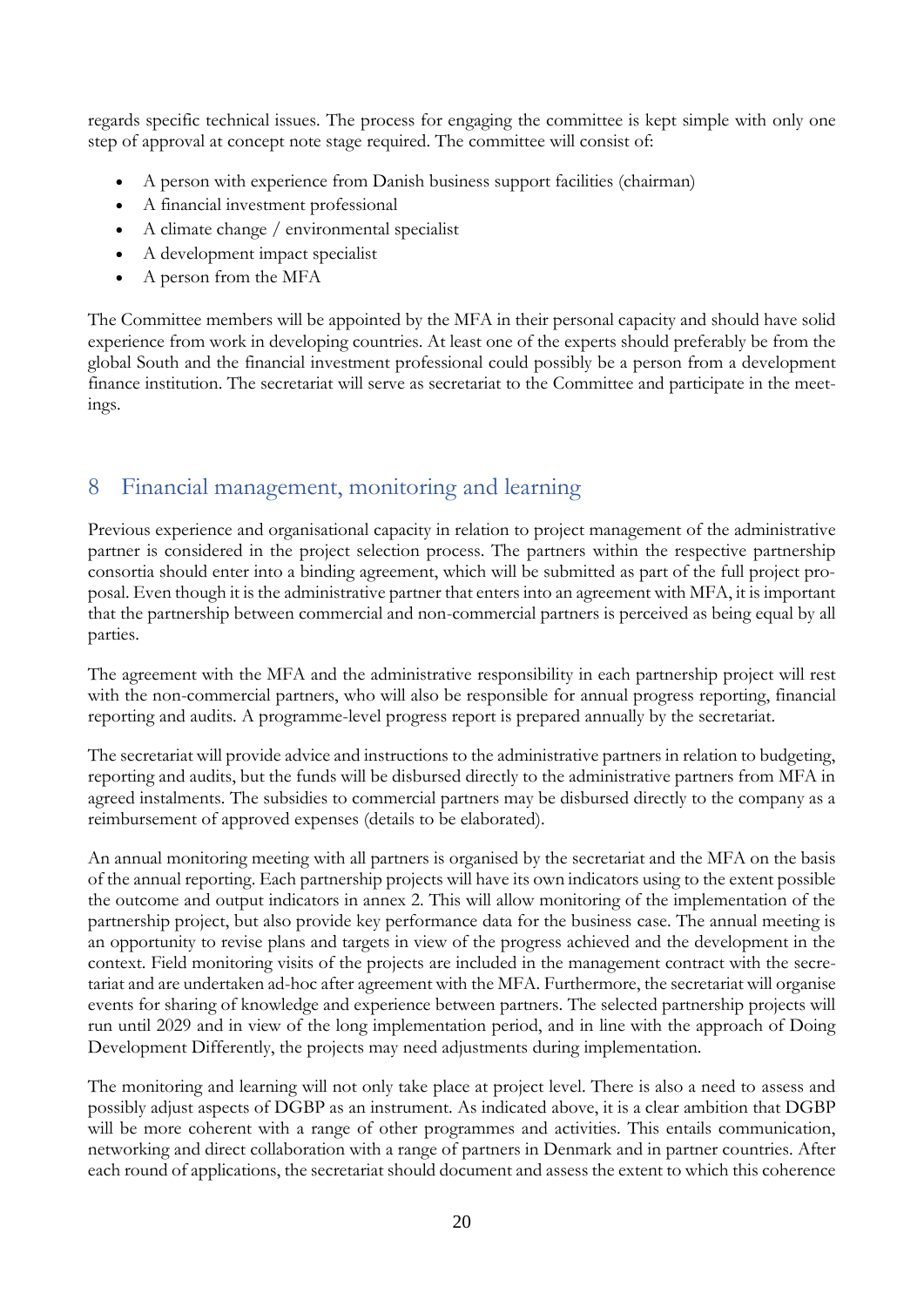has been obtained, including feed-back from applicants and from relevant embassies, programmes and initiatives. This should result in recommendations for the next round of applications.

As indicated above, the viable business case should ensure the continued impact and sustainability of the project company. Measuring the success of the commercial partner is therefore key, but it will only materialise when the project has been running for some years. However, evidence is emerging from the 36 DMDP projects approved 2016-2020. A study will be undertaken in the inception phase to analyse the success factors of the DMDP projects. The analysis will serve as a guidance in the selection of new projects under DGBP.

A mid-term review is scheduled for 2023 in time to include recommendations for the last application round in 2024. The mid-term review will provide an opportunity for broader learning regarding the challenges and achievements of both DMDP and DGBP.

### <span id="page-24-0"></span>9 Risk management

Private investments in the markets concerned are risky for a number of reasons. The general risks are mentioned below, but the project specific risks will be identified in relation to each project and described in the partnership application. Many of these will be related to the applicant's business plan and uncertainties regarding in-country permits, licenses and tax regime. It is expected that some of the commercial partners will not succeed in creating a viable business case, due to the high level of risks taken in these projects.

The main *contextual risk* factors in the countries are related to security and safety, including as a result of conflict. These risks are likely to occur in some of the countries and will be assessed at the time of each project application in close collaboration with embassies. In relation to the fragile states eligible for support, it will be important to include relevant considerations from Danida's Fragility Risk and Resilience Analysis Tool.

Furthermore, there are contextual risks related to the economic development and the market, closely related to the national and regional economic development. Such risks are likely to occur and could influence the companies' willingness to invest and take risks. However, due to the large number of potential countries for the programme, this is only expected to have minor impact on its implementation.

The *programmatic risks* of the programme are especially related to the challenge fund approach and the partnerships. In relation to the challenge fund approach, the major risk is that the calls are of limited interest for potential applicants. Some non-commercial partners may find that business partnerships are not aligned to their mandate and businesses may find the requirements and procedures as a high entry threshold. There were ten times more applications than grantees under DMDP, but with the focus on climate and the environment, there are fewer potential applicants. However, the consultations indicate that there still is sufficient appetite for the programme. Furthermore, a special effort to strengthen the communication and visibility of the programme will be undertaken in connection with calls. Lastly, it will be possible to adjust the selection criteria within the framework of the programme from year to year. There are also risks related to the management of multi-stakeholder partnership projects, which require a high level of effort that is often underestimated by participating partners. This risk will be mitigated by a diligent selection of partnerships, and funding being available for a considerable effort devoted to joint project preparation. Although efforts are made to make the initial project formulation stage leaner, it is important to maintain a good due diligence and partnership formation process in the new programme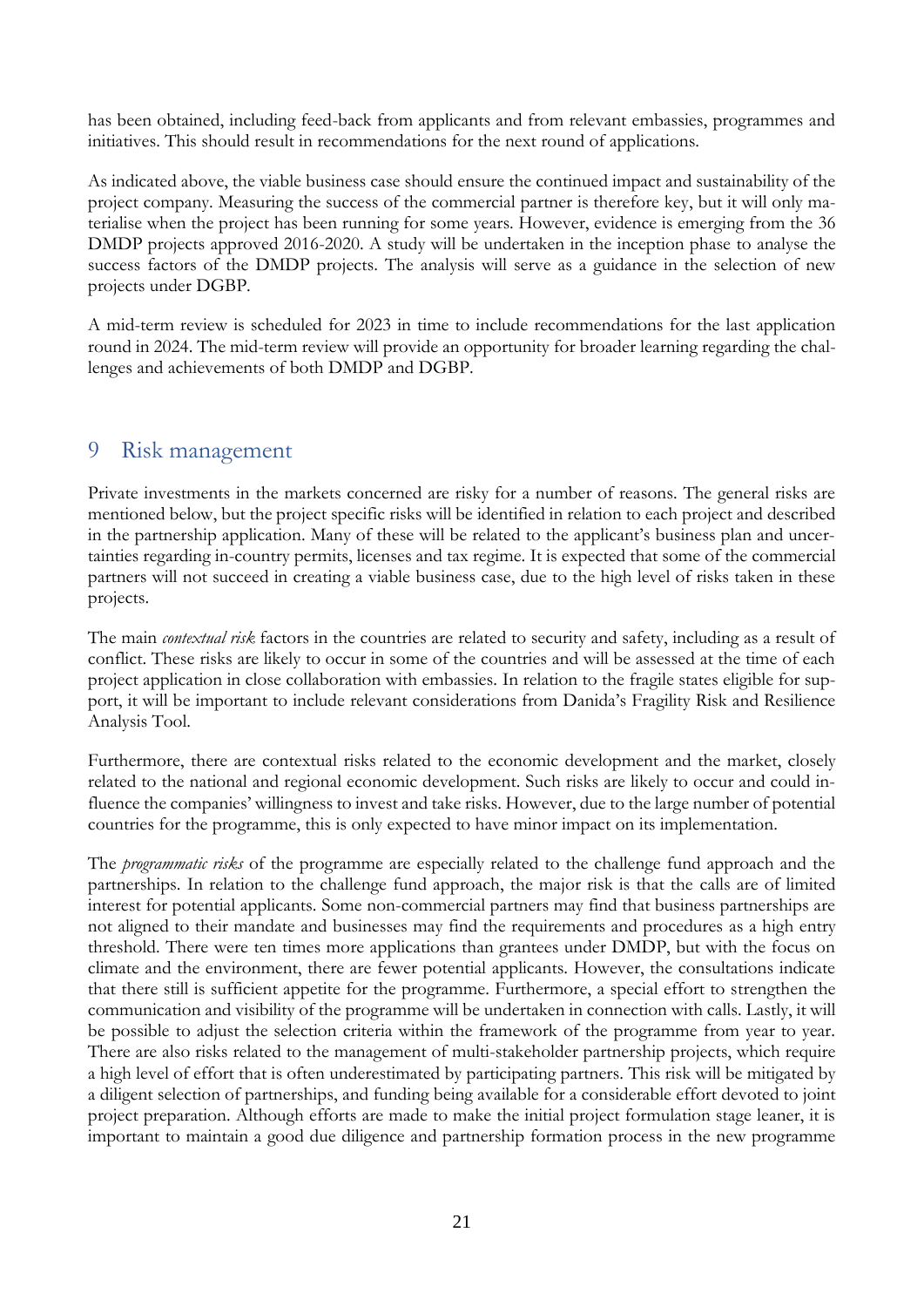and have capacity to support partnerships in need of external moderation. Programmatic risks also include the risk of corruption. The programme will ensure clear anti-corruption guidelines as well as followup on financial reporting and audits.

Major *institutional risks* include possible lack of respect of human rights and risks related to compliance to responsible business conduct, including environmental standards and occupational safety and health standards as well as corruption. Institutional risks will be mitigated among others by the inclusion of responsible business conduct in individual projects in conformity with international principles and guidelines and monitoring of the compliance. Monitoring of these risks will be included in the general risk monitoring performed by partner consortia.

### <span id="page-25-0"></span>10 Closure

By embarking on this new partnership programme, a number of very concrete projects will be launched over the coming 2-3 years and subsequently implemented over a 4-5 year period. They will thereby continue to provide tangible models for solutions to climate and environmental challenges in the years to come by combining the knowledge and resources of commercial and non-commercial partners. The partnerships will support the Danish priorities in the countries in relation to development cooperation and trade and provide new possibilities for linkages to other initiatives within the same field. These are relatively small projects in and by themselves, but by seeking linkages with other activities, they could lead to more. When the partnership projects have been terminated, commercial partners will in a large number of cases likely be able to continue delivering their impact as an integrated element in their business plan and inspire new partnerships for change.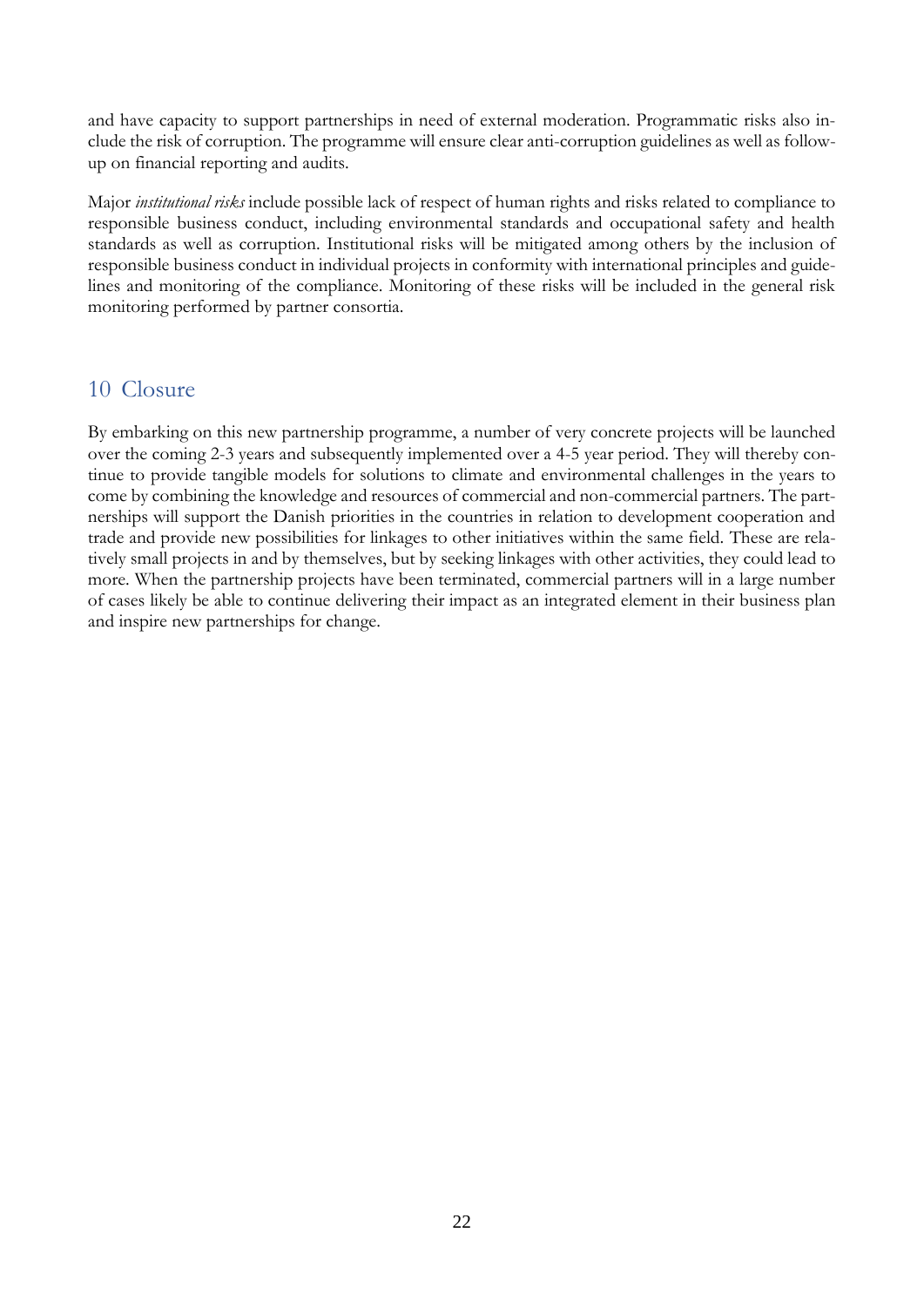## <span id="page-26-0"></span>Annex 1 Context Analysis

### 1. **Overall development challenges, opportunities and risks**

The UN Sustainable Development Goals (SDGs) have since their adoption in 2015 enjoyed global recognition, also by businesses that strive to increase their value proposition by addressing the SDGs. From an initial focus on doing business responsibly and not doing harm, more and more companies have not only developed their social and environmental compliance framework, but are also increasingly directing business solutions towards global or local challenges in order to create positive impact.

The effects of climate change are already felt in many countries around the world and the expected future effects of climate change will be severe. Developing countries are hit the hardest and lack the capacity to withstand extreme weather events, global warming and changes in precipitation patterns. There are close linkages between the Paris Agreement's climate objectives and the UN Sustainable Development Goals. Unsustainable use of natural resources, pollution and biodiversity loss impact on poor people's livelihood negatively and reduce their resilience to climate change. Climate change adaptation is therefore a high priority in developing countries, and more efficient production technologies will not only increase productivity but also contribute to resource and energy efficiency.

Although current per capita greenhouse gas emissions from developing countries on average are considerably lower than for OECD countries, future economic growth is expected to change this, and it is therefore important that many developing countries have embarked on a green transition and are planning for a future economic development less dependent on fossil fuels. While being responsible for a large share of greenhouse gas (GHG) emissions, the private sector is also key to stabilizing greenhouse gas emissions by bringing solutions to the market that contributes to a lower carbon emission trajectory.

The Danish strategy for development cooperation *The World We Share* outlines that "Denmark leads the way in establishing innovative partnerships with civil society, the business community and public authorities. This happens when we support green partnerships between civil society organizations and companies."

Civil society, or non-commercial partners, can play a role that goes further than enabling private sector entry to the market. Through knowledge and insight in local development challenges and the context in which they operate, non-commercial partners are well positioned to identify potential development impact, assess the developmental relevance of proposed market solutions and mitigate risks related to human rights-based issues. Non-commercial partners in DMDP have in many cases succeeded in unleashing the developmental potential of commercial solutions, for instance by ensuring that under-served people get access to and fully benefit from the service or the product brought to the market by commercial partners.

Inclusive growth induced by foreign and domestic private investments is essential to reach the sustainable development goals and the importance of partnering with a broad range of stakeholders including civil society, government and private sector is emphasized in SDG 17.

The investment climate is considered challenging in many developing countries, private capital is prohibitively expensive and international companies will consider their investment or establishment as high-risk compared to other markets. Development finance institutions and private investors in many cases look for companies with a proven business model in the market and it may therefore be challenging to raise funding for initiating and testing a new business model or a new product in these countries, even when the business solution has been successful in other markets. This is especially valid for fragile and least developed countries. Public support has a role in promoting private investments in these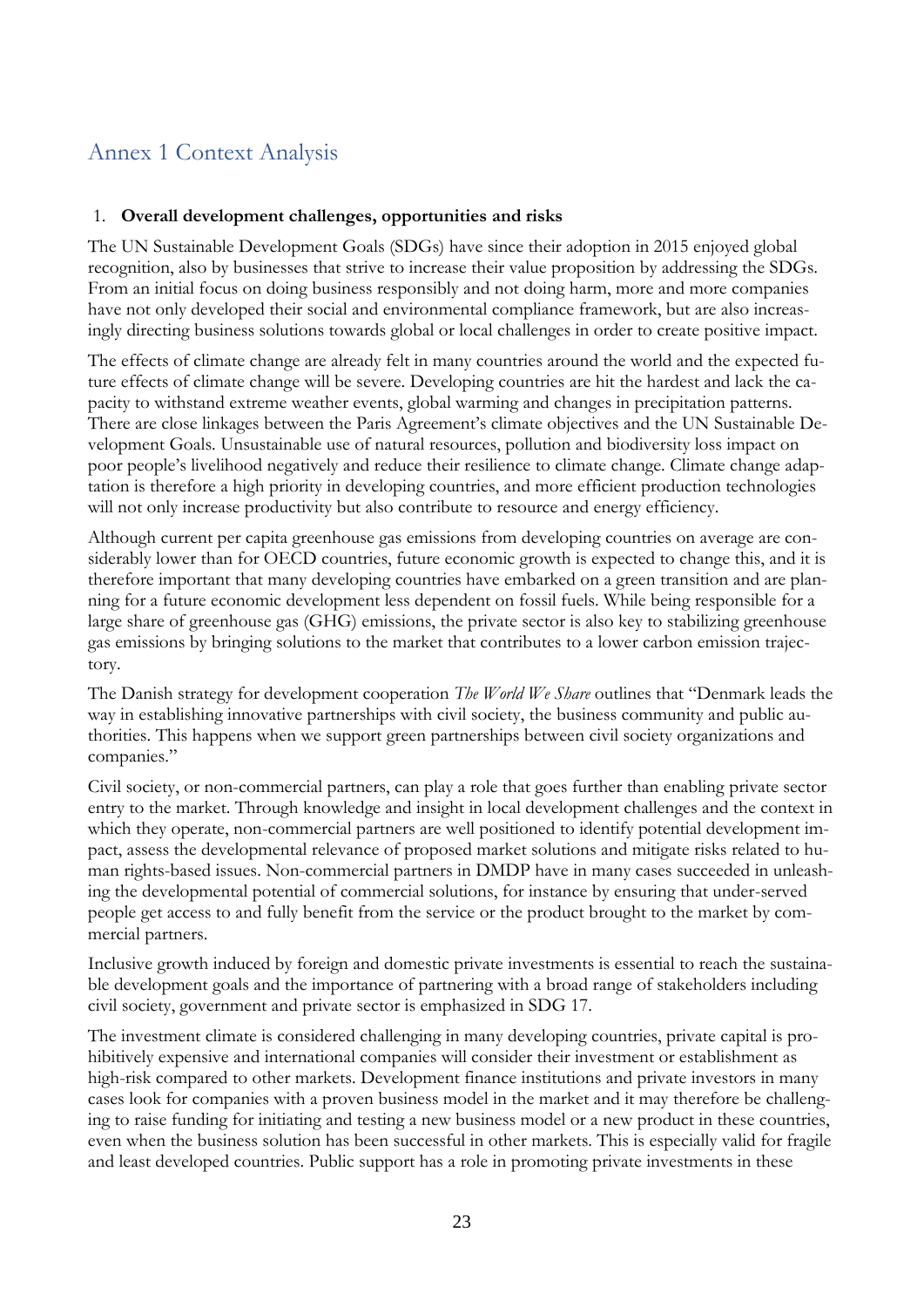countries, for instance by reducing private investors' risks or by subsiding technical assistance in relation to the investments, thereby contributing to impact and enhancing the chances of success.

Reviews, partner feedback and project results from the current partnership programme, DMDP 2016- 2021, documents the relevance of the overall funding and partner modality including the needs for addressing developmental challenges through new market-based solutions in developing countries.

#### **2. Political economy and stakeholder analysis**

The DGBP programme builds on the structure and experiences from its predecessor, DMDP.

A brief stakeholder analysis of the programme (funding facility) is listed below with key stakeholders, levels of interests and influence and implications for cooperation and management:

| Stakeholder                                                          | Stakeholder mapping                          | <b>Action Proposed</b>    |
|----------------------------------------------------------------------|----------------------------------------------|---------------------------|
| Danish MFA Senior management                                         | High Interest - High Influence               | Keep engaged              |
| Danish MFA Minister of Development                                   | High Interest - High Influence               | Keep engaged              |
| Danish MFA Development Departments,<br>excl. GDK                     | Low Interest - Medium Influence              | Increase interest         |
| Danish MFA Trade Departments                                         | Low Interest - Medium Influence              | Increase interest         |
| Danish MFA Embassies with DMDP pro-<br>jects                         | Medium-High Interest - Medium In-<br>fluence | Increase interest, engage |
| Danish MFA Embassies in eligible countries,<br>without DMDP projects | Low Interest - Medium Influence              | Increase interest, engage |
| <b>DMDP</b> Secretariat                                              | High Interest - High Influence               | Keep engaged              |
| DMDP partner companies and NGOs                                      | High Interest - High Influence               | Keep engaged              |
| Other DMDP Applicants                                                | High Interest - Low Influence                | Keep interested           |
| Other Danish relevant companies not in-<br>volved in DMDP            | Low Interest - Low Influence                 | Increase interest         |
| Danish Business Associations                                         | High Interest - High Influence               | Keep closely engaged      |
| Danish Business Support Facilities                                   | Low Interest - Medium Influence              | Consult                   |

The key stakeholders of the partnerships are the implementing partners (international commercial partner(s), a non-commercial and administrative partner, and/or local commercial and non-commercial partners), other beneficiaries besides the partners of the individual partnerships (users and consumers), sector-based stakeholders in the respective countries of implementation (authorities, multi-national organisations, CSO, competitors, etc.).

The DMDP underpins a main assumption that multi-stakeholder partnerships are a necessary and effective implementation and collaboration modality for driving transformative changes. For example,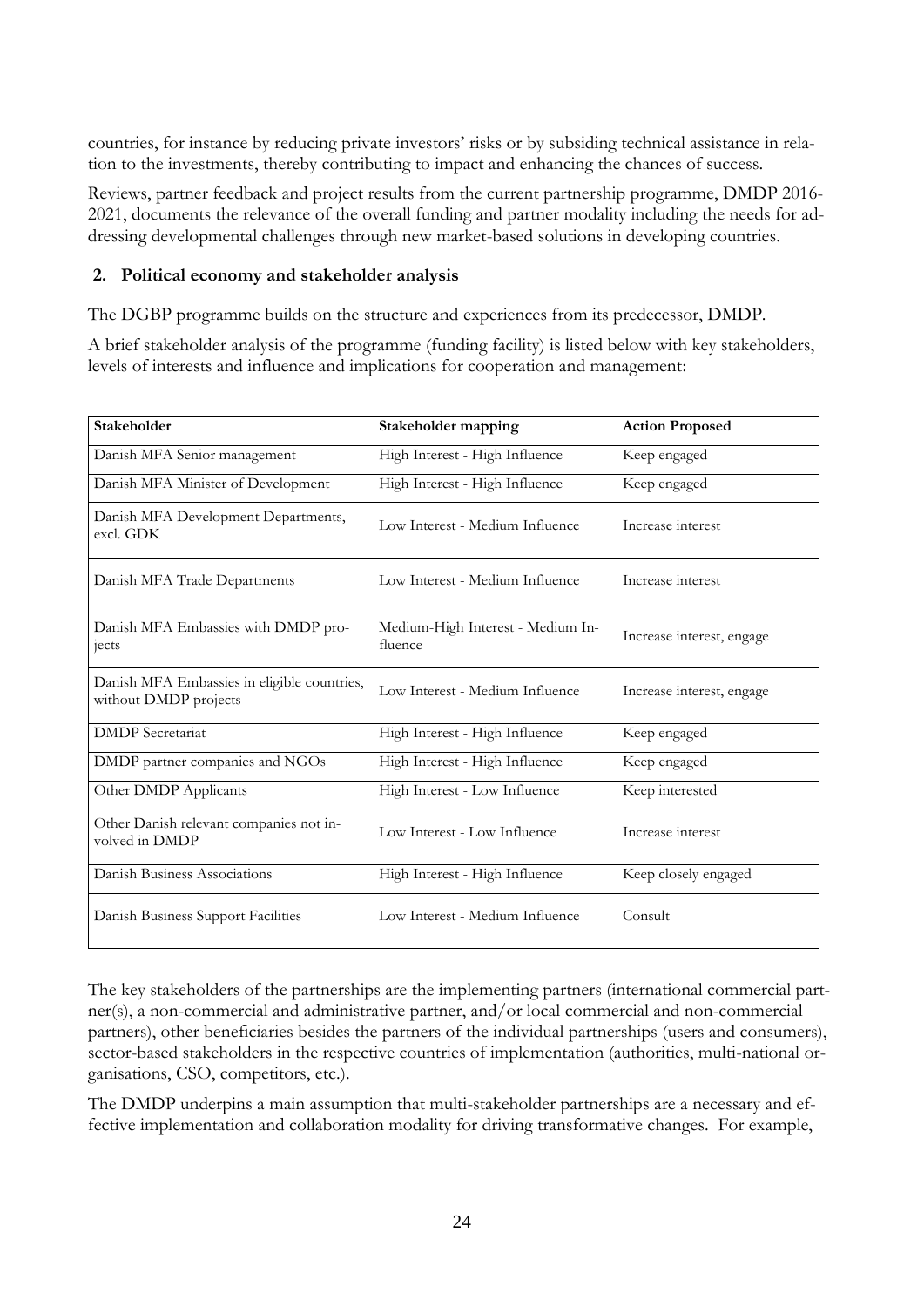they have shown to be effective catalysts to reduce "market failures" and overcome sustainability challenges with commercial solutions in difficult and immature markets and countries.

However, often the maturation and market development processes and issues are very complex and time consuming, and thus demanding for the stakeholders involved. A key issue relating to the sustainability and viability of the partnerships and programme/project outcomes is therefore the ability of the partners to persevere, and build and maintain collaboration dynamics that effectively drives the positive transformative change in the target sectors and markets.

### **3. Fragility, Conflict and Resilience**

The DGBP projects may operate in countries and areas of conflict and fragility that are eligible for the programme. In most cases, though, the projects are expected to be implemented in low countries and areas of low conflict and fragility, based on experience from the DMDP, and since conflict and instability are high contextual risks to private sector development. Simultaneously, it is well known that private led sustainable development of livelihoods and the economy is an important means to mitigation of instability and strengthening of resilience.

One example from the current DMDP programme where conflict mitigation is targeted is the Fresh Fruit Nexus project in Uganda. The aim is to provide improving income opportunities for refugee and host community farmers.

The Danish Peace and Stability Fund operates in 14 of the 32 countries eligible for DGBP (Ukraine, Georgia, Jordan, Lebanon, Tunisia, Nigeria, Ghana, Ethiopia, Kenya, Somalia, Burkina Faso, Mali, Niger and Afghanistan). In accordance with Danida's Fragility Risk and Resilience Analysis Tool, the context analysis for these countries should include a fragility analysis of the five areas: Political, economic, social, environment and security. While relevant elements of the Fragility Risk and Resilience Analysis Tool should be included in the DGBP project risk assessment, a complete fragility risk analysis is considered too comprehensive for the DGBP projects. But if and when project applications occur in some of these countries, it will be important to incorporate the experience and analysis of Danish (regional) security sector engagements supported through the PSF. In practical terms, it means that the security adviser and other relevant advisers at the embassy are consulted in relation to the risk assessment. Both in connection with assessing the security risk and in relation to including the political economy analysis when specific geographical areas and population groups are to be engaged in DGBP projects.

### **4. Human Rights, Gender and Youth and applying Human Rights Based Approach**

The individual partnerships under the DMDP are required to pursue a Responsible Business Conduct, and make assessments and subsequent mitigation plans for potential negative impacts, including the compliance with human rights principles. The Responsible Business Conduct has been developed by the Danish Institute of Human Rights.

### **5. Inclusive sustainable growth, climate change and environmental assessment;**

*The World We Share* highlights the close relationship and interdependency between environment, climate change, biodiversity and human development. This calls for understanding the causes and effects as a system and providing interventions and solutions that are designed for transformative change and which properly incorporates and balances the system. Nature-based solutions, for instance, can solve several problems at the same time. They can help protecting, restoring and using natural resources sustainably to tackle challenges such as climate change, biodiversity loss, food insecurity, poverty and access to water.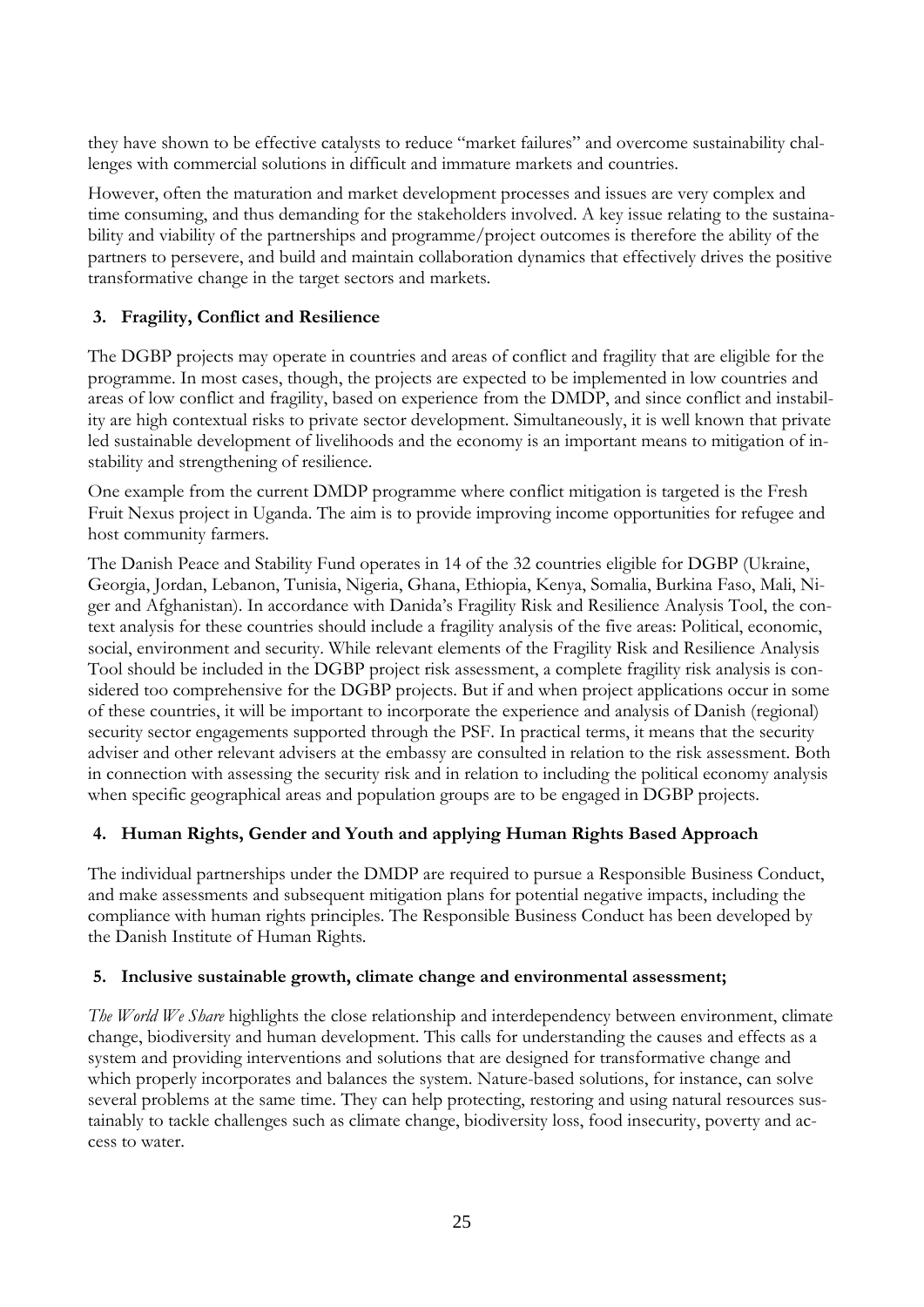Agriculture and food production, which has the major share of the economy in most developing countries, is increasingly impacted by climate change. Without adaptation, climate change and the biodiversity crisis will destroy the livelihoods of many people. Climate change adaptation approaches in least developed countries are most needed since these areas are hit hardest by climate change, where as their carbon emissions are lowest. These systemic interrelationships often occur in the interface between human developmental needs, environment and nature. They call for a more multifaceted approach to understanding means and goals of partnerships which both have a human and environmental development purpose.

Denmark's strengths and lead as a green front runner that can help drive the developmental change and potentially deliver green transition through market solutions.

The OECD DAC provides clear criteria for what is considered development assistance related to environment: Climate change mitigation and adaptation, environmental protection, biodiversity and desertification. The challenge fund modality will also secure a competitive environment and encouraging projects and business cases with potential for making a high green impact.

However, as partly noted above, there are inherent risk factors that can reduce its green sustainable transformation effects, and which need to be further assessed and addressed:

- The dynamics between the various environmental factors and between environment, livelihood development and economic development are complex and highly interrelated. This makes proposal evaluation and comparison between competing projects and objectives less ambiguous.
- Except for climate change mitigation, there are no single and unambiguous indicators for other environmental objectives such as climate change adaption, biodiversity and pollution. The strengths of the indicators are to a high degree dependent on the context. It is obviously difficult or impossible to compare different types of environmental objectives. Moreover, comparison of project environmental impacts with the same types of environmental objectives will even be less straightforward.
- There are both positive and negative correlations between environmental mitigation, livelihood improvements and economic growth. Therefore, difficult trade-offs will occasionally be made between these three development factors.

The Responsible Business Conduct provides requirements to companies and project to mitigate or remove possible adverse environmental effect, that the activities might cause.

### **6. Capacity of public sector, public financial management and corruption**

The programme will ensure clear anti-corruption guidelines as well as following up on financial reporting and audits as a part of their compliance with the Responsible Business Conduct.

#### **7. Matching with Danish strengths and interests and seeking synergies.**

The programme is very well aligned with the Danish strategy for development assistance, "The World We share", 2022-2025. It is expected to contribute broadly to the policy, and most notably in the "Fight" for Climate, Nature and Environment":

Objective 1: To "strengthen action to support climate change adaptation, nature, the environment and resilience in the poorest and most vulnerable countries", and

Objective 4: To "Create hope and prospects for the future through green and so- cially just economic recovery and poverty-oriented development."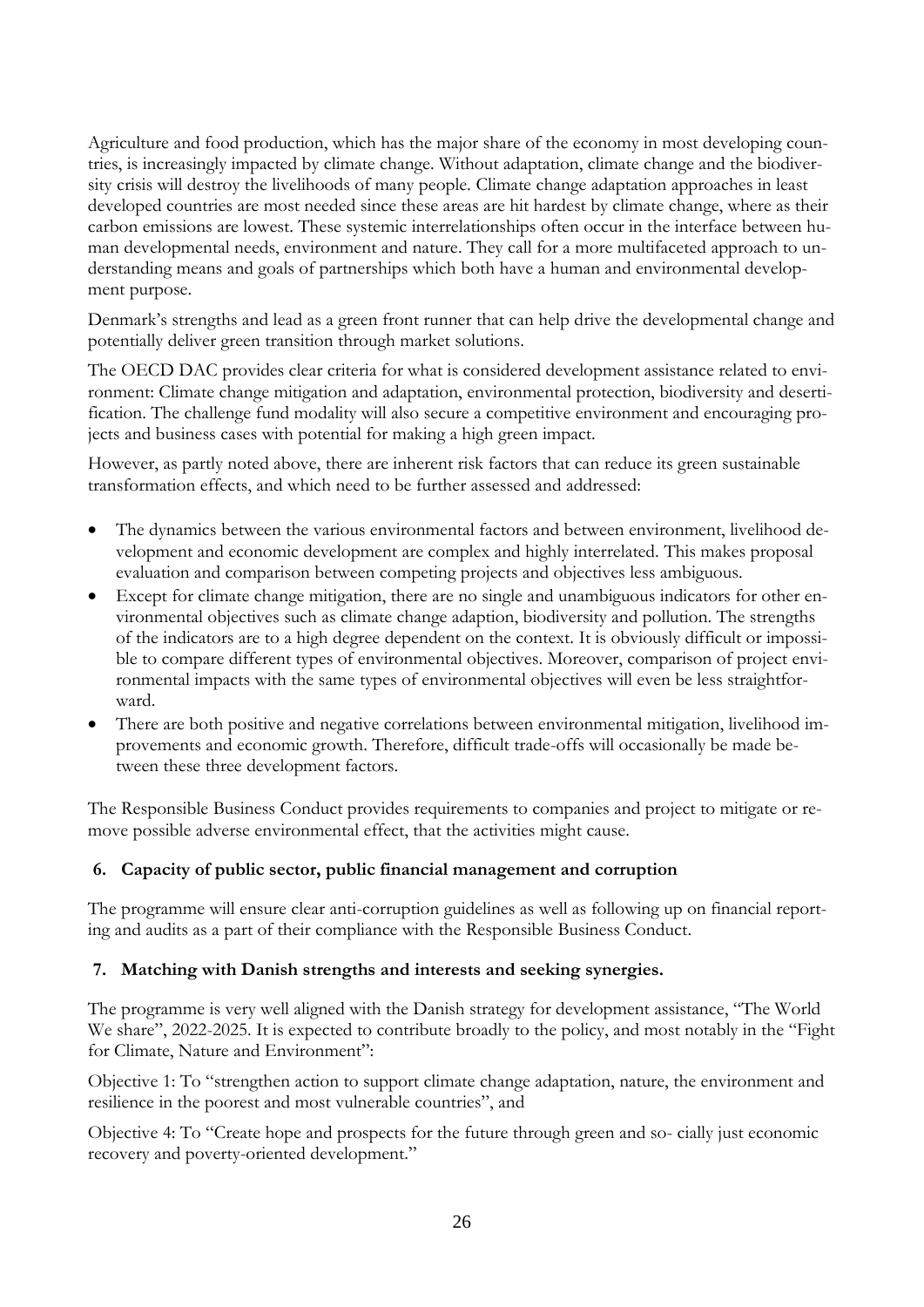Just like the development strategy, the partnership approach in this programme is a centre piece to sustainable development.

In line with the approach of doing development differently several other Danish strategic interests and initiatives in the eligible countries call for better cohesion and synergy. As noted above, the green transition as the overall programme theme will in itself provide a more focused programme within an area of high priority for Denmark's foreign policy priorities. Closer linkages to Embassy prioritised activities are very important in order to increase Embassy support and interest in the programme and strengthen the strategic catalysing effects of the programme.

Synergy potentials with other Danish development and policy instruments are mapped and assessed in the table below.

In Denmark, a range of public funding facilities are available for supporting companies in their innovation and internationalisation efforts. These include initiatives like the Trade Council, the Danish Export Credit Agency's Green Accelerator, Vaekstfonden, Innobooster of Innovation Fund Denmark and SMV International, which is managed by the Danish decentralised entities for business promotion ("Erhvervshusene").

Access to finance is a prerequisite for scaling up both for national and international commercial partners and this issue should be addressed in the project applications and early in project implementation. Funding will be available within the partnership projects for expertise in this area. The partnership should include competencies in relation to identifying financing needs and pointing towards the possible funding sources. If the partnership does not have access to such competences, the secretariat should be in a position to identify possible obstacles for investors and refer to finance experts that may be engaged by the partnership project. Where relevant, potential financiers should be affiliated with the project at an early stage. Examples of possible funding channels for an international/Danish company after a Danida partnership project in these markets include export credits, blended finance mechanisms, development finance institutions, private equity and venture funds including Danish family offices and funding raised on commercial terms. Local companies could add soft loans through development/government programmes, local banks, development banks, regional/national blended finance mechanisms, local business angels and possibly crowd funding to the list.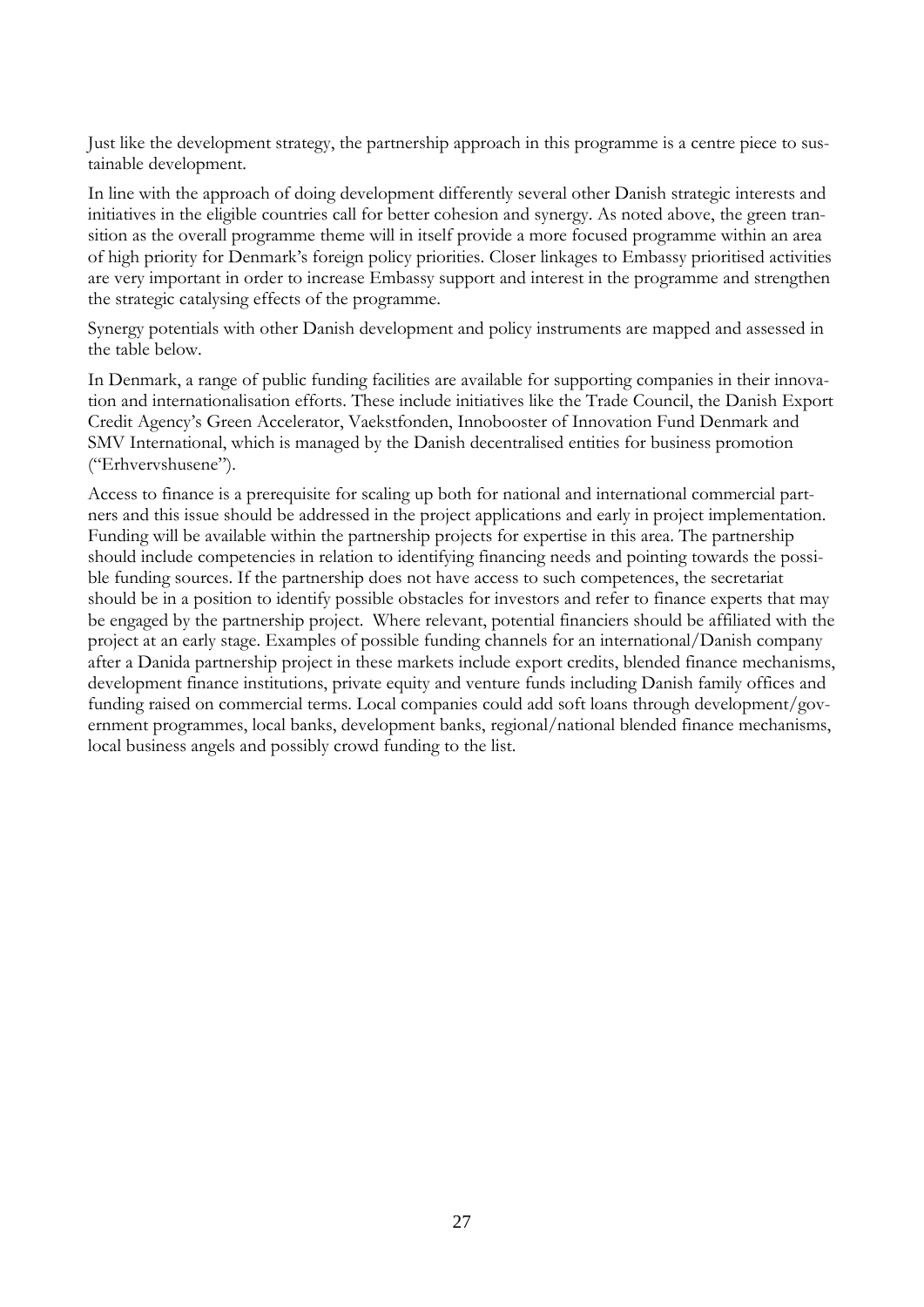| Pro-<br>gramme/In-<br>strument                                                | Recipient<br>Companies  |             |                                                         |                               | Development/commercialization phase<br>Potential Synergies (x-xxx)<br><b>Geographical Focus (com-</b><br>mon with present DMDP in<br>bold) |                                  |             |                                                                                                                                                                                 |                                                                                                                |                                         |                               |             |                                                             |
|-------------------------------------------------------------------------------|-------------------------|-------------|---------------------------------------------------------|-------------------------------|--------------------------------------------------------------------------------------------------------------------------------------------|----------------------------------|-------------|---------------------------------------------------------------------------------------------------------------------------------------------------------------------------------|----------------------------------------------------------------------------------------------------------------|-----------------------------------------|-------------------------------|-------------|-------------------------------------------------------------|
|                                                                               | Large<br>Cap            | <b>SMEs</b> | Frame-<br>work con-<br>di-<br>tions/sus-<br>tainability | Idea<br>Devel-<br>op-<br>ment | Pro<br>of of<br>Con<br>cept                                                                                                                | Com-<br>mer-<br>ciali-<br>zation | Scal<br>ing |                                                                                                                                                                                 | Cross fertilization (di-<br>plomacy, knowledge<br>building, relations,<br>development, wider<br>market effects | Idea/Part<br>nership<br>developm<br>ent | Com<br>merci<br>alisati<br>on | Scal<br>ing |                                                             |
| Country Pro-<br>grammes                                                       |                         |             | $\mathbf X$                                             |                               |                                                                                                                                            |                                  |             | <b>Danida Priority Countries:</b><br>Burkina Faso, Ethiopia, Kenya,<br>Mali, Niger, Somalia, Tanzania,<br>Uganda, Afghanistan, Bangla-<br>desh, Myanmar, Ukraine and<br>Georgia | XX                                                                                                             | $\boldsymbol{\mathrm{X}}$               |                               |             |                                                             |
| Strategic Part-<br>nership<br>Agreements                                      |                         |             | $\overline{\text{X}}$                                   |                               |                                                                                                                                            |                                  |             | <b>Priority Countries</b>                                                                                                                                                       | XX                                                                                                             | <b>XXX</b>                              |                               |             |                                                             |
| Strategic Sec-<br>tor Coopera-<br>tion                                        |                         |             | $\mathbf X$                                             |                               |                                                                                                                                            |                                  |             | Argentina, Brazil, Colombia,<br>Mexico, Egypt, Ethiopia,<br>Ghana, Kenya, Morocco,<br>South Africa, Bangladesh,<br>China, India, Indonesia, Vi-<br>etnam, Turkey.               | <b>XXX</b>                                                                                                     | $\mathbf X$                             |                               |             |                                                             |
| Innovation<br>Centres (In-<br>novation<br>Sparring and<br>Innovation<br>Camp) | $\overline{\mathbf{X}}$ | X           |                                                         | $\overline{\text{X}}$         | $\overline{\mathbf{X}}$                                                                                                                    |                                  |             | USA, India, Germany, China,<br>South Korea, Israel                                                                                                                              | $\mathbf X$                                                                                                    | $\mathbf X$                             |                               |             | NB: Only In-<br>dia geograph-<br>ically common<br>with DMDP |
| Research pro-<br>gramme (win-<br>down 1)                                      |                         |             | $\mathbf X$                                             | $\mathbf X$                   |                                                                                                                                            |                                  |             | <b>Priority Countries</b>                                                                                                                                                       | $\mathbf X$                                                                                                    | $\mathbf X$                             |                               |             |                                                             |
| Research pro-<br>gramme (win-<br>dow 2                                        |                         | X           | $\mathbf X$                                             | X                             |                                                                                                                                            |                                  |             | Growth and Transition Coun-<br>tries, Incl. SSC                                                                                                                                 | XX                                                                                                             | $\mathbf X$                             |                               |             |                                                             |
| <b>DFC</b> Learning<br>and Develop-<br>ment                                   |                         |             | $\overline{\mathbf{X}}$                                 |                               |                                                                                                                                            |                                  |             | Priority Countries and SSC<br>Countries                                                                                                                                         | XX                                                                                                             |                                         |                               |             |                                                             |
| P <sub>4</sub> G                                                              | $\mathbf X$             | X           |                                                         |                               |                                                                                                                                            | X                                | Χ           | Bangladesh, Chile, Colombia,<br>Ethiopia, Indonesia, Kenya,<br>Mexico, South Africa and Vi-<br>etnam.                                                                           | XX                                                                                                             | $\mathbf X$                             | $\mathbf X$                   | X           |                                                             |

**Table 1: Mapping and analysis of Potential Synergies with other relevant MFA Aid Programmes and Business Instruments**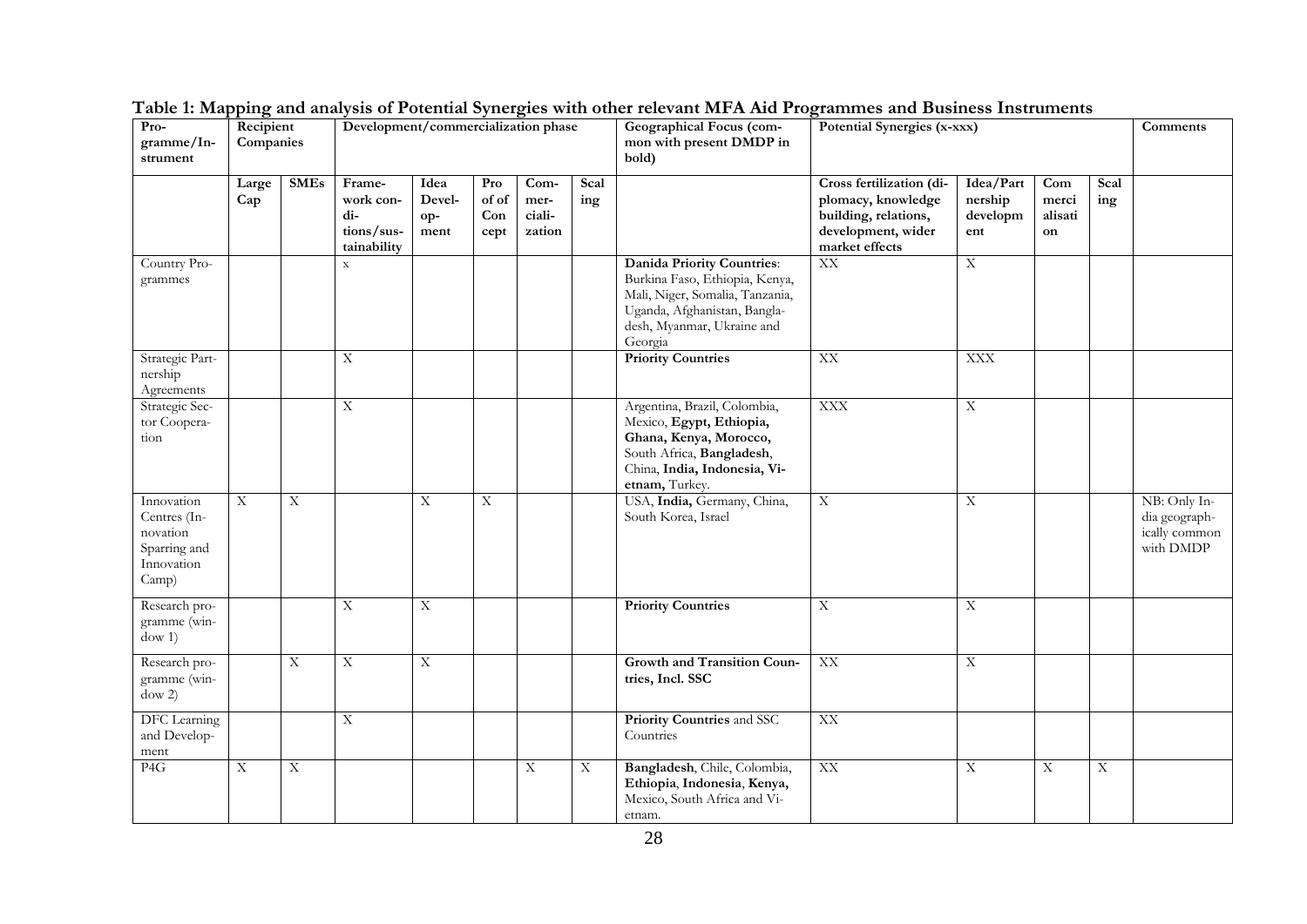| <b>DIBE</b>                                     |                         | $\overline{\textbf{X}}$ |            | $\mathbf X$ |                         |                         | Afghanistan, Burkina Faso,<br>Ethiopia, Mali, Niger,<br>Somalia, Tanzania, Uganda,<br>Bangladesh, Egypt, Ghana,<br>India, Indonesia, Kenya,<br>Morocco, Myanmar, Nigeria,<br>Pakistan, Palestine,<br>Philippines, Ukraine,<br>Vietnam, Iraq, Jordan,<br>Lebanon, Sudan, South Sudan,<br>Syria | $\bold{X}$ | $\overline{\mathbf{X}}$ |                         |                         |                                                                                 |
|-------------------------------------------------|-------------------------|-------------------------|------------|-------------|-------------------------|-------------------------|-----------------------------------------------------------------------------------------------------------------------------------------------------------------------------------------------------------------------------------------------------------------------------------------------|------------|-------------------------|-------------------------|-------------------------|---------------------------------------------------------------------------------|
| Joint Business<br>Promotion<br>Campaigns        | $\overline{X}$          | $\overline{\text{X}}$   |            |             | $\overline{\text{X}}$   | $\mathbf X$             | All                                                                                                                                                                                                                                                                                           |            |                         | $\overline{X}$          | $\overline{\textbf{X}}$ |                                                                                 |
| Innovation<br>Sparring                          |                         | $\overline{X}$          |            |             |                         |                         |                                                                                                                                                                                                                                                                                               |            |                         |                         |                         |                                                                                 |
| Innovation<br>Camp                              | $\overline{\mathbf{X}}$ | $\overline{X}$          |            |             |                         |                         |                                                                                                                                                                                                                                                                                               |            |                         |                         |                         |                                                                                 |
| Export Spar-<br>ring                            |                         | $\overline{\textbf{X}}$ |            |             |                         |                         |                                                                                                                                                                                                                                                                                               |            |                         | $\overline{\mathbf{X}}$ |                         | Only relevant<br>for business<br>with no or lim-<br>ited export ex-<br>perience |
| Scope your<br>business<br>model                 |                         | $\overline{X}$          | $\bold{X}$ |             |                         |                         |                                                                                                                                                                                                                                                                                               | $\bold{X}$ | $\overline{X}$          |                         |                         |                                                                                 |
| Strategic Busi-<br>ness Alliance<br>Module 1    | $\bold{X}$              | $\overline{\textbf{X}}$ |            |             | $\overline{\text{X}}$   | $\mathbf X$             |                                                                                                                                                                                                                                                                                               |            |                         | $\overline{X}$          | $\overline{\mathbf{X}}$ |                                                                                 |
| <b>EKF</b> Green<br>Advisory Pool               | $\overline{X}$          | $\overline{\text{X}}$   |            |             | $\overline{X}$          | $\overline{\textbf{X}}$ |                                                                                                                                                                                                                                                                                               |            |                         | XX                      | XX                      |                                                                                 |
| Growth Pool                                     | $\overline{X}$          | $\overline{X}$          |            | $\mathbf X$ | $\overline{X}$          | $\mathbf X$             |                                                                                                                                                                                                                                                                                               |            |                         | $\overline{\text{X}}$   | $\bold{X}$              | Possibly only<br>2021                                                           |
| Strategic Mar-<br>ket Develop-<br>ment Projects | $\bold{X}$              | $\overline{\textbf{X}}$ |            |             | $\overline{\textbf{X}}$ | $\overline{\mathbf{X}}$ |                                                                                                                                                                                                                                                                                               |            |                         | $\overline{\mathbf{X}}$ | $\overline{\mathbf{X}}$ | Possibly only<br>2021                                                           |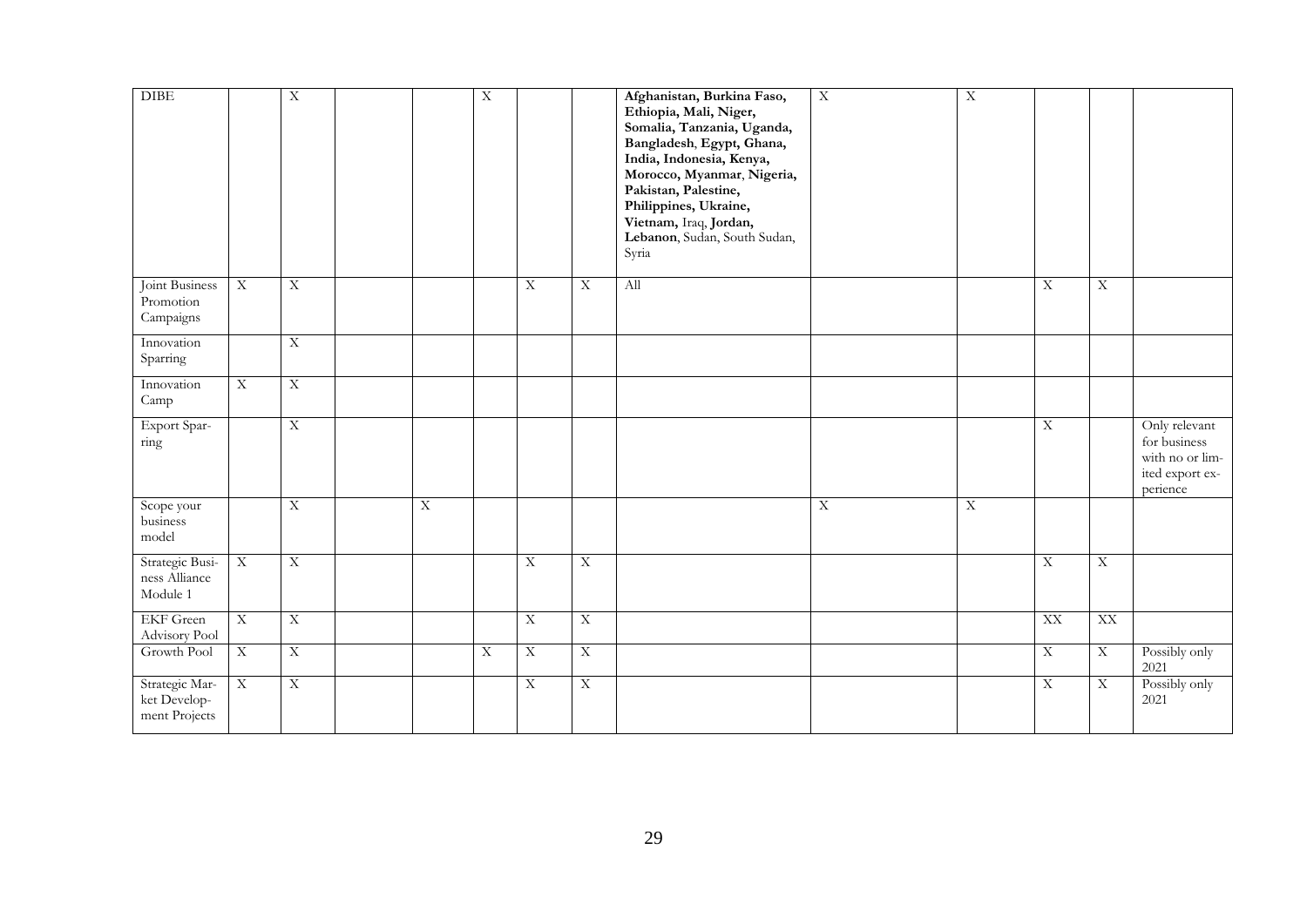|                                                                  | <b>Target companies</b>                     | Supported activities                                                                                                                                                                                                                                                                                | Funding                                                                        | Geography                       |
|------------------------------------------------------------------|---------------------------------------------|-----------------------------------------------------------------------------------------------------------------------------------------------------------------------------------------------------------------------------------------------------------------------------------------------------|--------------------------------------------------------------------------------|---------------------------------|
| <b>DIBE</b>                                                      | Danish companies                            | Market exploration.<br>Salaries, fees, travel                                                                                                                                                                                                                                                       | Grants<br>Max 50% and DKK<br>500,000                                           | Same as DMDP (minus<br>Georgia) |
| <b>EKF</b> Green Accelerator                                     | Danish export-oriented<br><b>SMEs</b>       | Feasibilty studies, mar-<br>ket studies, legal, advo-<br>cacy                                                                                                                                                                                                                                       | Grants<br>$Max 70-80%$ and DKK<br>1.5 mio. Per company<br>(DKK 5 mio in total) | International                   |
| SMV: International                                               | Danish SMEs<br>$(+ 3 \text{ yrs old})$      | Market exploration.<br>Advice, training, visits                                                                                                                                                                                                                                                     | Grants<br>Administered by<br>Erhvervshusene                                    | International                   |
| Danmarks Grønne In-<br>vesteringsfond                            | Danish private and<br>public companies      | Renewable energy, en-<br>ergy and resource effi-<br>ciency,                                                                                                                                                                                                                                         | Loans<br>DKK 2-100 mio.                                                        | Denmark                         |
| Innovationsfonden<br>Innobooster                                 | Danish SMEs and<br>start-ups                | Development of new<br>and innovative, green<br>technology.<br>Salaries and fees for ex-<br>pert knowledge                                                                                                                                                                                           | Grants<br>Max DKK 1.5 mio.                                                     | Denmark                         |
| Vækstfonden<br>(with funding from Dan-<br>ish Green Future Fund) | Danish SMEs working<br>with green solutions | Green solutions                                                                                                                                                                                                                                                                                     | Loans and guarantees                                                           | Denmark                         |
| <b>IFU</b>                                                       | All mature companies                        | Growth capital within<br>IFU priority sectors<br>(agri, health, renewable<br>energy, water, financial<br>institutions)                                                                                                                                                                              | Loans and equity                                                               | All developing coun-<br>tries   |
| <b>MUDP</b>                                                      | Danish Companies                            | Climate, circular econ-<br>omy, nature and biodi-<br>versity, clean waer and<br>clean air<br>Development, test and<br>demonstrateion pro-<br>jects, light house pro-<br>jects (full scale demo),<br>verification of environ-<br>mentally effective tech-<br>nologies, pre-projects<br>in fast track | Grants<br>$0.5-10$ mio. kr.                                                    | Denmark and Interna-<br>tional  |
| <b>GUDP</b>                                                      | Danish Companies                            | Development, test and<br>demonstration and net-<br>working with the food<br>value chain.                                                                                                                                                                                                            | Grants, 0.25-15 mio. kr.                                                       | Denmark                         |

**Table 2: Danish Business Support Finance facilities**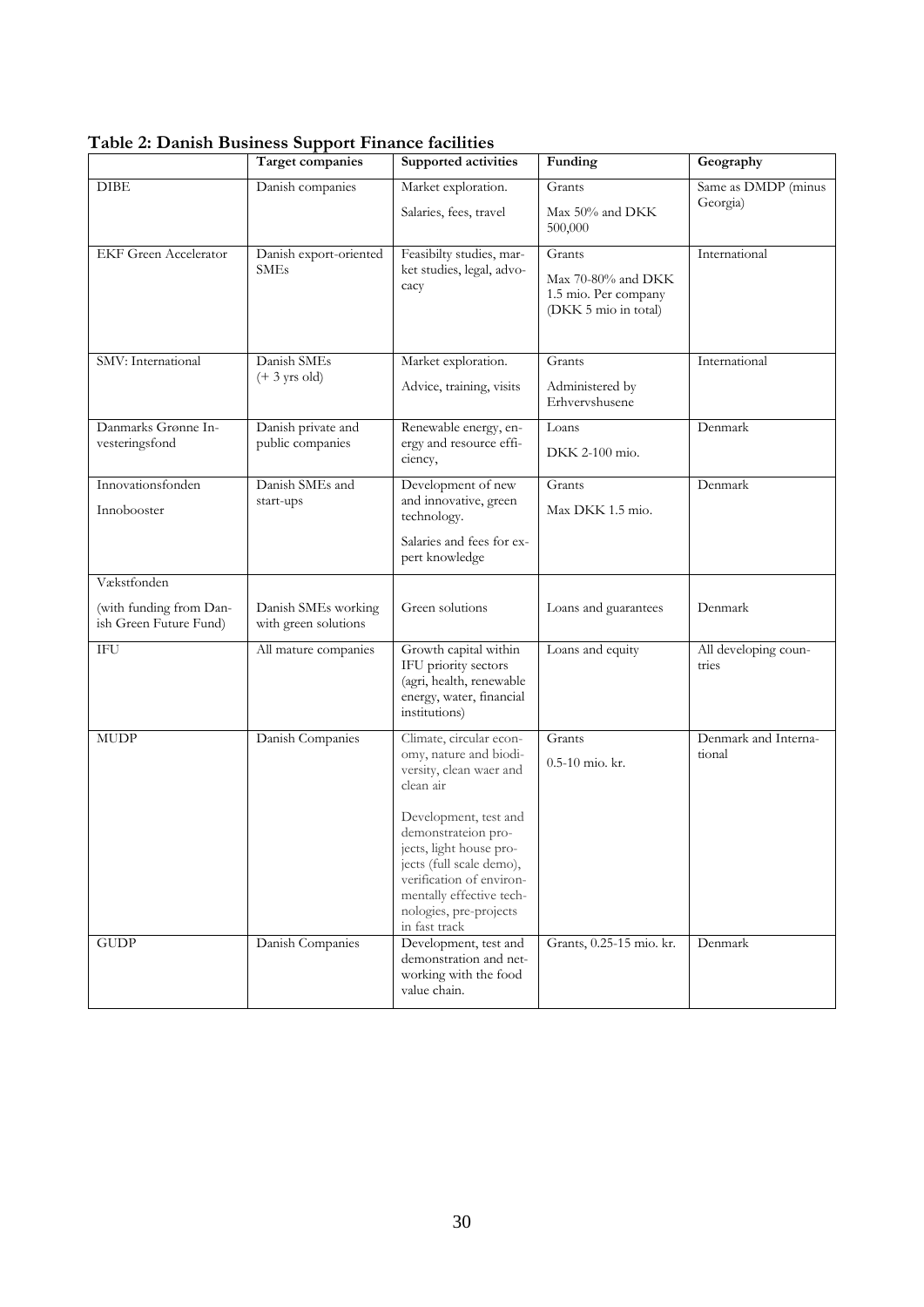### <span id="page-34-0"></span>Annex 2 Theory of Change and Results Framework

The overall theory of change of the programme is that **if** Danida provides funding and advice for partnerships between commercial and non-commercial partners **then** this will lead to a number of partnership projects being implemented. The outputs of the partnership projects are related to the increased capacity and production of goods or services of the commercial partners and to benefits for the population (see further below), **which** will give environmental-climate benefits as well as economic and livelihood benefits, **which subsequently** will be sustained by the commercial partner and replicated by others.



### **Programme level Theory of Change diagram**

### **Major assumptions to the programme level Theory of Change**

#### Change from activities to outputs

- The programme receives a sufficient amount of project proposals to meet the needs for funding projects with strong climate and environment objectives and viable business cases.
- The complementary value of the programme is appreciated by other Danish funded initiatives in order to unleash its potentials for synergies.
- It is feasible for the projects to properly balance a business-oriented approach against the delivery of development and social outcomes.

Change from outputs to outcomes

The partnerships will be sustained and viable to last throughout the project implementation.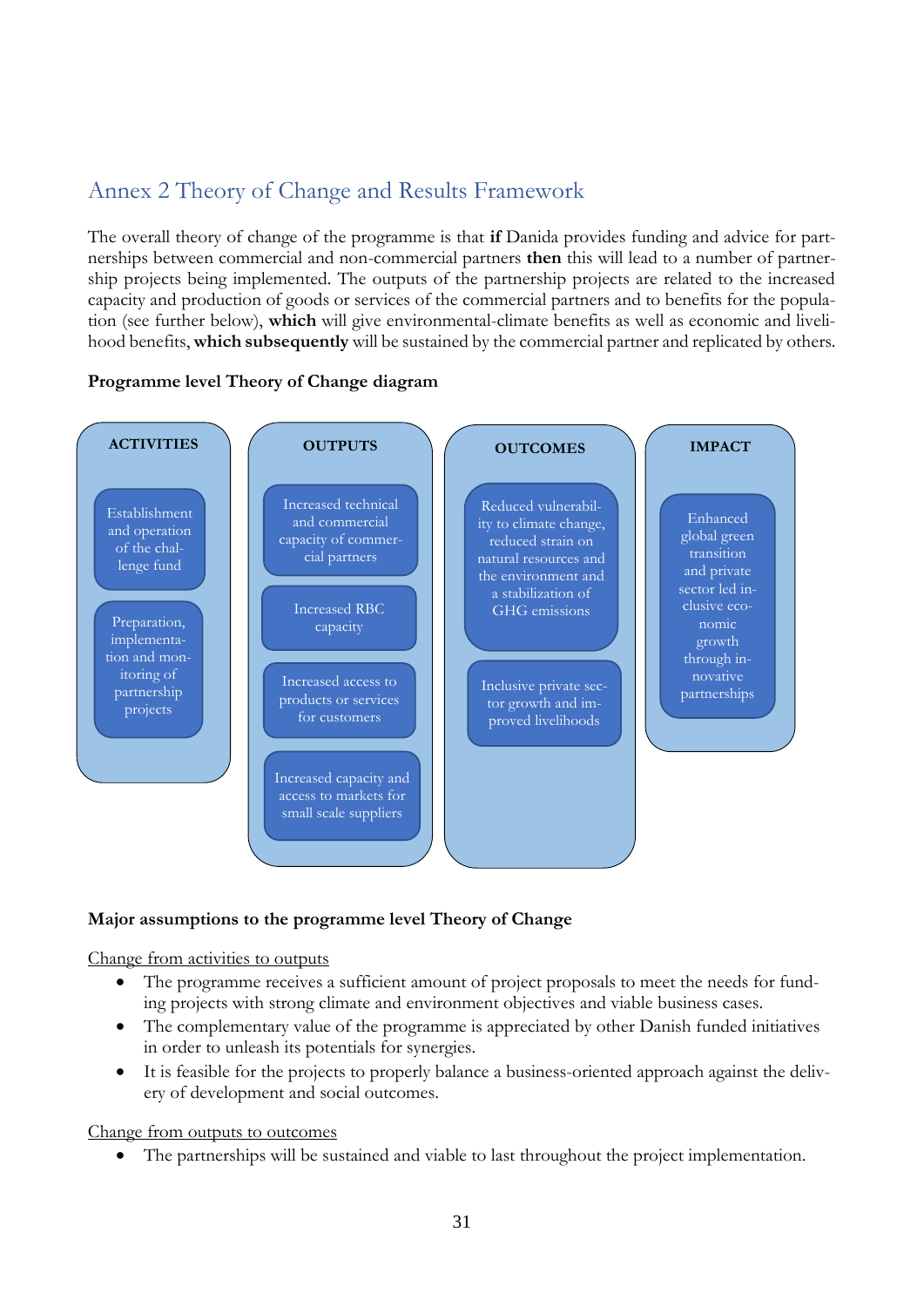Contextual factors in relation to security, global public health and the economy in the targeted countries will not have a significant negative impact on the implementation of the business cases.

Change from outcomes to impact

- Commercial partners experience profitability of their business case and of engaging in the partner country and are ready to scale up their business idea either in the case country or in other markets through increased investment possibly with IFU or other investors.
- There is sufficient appetite for investing in and financing the scaling-up of the business cases.
- The viable business cases will successfully be scaled-up and/or replicated.

### **Programme level results framework**

| Programme           |      | Danida Green Business Partnerships                                                                                                                                                                                                                                                                                                                                                                             |  |  |  |  |  |
|---------------------|------|----------------------------------------------------------------------------------------------------------------------------------------------------------------------------------------------------------------------------------------------------------------------------------------------------------------------------------------------------------------------------------------------------------------|--|--|--|--|--|
| Programme Objective |      | Enhanced global green transition and private sector led inclusive economic growth through<br>innovative partnerships                                                                                                                                                                                                                                                                                           |  |  |  |  |  |
| Impact Indicator    |      | $\rm d$<br>Climate, environment and social effects continue to be delivered by partner companies with<br>positive earnings at the end of the partnership project period<br>Commercial and non-commercial partners who have engaged in other private sector part-<br>e)<br>nerships for development by the end of the partnership project period<br>Business solutions replicated from the partnership projects |  |  |  |  |  |
| <b>Baseline</b>     | Year | 2022<br>$0\%$<br>d)<br>$0\%$<br>e<br>$0\%$                                                                                                                                                                                                                                                                                                                                                                     |  |  |  |  |  |
| Target              | Year | 2029<br>$\rm d$<br>100% of commercial partners<br>25% for commercial partners and 75% for non-commercial partners<br>e<br>25% of partnership projects                                                                                                                                                                                                                                                          |  |  |  |  |  |

| Outcome 1             |      | Reduced vulnerability to climate change, reduced strain on natural resources and the environ-<br>ment and a stabilisation of GHG emissions |                                                                                                                                           |  |  |  |
|-----------------------|------|--------------------------------------------------------------------------------------------------------------------------------------------|-------------------------------------------------------------------------------------------------------------------------------------------|--|--|--|
| Outcome indicator 1.1 |      |                                                                                                                                            | Number of vulnerable persons/households who have increased their resilience to climate<br>change as an effect of the partnership projects |  |  |  |
| Baseline              | Year | 2022                                                                                                                                       | None                                                                                                                                      |  |  |  |
| Target                | Year | 2029                                                                                                                                       | On average, 75% of the expected project target materialise and at least 50% of<br>partnerships reach or exceed their initial target       |  |  |  |
| Outcome indicator 1.2 |      | Avoided GHG emissions (estimated tCO2-equivalents)                                                                                         |                                                                                                                                           |  |  |  |
| <b>Baseline</b>       | Year | 2022                                                                                                                                       | None                                                                                                                                      |  |  |  |
| Target                | Year | 2029                                                                                                                                       | On average, 75% of the expected project target materialise and at least 50% of<br>partnerships reach or exceed their initial target       |  |  |  |
| Outcome indicator 1.3 |      |                                                                                                                                            | Efficiency of the use of water, energy, materials and/or other natural resources                                                          |  |  |  |
| Baseline              | Year | 2022                                                                                                                                       | None                                                                                                                                      |  |  |  |
| Target                | Year | 2029                                                                                                                                       | On average, 75% of the expected project target materialise and at least 50% of<br>partnerships reach or exceed their initial target       |  |  |  |
| Outcome indicator 1.4 |      |                                                                                                                                            | Area under sustainable land management                                                                                                    |  |  |  |
| <b>Baseline</b>       | Year | 2022                                                                                                                                       | None                                                                                                                                      |  |  |  |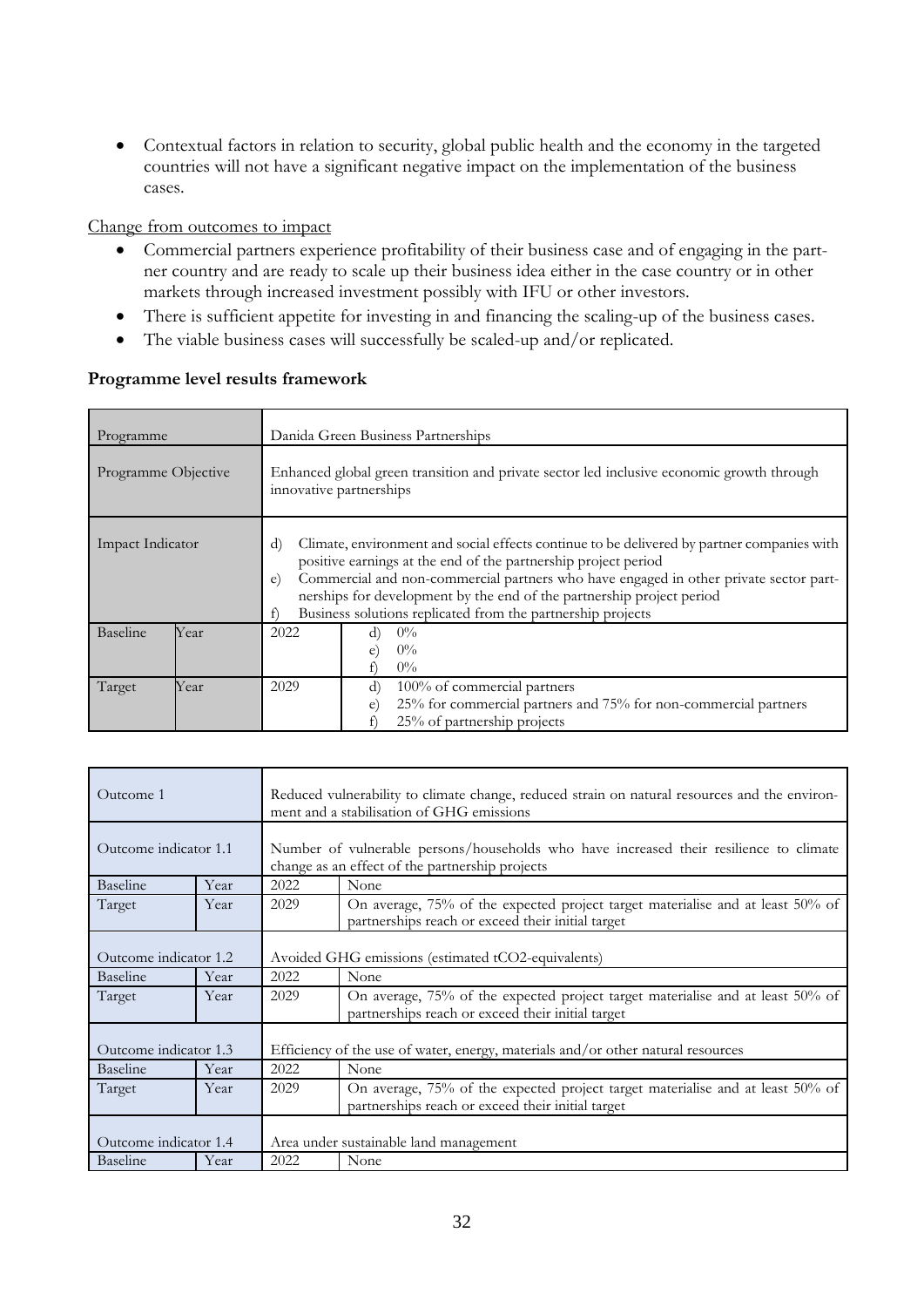| Target                | Year  | 2029              | On average, 75% of the expected project target materialise and at least 50% of<br>partnerships reach or exceed their initial target                                                                                                                 |  |  |  |  |  |
|-----------------------|-------|-------------------|-----------------------------------------------------------------------------------------------------------------------------------------------------------------------------------------------------------------------------------------------------|--|--|--|--|--|
| Outcome indicator 1.5 |       |                   | Reductions in the amounts of polluting substances released to soil, water bodies and/or air                                                                                                                                                         |  |  |  |  |  |
| <b>Baseline</b>       | Year  | 2022              | None                                                                                                                                                                                                                                                |  |  |  |  |  |
| Target                | Year  | 2029              | On average, 75% of the expected project target materialise and at least 50% of<br>partnerships reach or exceed their initial target                                                                                                                 |  |  |  |  |  |
| Outcome 2             |       |                   | Inclusive private sector growth and improved livelihoods                                                                                                                                                                                            |  |  |  |  |  |
| Outcome indicator 2.1 |       |                   | Number of decent jobs created with commercial partners (total/female/youth)                                                                                                                                                                         |  |  |  |  |  |
| <b>Baseline</b>       | Year  | 2022              | Number of jobs in commercial partners at project start as defined in project appli-<br>cation                                                                                                                                                       |  |  |  |  |  |
| Target                | Year  | 2029              | 75% of the expected total number of employees in all approved projects<br>$\bullet$<br>materialise<br>50% of all decent jobs are filled by women<br>25% of all decent jobs are filled by young people                                               |  |  |  |  |  |
| Outcome indicator 2.2 |       | tal/female/youth) | Number of people with opportunities for increased income and/or improved livelihoods (to-                                                                                                                                                           |  |  |  |  |  |
| <b>Baseline</b>       | Year  | 2022              | None                                                                                                                                                                                                                                                |  |  |  |  |  |
| Target                | Year  | 2029              | 75% of the expected total number of people with increased income op-<br>$\bullet$<br>portunities in all approved projects materialise<br>50% of people with improved opportunities are women<br>25% of people with improved opportunities are young |  |  |  |  |  |
| Outcome indicator 2.3 |       |                   | Viable business cases developed and sustained at the end of the project period                                                                                                                                                                      |  |  |  |  |  |
| <b>Baseline</b>       | Year  | 2022              | N/A                                                                                                                                                                                                                                                 |  |  |  |  |  |
| Target                | Year  | 2029              | 75% of all approved projects                                                                                                                                                                                                                        |  |  |  |  |  |
|                       |       |                   |                                                                                                                                                                                                                                                     |  |  |  |  |  |
| Outcome indicator 2.4 |       |                   | Percentage of partner companies with responsible business conduct                                                                                                                                                                                   |  |  |  |  |  |
| <b>Baseline</b>       | Year  | 2022              | 100% of all international commercial partners have responsible business conduct<br>at project start<br>50% of all local commercial partners have responsible business conduct at project<br>start                                                   |  |  |  |  |  |
| Target                | Y ear | 2029              | 100% of all international commercial partners have responsible business conduct<br>at project end<br>100% of all local commercial partners have responsible business conduct at project<br>end                                                      |  |  |  |  |  |
| Outcome indicator 2.5 |       |                   | Amount of private investments mobilised in partnership projects                                                                                                                                                                                     |  |  |  |  |  |
| Baseline              | Year  | 2022              | N/A                                                                                                                                                                                                                                                 |  |  |  |  |  |
| Target                | Year  | 2029              | In total, DKK 395.5 million invested by private partners during or just after the<br>partnership project, thereby matching the programme investment.                                                                                                |  |  |  |  |  |

| Output 1         |      | Well-functioning and attractive challenge fund established        |  |  |  |  |
|------------------|------|-------------------------------------------------------------------|--|--|--|--|
|                  |      |                                                                   |  |  |  |  |
| Output indicator |      | No. of applications received<br>а.                                |  |  |  |  |
|                  |      | Percentage of applications with at least one Danish partner<br>b. |  |  |  |  |
| Target           | 2022 | 100<br>а.                                                         |  |  |  |  |
|                  |      | 65                                                                |  |  |  |  |
| Target           | 2023 | 20                                                                |  |  |  |  |
|                  |      | 70<br>b.                                                          |  |  |  |  |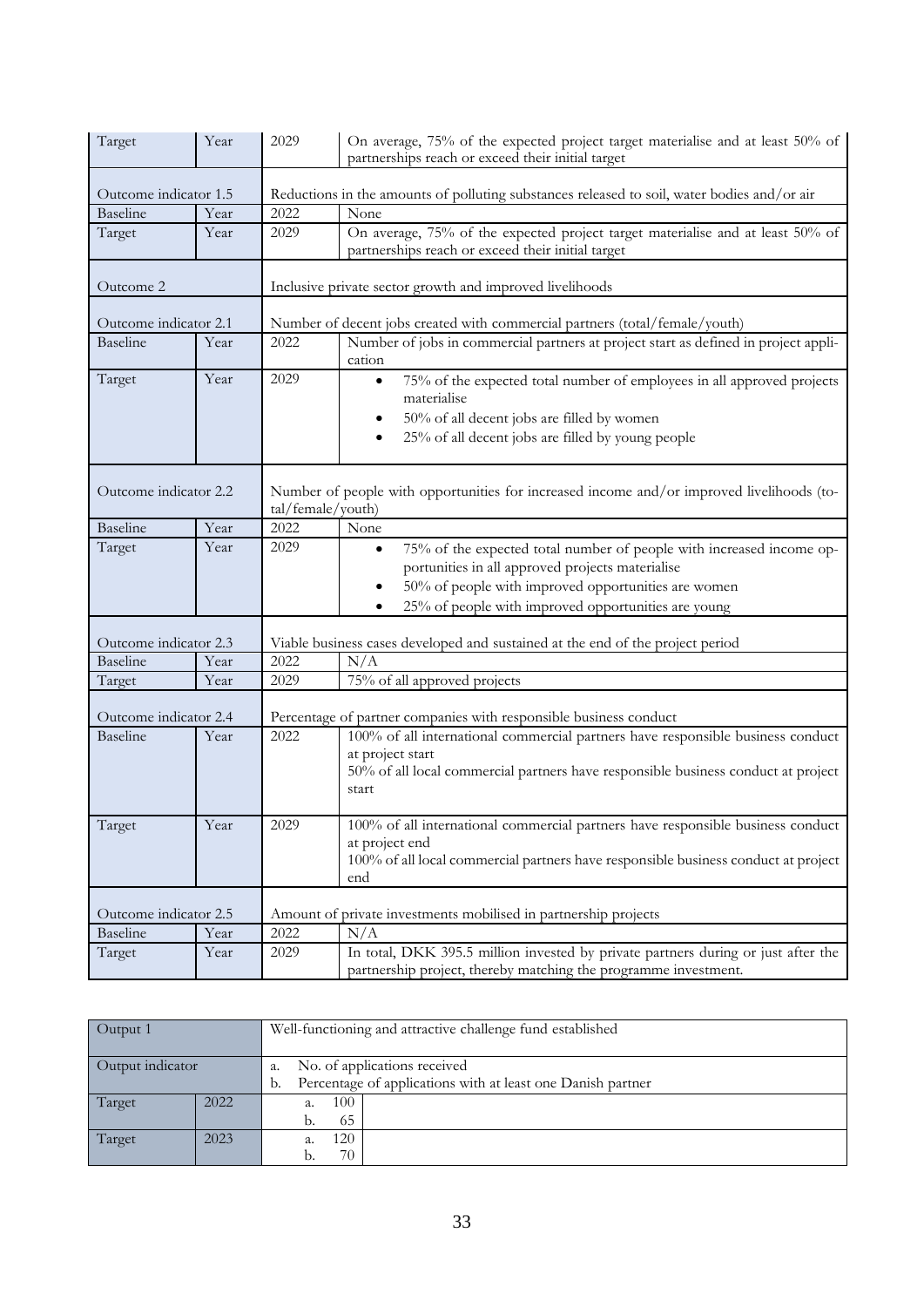| Target           | 2024 | 120<br>a.                                                                                                                                                              |  |  |  |  |
|------------------|------|------------------------------------------------------------------------------------------------------------------------------------------------------------------------|--|--|--|--|
|                  |      | 75                                                                                                                                                                     |  |  |  |  |
| Output 2         |      | Partnership projects with viable business cases and strong green objectives are implemented                                                                            |  |  |  |  |
| Output indicator |      | Number of approved partnership projects under the "maturation projects window"<br>a.<br>Number of approved partnership projects under the "full projects window"<br>b. |  |  |  |  |
| Target           | 2022 | a.<br>8<br>b.                                                                                                                                                          |  |  |  |  |
| Target           | 2023 | a.<br>11<br>b.                                                                                                                                                         |  |  |  |  |
| Target           | 2024 | a.<br>$\theta$                                                                                                                                                         |  |  |  |  |

| Output 3         |      | Capacity of commercial partners increased (technical, commercial, RBC)       |  |  |  |  |  |  |
|------------------|------|------------------------------------------------------------------------------|--|--|--|--|--|--|
| Output indicator |      | Number of staff trained:                                                     |  |  |  |  |  |  |
|                  |      | Technical; (b) Commercial/management; (c)Responsible business conduct<br>(a) |  |  |  |  |  |  |
| Target           | 2023 | Targets will be aggregated from the results framework of approved partner-   |  |  |  |  |  |  |
| Target           | 2024 | ship applications                                                            |  |  |  |  |  |  |
| Target           | 2025 | 75% of the expected total number of people trained in all approved           |  |  |  |  |  |  |
| Target           | 2026 | projects materialise                                                         |  |  |  |  |  |  |
| Target           | 2027 | 50% of people trained are women<br>$\bullet$                                 |  |  |  |  |  |  |
| Target           | 2028 | 25% of people trained are young<br>٠                                         |  |  |  |  |  |  |
| Target           | 2029 |                                                                              |  |  |  |  |  |  |
| Output 4         |      | Increased access to products or services for customers                       |  |  |  |  |  |  |
| Output indicator |      | (a) Number of units sold: (b) Number of customers trained/reached            |  |  |  |  |  |  |
| Target           | 2023 | Targets will be aggregated from the results framework of approved partner-   |  |  |  |  |  |  |
| Target           | 2024 | ship applications                                                            |  |  |  |  |  |  |
| Target           | 2025 | 75% of the expected total number in all approved projects materialise        |  |  |  |  |  |  |
| Target           | 2026 | 50% of customers trained/reached are women<br>$\bullet$                      |  |  |  |  |  |  |
| Target           | 2027 | 25% of customers trained/reached are young                                   |  |  |  |  |  |  |
| Target           | 2028 |                                                                              |  |  |  |  |  |  |
| Target           | 2029 |                                                                              |  |  |  |  |  |  |
| Output 5         |      | Increased capacity and access to markets for small-scale suppliers           |  |  |  |  |  |  |
| Output indicator |      | (a) Number of suppliers trained (b) Number of suppliers reached              |  |  |  |  |  |  |
| Target           | 2023 | Targets will be aggregated from the results framework of approved partner-   |  |  |  |  |  |  |
| Target           | 2024 | ship applications                                                            |  |  |  |  |  |  |
| Target           | 2025 | 75% of the expected total number in all approved projects materialise        |  |  |  |  |  |  |
| Target           | 2026 | 50% of suppliers trained/reached are women<br>$\bullet$                      |  |  |  |  |  |  |
| Target           | 2027 | 25% of suppliers trained/reached are young<br>٠                              |  |  |  |  |  |  |
| Target           | 2028 |                                                                              |  |  |  |  |  |  |
| Target           | 2029 |                                                                              |  |  |  |  |  |  |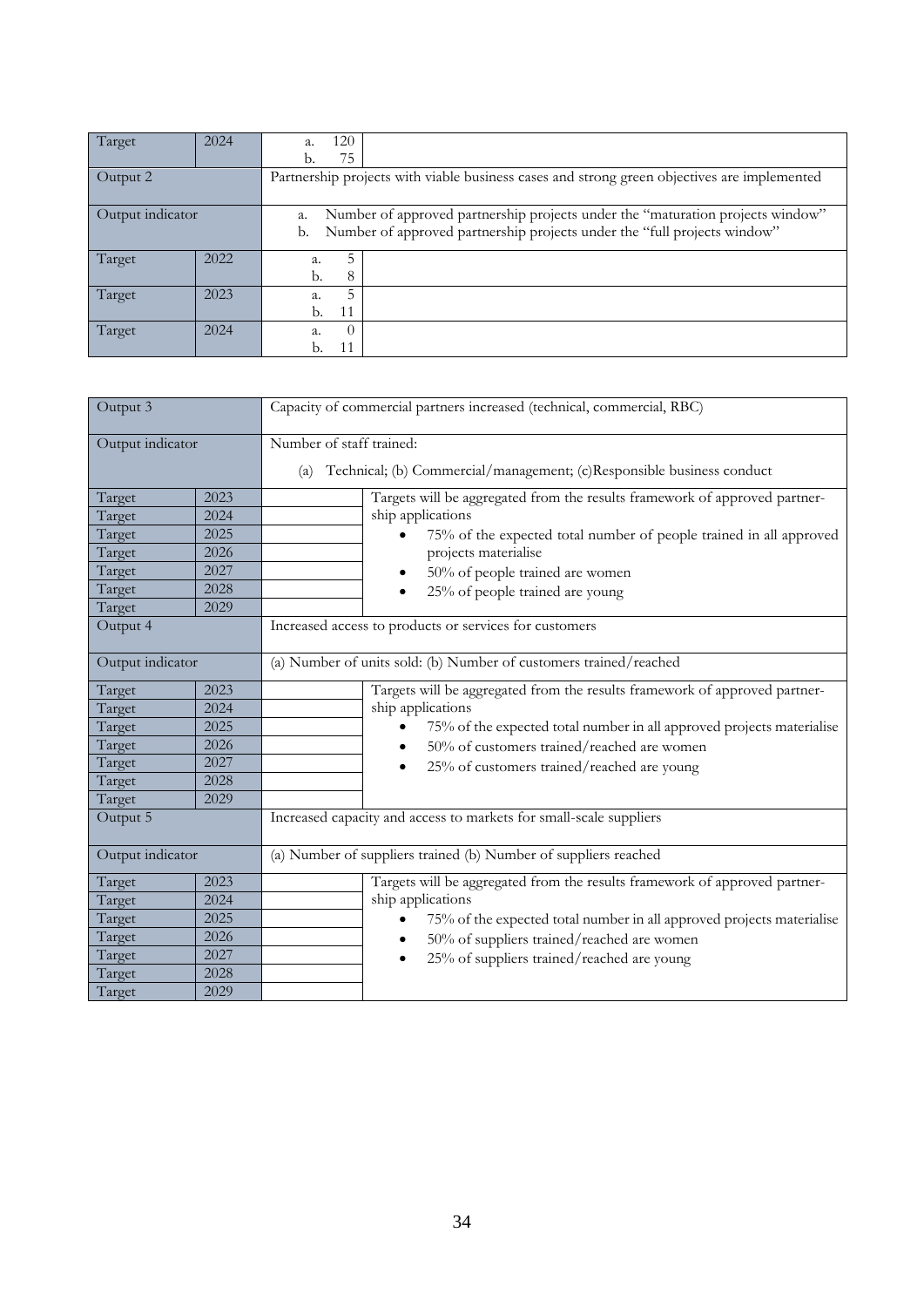|                                                                                                      | Contextual risks |       |                                                                                                                                                                                                                                                                                                                                                                                                                                                                    |                  |                                                                                                                                                                                                                                                                                                                                                                             |  |  |  |  |
|------------------------------------------------------------------------------------------------------|------------------|-------|--------------------------------------------------------------------------------------------------------------------------------------------------------------------------------------------------------------------------------------------------------------------------------------------------------------------------------------------------------------------------------------------------------------------------------------------------------------------|------------------|-----------------------------------------------------------------------------------------------------------------------------------------------------------------------------------------------------------------------------------------------------------------------------------------------------------------------------------------------------------------------------|--|--|--|--|
| <b>Risk Factor</b>                                                                                   | Like-<br>lihood  |       | Impact Risk response if applicable                                                                                                                                                                                                                                                                                                                                                                                                                                 | Residual<br>risk | <b>Background to assessment</b>                                                                                                                                                                                                                                                                                                                                             |  |  |  |  |
| Low security<br>due to conflicts                                                                     | Likely           | Major | Areas with conflicts or a high likeli-<br>hood of conflicts may be excluded<br>from the list of eligible areas/coun-<br>tries.<br>Partnerships will be responsible to<br>comply with official health and safety<br>recommendations and take the nec-<br>essary measures and precautions.<br>The security situation of fragile states<br>eligible for support will continuously<br>be assessed through Danida's Fragil-<br>ity Risk and Resilience Tool<br>(FRRAT). | Minor            | Conflicts and low security are on-<br>going in all or parts of some of<br>the eligible countries of the pro-<br>gramme, and are likely to con-<br>tinue to occur.<br>Areas with armed conflicts and<br>other conflicts that pose a high<br>security risk will have adverse ef-<br>fects on the possibility to work<br>or in worst case make implemen-<br>tation impossible. |  |  |  |  |
| The Covid-19<br>pandemic re-<br>mains persis-<br>tent and domi-<br>nant                              | Likely           | Major | Risk assessments, travel information<br>and restrictions will be incorporated<br>into the planning and execution of<br>the administration of the programme.<br>The implementation period of the<br>partnerships can be extended if the<br>pandemic or other security factors<br>have adverse effects on the imple-<br>mentation process.                                                                                                                           | Minor            | The penetration of Covid-19 vac-<br>cines, particularly in Africa, is still<br>very low.<br>New variants make a contain-<br>ment of the virus more challeng-<br>ing.<br>The risk can limit physical access<br>and reduce the implementation<br>speed.                                                                                                                       |  |  |  |  |
| Global financial<br>instability and<br>economic slow-<br>down                                        | Likely           | Minor | The economic size of the partner-<br>ships and investments for scaling up<br>is low compared to a possible global<br>slowdown.                                                                                                                                                                                                                                                                                                                                     | Minor            | Financial and economic turbu-<br>lence has occurred in recent years<br>and most recently with the<br>Covid-19 pandemic.<br>A global economic slowdown<br>may limit the companies' ability<br>and willingness to invest in ven-<br>tures in developing countries.                                                                                                            |  |  |  |  |
| Adverse<br>changes in po-<br>litical or eco-<br>nomic develop-<br>ments in indi-<br>vidual countries | Likely           | Minor | Political and economic developments<br>in individual countries are continu-<br>ously being assessed through the<br>Embassies. This information will be<br>taken into account for the ongoing<br>evaluation of eligible countries.                                                                                                                                                                                                                                  | Minor            | The eligible countries for the<br>programme are highly variable in<br>terms of political and economic<br>stability.<br>The large number of eligible<br>countries, 32<br>, potentially reduces the impact<br>of the possible adverse changes<br>in individual countries.<br>In recent years, economical<br>and/or political turbulence have                                  |  |  |  |  |

## <span id="page-38-0"></span>Annex 3 Risk Management

 $\overline{\phantom{a}}$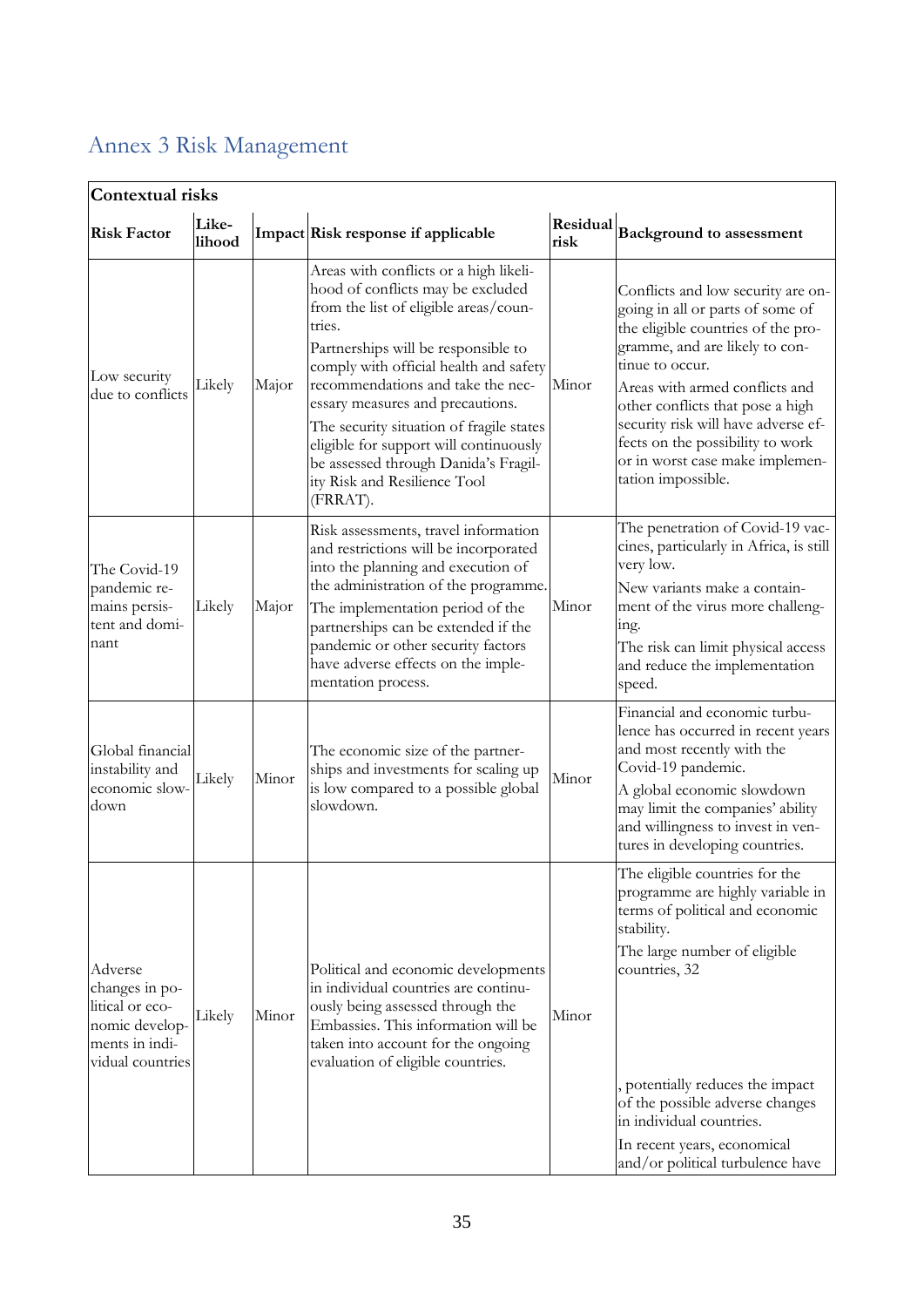|            |        |       |                                                                                                                                                                                                                 |       | taken place in many developing<br>countries.                                                                     |
|------------|--------|-------|-----------------------------------------------------------------------------------------------------------------------------------------------------------------------------------------------------------------|-------|------------------------------------------------------------------------------------------------------------------|
| Corruption | Likely | Major | The programme will ensure clear<br>anti-corruption guidelines as well as<br>following up on financial reporting<br>and audits as a part of their compli-<br>ance with the Responsible Business<br>Conduct (RBC) | Minor | According to International Trans-<br>parency Index, corruption is<br>widespread in most developing<br>countries. |

| <b>Programmatic Risks</b>                                                |          |       |                                                                                                                                                                                                                                                                                                                                                                                                                                                                                                                                                                                                                                                                                                                                                                 |                   |                                                                                                                                                                                                                                                                                                                                                                                                                                                                                    |  |  |  |
|--------------------------------------------------------------------------|----------|-------|-----------------------------------------------------------------------------------------------------------------------------------------------------------------------------------------------------------------------------------------------------------------------------------------------------------------------------------------------------------------------------------------------------------------------------------------------------------------------------------------------------------------------------------------------------------------------------------------------------------------------------------------------------------------------------------------------------------------------------------------------------------------|-------------------|------------------------------------------------------------------------------------------------------------------------------------------------------------------------------------------------------------------------------------------------------------------------------------------------------------------------------------------------------------------------------------------------------------------------------------------------------------------------------------|--|--|--|
|                                                                          |          |       | Risk Factor Likelihood Impact Risk response                                                                                                                                                                                                                                                                                                                                                                                                                                                                                                                                                                                                                                                                                                                     | Residual<br>risks | <b>Background to assessment</b>                                                                                                                                                                                                                                                                                                                                                                                                                                                    |  |  |  |
| Insufficient<br>partnership<br>project pro-<br>posals of<br>high quality | Unlikely | Major | The programme will provide more<br>information and communication<br>about the partnership programme<br>and its coherence with other busi-<br>ness support facilities, which is ex-<br>pected to contribute to maintain<br>and/or increase the interest.<br>The programme will continuously<br>provide information and communi-<br>cation on good examples of green<br>partnerships and business cases, and<br>expand the list of eligible partnership<br>objectives (and cases) on "greening".<br>The Danish Embassies are motivated<br>to engage in facilitating the for-<br>mation of new partnerships, incl.<br>proposing project ideas, connecting<br>possible partners and in other ways<br>aiding the development of strong<br>partnerships and projects. | Minor             | The new programme requires that<br>climate change and environment<br>are primary objectives of the part-<br>nership projects.<br>Consultations with the stakehold-<br>ers and existing partners indicate<br>that even with the new limitations<br>to the project objective there is<br>sufficient appetite.<br>Experience from the predecessor,<br>DMDP, shows a very high inter-<br>est in the programme modality,<br>with an average applicants/grant-<br>ees factor of 10 to 1. |  |  |  |
| $_{\text{Low}}$<br>performing<br>partnerships                            | Likely   | Major | The capacities and experiences of the<br>partner consortia applying for sup-<br>port will be subject to a thorough as-<br>sessment at concept note stage.<br>During the project preparation and<br>implementation phases the partner-<br>ships have available support and<br>monitoring from the programme<br>management and cross-partnership<br>knowledge exchange for establishing<br>and sustaining viable partnership<br>practices.                                                                                                                                                                                                                                                                                                                        | Minor             | Developing and implementing vi-<br>able multi-stakeholder partner-<br>ships is challenging.<br>If the cooperation among part-<br>ners around an individual project<br>fails there is a high risk of overall<br>project failure.                                                                                                                                                                                                                                                    |  |  |  |
| Commercial<br>failure of the<br>business<br>cases and no<br>upscaling    | Likely   | Major | The business cases of the partnership<br>proposal will be subject to thorough<br>preparation and due diligence assess-<br>ment by a financial investment pro-<br>fessional and projects will be selected<br>based on the strength of their busi-<br>ness case.                                                                                                                                                                                                                                                                                                                                                                                                                                                                                                  | Minor             | The market development and<br>maturation processes for the ben-<br>eficiaries and in the targeted areas<br>of the partnerships are very com-<br>plex and with a high level of un-<br>certainly.<br>Despite proper due diligence and<br>good programme monitoring,                                                                                                                                                                                                                  |  |  |  |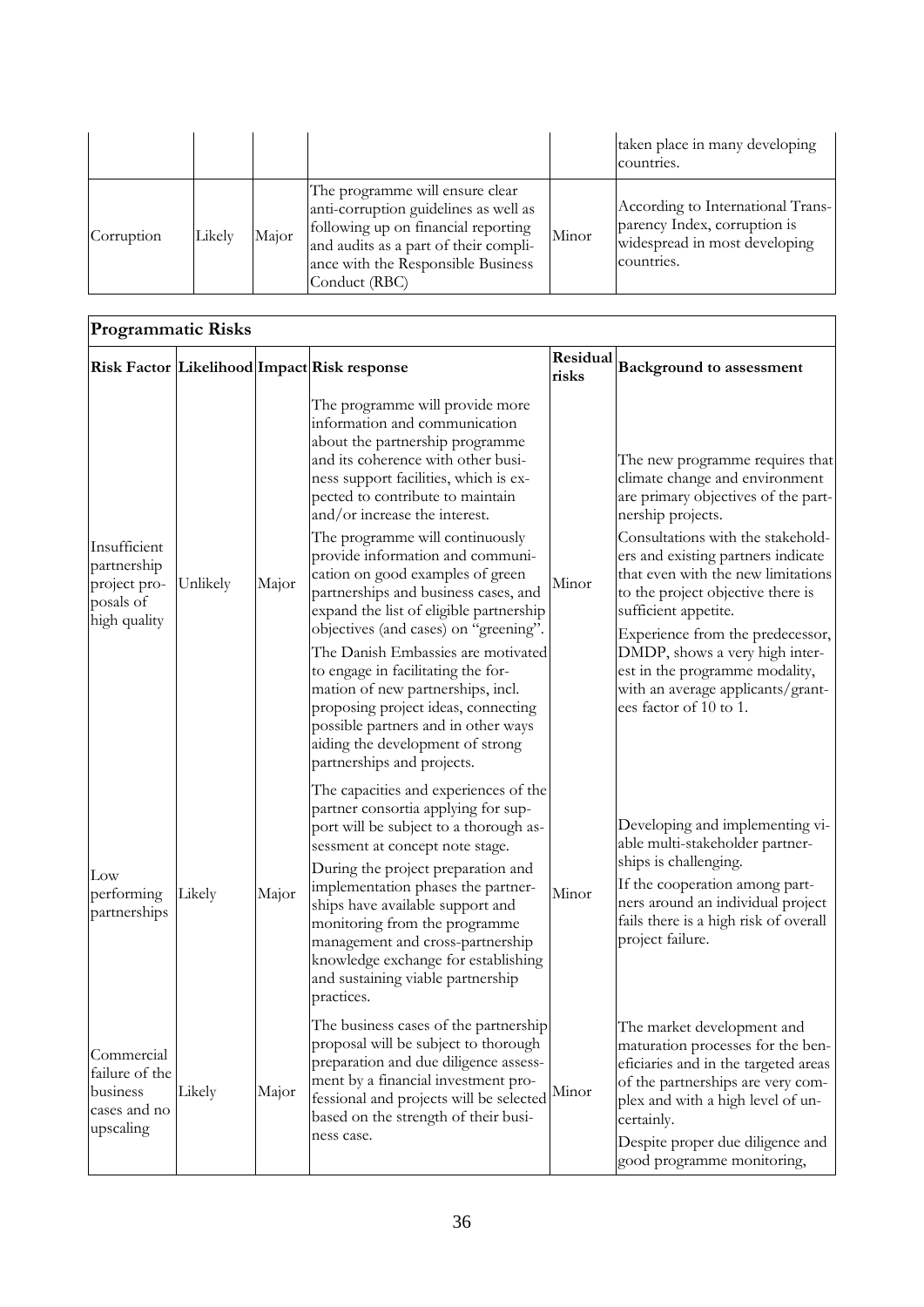| Risk analyses of the business envi-<br>ronments in the targeted countries<br>by other partners and stakeholder<br>will be used as background infor-<br>mation to assess the risk of failure of<br>the proposed business cases. | there will be a minor residual risk<br>of commercial failure of the busi-<br>ness cases, which may cause<br>losses for the commercial partner |
|--------------------------------------------------------------------------------------------------------------------------------------------------------------------------------------------------------------------------------|-----------------------------------------------------------------------------------------------------------------------------------------------|
| Project monitoring will include a reg-<br>ular assessment of the continued<br>business case and the possibility for<br>taking mitigating actions.                                                                              |                                                                                                                                               |
| The partnerships have an oppor-<br>tunity to get exposed to potential fi-<br>nanciers and support to identify ob-<br>stacles for further investments<br>through the programme.                                                 |                                                                                                                                               |

| <b>Institutional Risks</b>                                                                                                                                                            |          |       |                                                                                                                                                                                                                                                                                                      |       |                                                                                                                                                                                                                                                                                                                    |
|---------------------------------------------------------------------------------------------------------------------------------------------------------------------------------------|----------|-------|------------------------------------------------------------------------------------------------------------------------------------------------------------------------------------------------------------------------------------------------------------------------------------------------------|-------|--------------------------------------------------------------------------------------------------------------------------------------------------------------------------------------------------------------------------------------------------------------------------------------------------------------------|
|                                                                                                                                                                                       |          |       | Risk Factor Likelihood Impact Risk response                                                                                                                                                                                                                                                          |       | Residual Background to assessment                                                                                                                                                                                                                                                                                  |
| Non-compli-<br>ance to the<br>Responsible<br><b>Business</b><br>Conduct<br>(RBC), incl.<br>violation of<br>human<br>rights and<br>occupational<br>safety and<br>health stand-<br>ards | Unlikely | Major | Businesses must demonstrate and<br>document a commitment to Respon-<br>sible Business conduct, including re-<br>spect for human rights, labour rights,<br>environment concerns and anti-cor-<br>ruption as set out international<br>frameworks. This will be monitored<br>and regularly reported on. | Minor | Experience from the predecessor<br>of the programme, DMDP,<br>shows a high compliance with<br>RBC and motivitation to apply<br>high standards in this regard.<br>Any possible violation will have a<br>negative effect on employees and<br>will undermine the objectives of<br>the project.                        |
| Misuse, cor-<br>ruption and<br>fraud by<br>companies<br>involved in<br>projects and<br>investments                                                                                    | Unlikely | Major | As above.                                                                                                                                                                                                                                                                                            | Minor | According to International Trans-<br>parency Index, corruption is<br>widespread in most developing<br>countries<br>Implementation of project inter-<br>ventions may be seriously dam-<br>aged if funds are mismanaged and<br>it will undermine efforts by local<br>authorities and donors to combat<br>corruption. |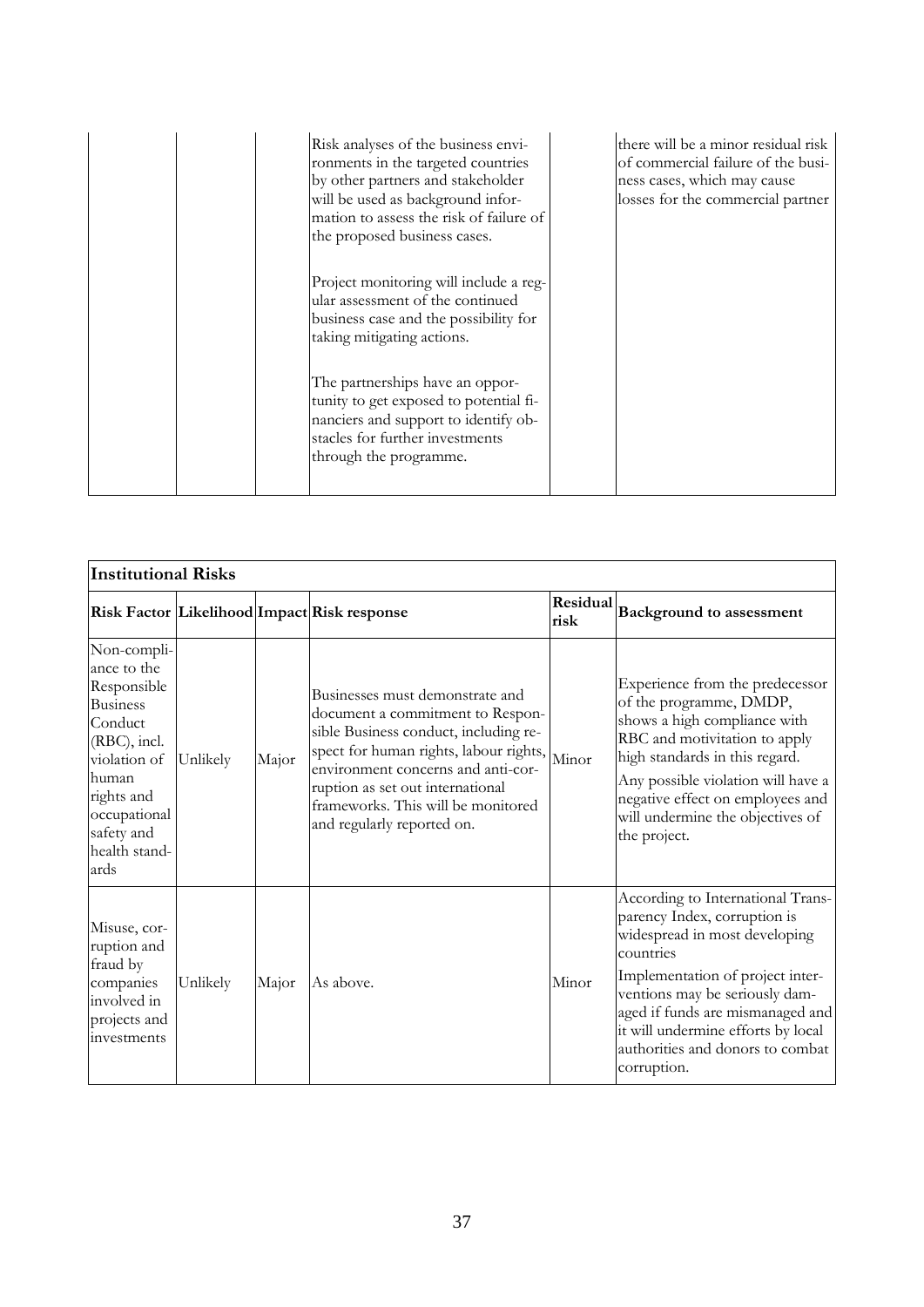## <span id="page-41-0"></span>Annex 4 Process Action Plan (PAP)

| Date            | Activity                                | Responsible unit |
|-----------------|-----------------------------------------|------------------|
| Nov. 26, 2021   | Delivery of draft ProDoc to Programme   | <b>GDK</b>       |
|                 | Committee                               |                  |
| Dec. 16, 2021   | Presentation in Programme Committee     | <b>GDK</b>       |
|                 | meeting                                 |                  |
| Jan. 3, 2022    | Final draft ProDoc including pro-       | <b>GDK</b>       |
|                 | gramme committee comments               |                  |
|                 |                                         |                  |
| Jan. 4-17, 2022 | Appraisal                               | <b>ELK</b>       |
|                 |                                         |                  |
| Feb. 7, 2022    | Submission of final ProDoc to UPR       | <b>GDK</b>       |
|                 |                                         |                  |
| February, 2022  | Development of programme guidelines     | <b>GDK</b>       |
|                 |                                         |                  |
| Feb. 24, 2022   | Presentation in UPR                     | <b>GDK</b>       |
|                 |                                         |                  |
| March, 2022     | Final approval by UDVM                  |                  |
|                 |                                         |                  |
| March, 2022     | Launch of the new programme             | MFA/GDK          |
|                 |                                         |                  |
| April, 2022     | Launch of application round 2022        | GDK/Secretariat  |
|                 | Approval of concept notes for new part- |                  |
| Sept., 2022     | nerships                                | <b>GDK</b>       |
|                 | Commitment for the 2022 challenge       |                  |
| Oct. 31, 2022   | funding                                 | <b>GDK</b>       |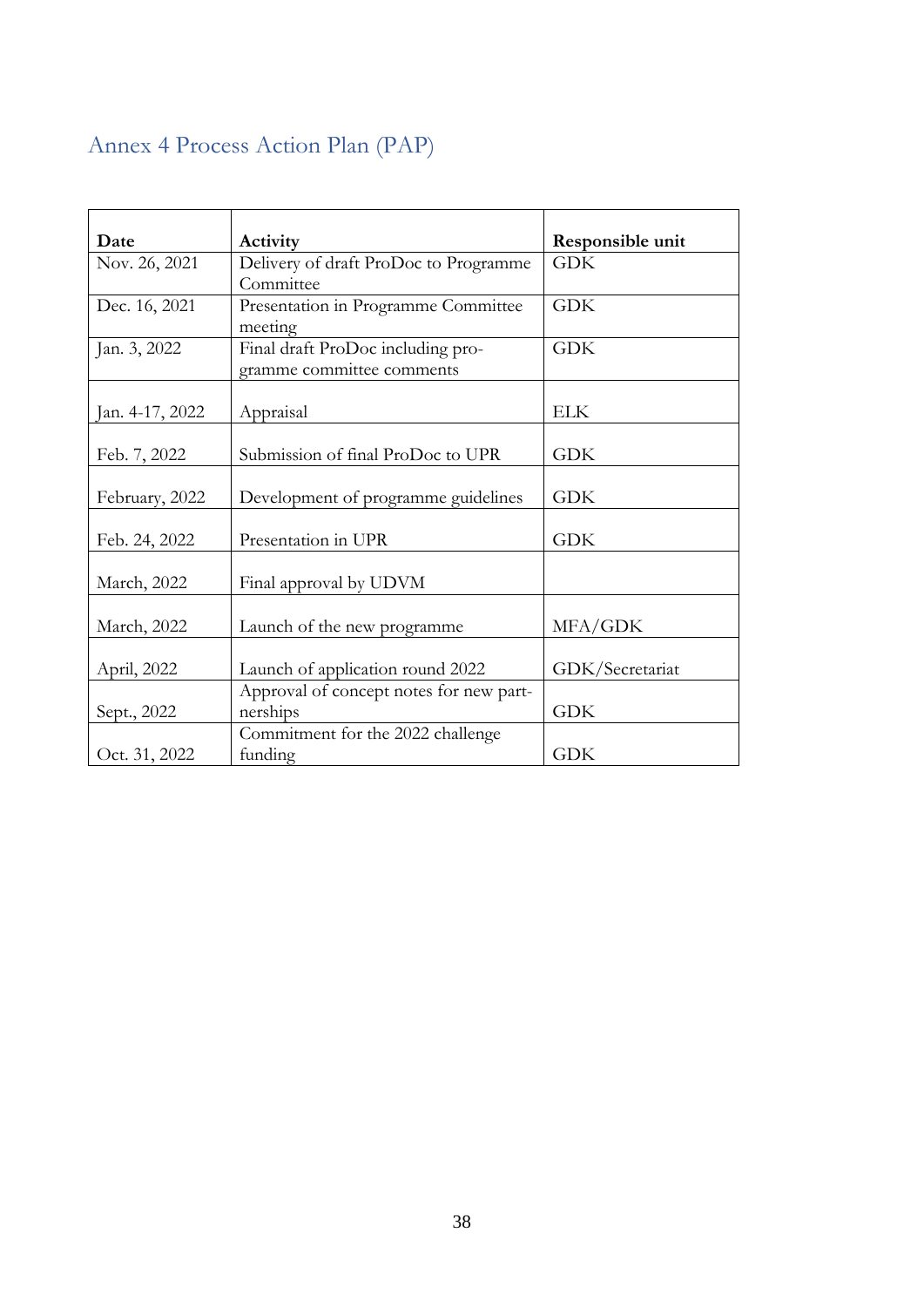### <span id="page-42-0"></span>Annex 5 EU State Aid Rules

A company that receives government support gains an advantage over its competitors. Therefore, the EU Treaty article 107 prohibits State aid unless it is justified by reasons of general economic development. All member state government support requires prior approval from the Commission, unless the amount is minor (covered by the EU commission de minimis regulation no. 1407/2013) or covered by the General Block Exemption Regulation (GBER) no. 651/2014.

#### De minimis regulation

De minimis aid refers to small amounts of state aid to undertakings (essentially companies) that EU countries do not have to notify the European Commission about. The maximum amount of support is EUR 200,000 for each undertaking over a 3-year period and it is the undertaking's responsibility to observe that this threshold is respected. The amount should be calculated on a 3-year rolling basis and should include all State Aid received by the company during that period. All entities which are controlled (on a legal or on a de facto basis) by the same entity should be considered as a single undertaking.

Several Danish support facilities administer their grant support with reference to the de minimis rules, for example Danida Innovation and Business Explorer (DIBE) and the Danish Export Credit Agency's tool EKF Green Accelerator.

However, in relation to this programme it should be noted that the de minimis rule does not apply to primary production of agricultural products, fishery and aquaculture, and it does not apply to export aid or aid contingent upon the use of domestic over imported products. In particular, it does not apply to aid financing the establishment and operation of a distribution network in other member states or in third countries.

#### General Block Exemption Regulation (GBER)

The GBER allows member states to provide aid without going through the EC's full notification process. However, there is a requirement for the authority administering the aid scheme to ensure that it is within the GBER, to publicise information regarding the aid scheme on a centralised State aid reporting site and to report it to the Commission. The GBER does not apply to certain types of aid schemes, for instance related to primary production of agricultural products, fishery and aquaculture (with some exceptions) and to aid measures where the grant of aid is subject to the obligation for the beneficiary to have its headquarters in the relevant member state or to be predominantly established in that member state or aid granted with the obligation for the beneficiary to use nationally produced goods or national services. The aid scheme should explicitly exclude the payment to an undertaking which is subject to an outstanding recovery order following a previous Commission decision declaring an aid granted by the same member state illegal and incompatible with the internal market.

Several Danish support facilities refer to the GBER, including Innovation Fund DK. and Danish Environmental Protection Agency among others. To provide an impression (not a full description) of the possibilities within GBER, the articles that seem most relevant to consider under this programme are indicated in the table below.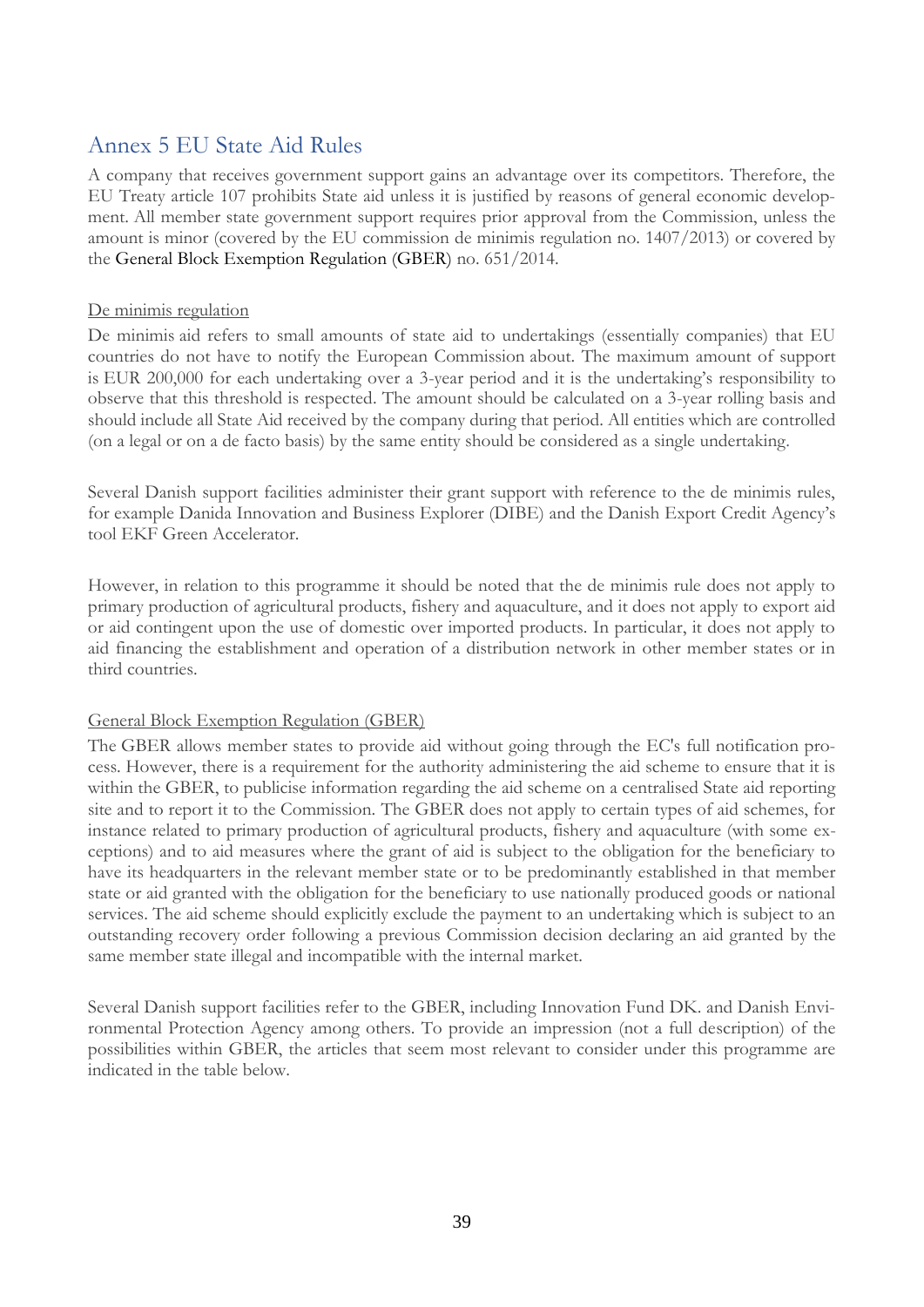| <b>GBER</b> | Exemption                                                     | Aid intensity (max)         |
|-------------|---------------------------------------------------------------|-----------------------------|
| Article     |                                                               |                             |
| Art. 18     | Aid for consultancy in favour of SMEs                         | 50%                         |
|             |                                                               |                             |
|             |                                                               |                             |
| Art. 25     | Aid for research and development projects, i.e. experimental  | Experimental development:   |
|             | development**. Costs of research and technical staff. Costs   | 25%                         |
|             | of equipment, buildings and land during the period of testing | Feasibility studies: 50%    |
|             | (value of depreciation). Costs of feasibility studies.        |                             |
| Art. 31     | Training aid                                                  | 70% for small companies     |
|             | Personnel costs and operating costs for the hours of the      | 60% for medium-sized compa- |
|             | training                                                      | mes                         |
|             |                                                               | 50% for other companies     |

#### **Overview of selected state aid exemptions covered by the GBER**

#### \*EU SME Definition

The category of micro, small and medium-sized enterprises ('SMEs') is made up of enterprises which employ fewer than 250 persons and which have an annual turnover not exceeding EUR 50 million, and/or an annual balance sheet total not exceeding EUR 43 million. Within the SME category, a small enterprise is defined as an enterprise which employs fewer than 50 persons and whose annual turnover and/or annual balance sheet total does not exceed EUR 10 million. Within the SME category, a micro-enterprise is defined as an enterprise which employs fewer than 10 persons and whose annual turnover and/or annual balance sheet total does not exceed EUR 2 million.

\*\*Definition of experimental development by GBER and as applied by Innovation Fund DK

Experimental development means acquiring, combining, shaping and using existing scientific, technological, business and other relevant knowledge and skills with the aim of developing new or improved products, processes or services. This may also include, for example, activities aiming at the conceptual definition, planning and documentation of new products, processes or services; Experimental development may comprise prototyping, demonstrating, piloting, testing and validation of new or improved products, processes or services in environments representative of real life operating conditions where the primary objective is to make further technical improvements on products, processes or services that are not substantially set. This may include the development of a commercially usable prototype or pilot which is necessarily the final commercial product and which is too expensive to produce for it to be used only for demonstration and validation purposes.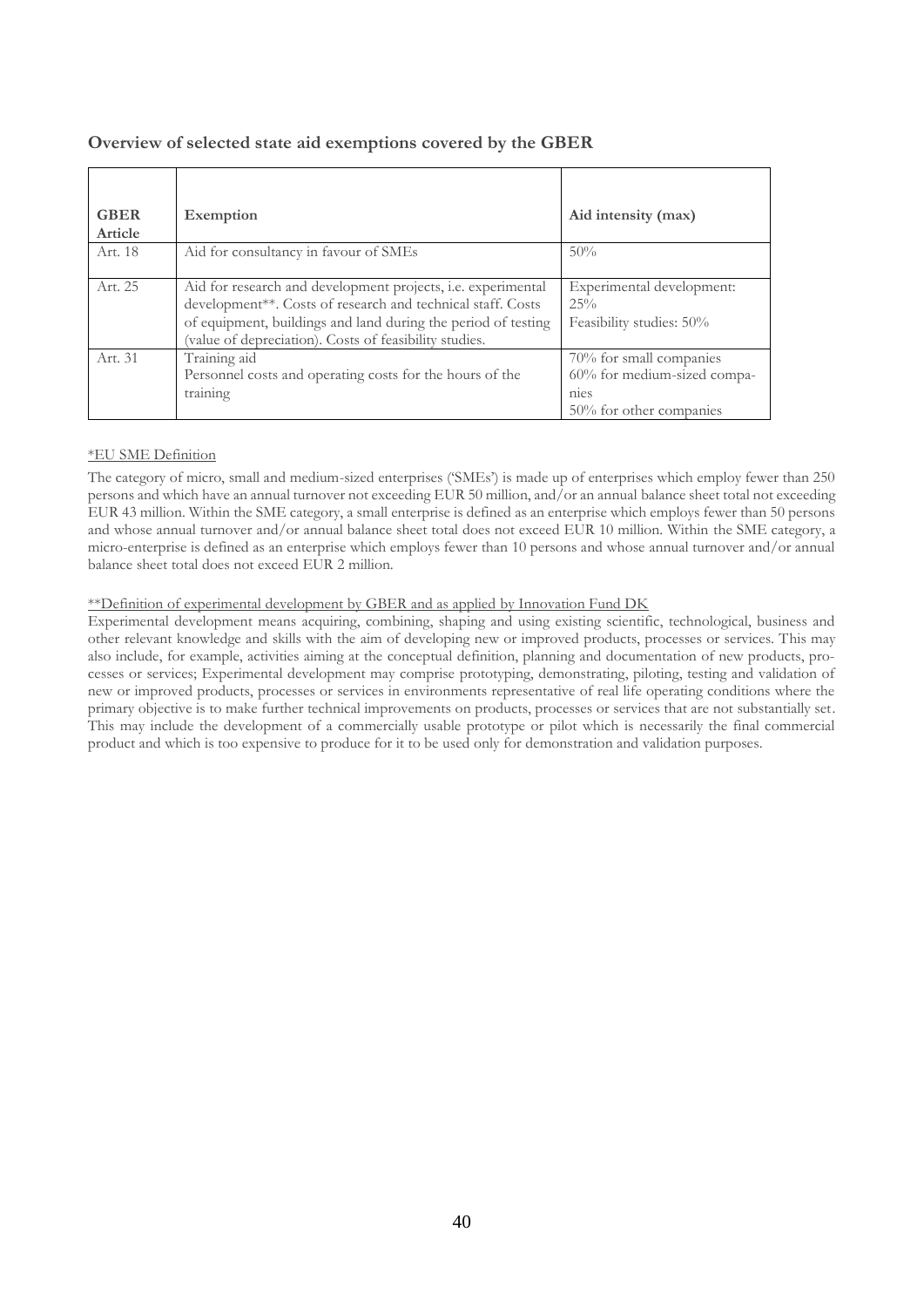## <span id="page-44-0"></span>Annex 6 Provisional list of eligible partnership objectives

The following list is a provisional overview of the objectives for the green and inclusive partnership projects. The business cases of the partnerships should be formed with the purpose of addressing one or several of these objectives in relation to outcome 1, *Reduced vulnerability to climate change, reduced strain on*  natural resources and the environment and a stabilisation of GHG emissions, but always in combination with outcome 2, *Inclusive private sector growth and improved livelihoods.*

### **Sustainable food production, agriculture, fisheries and other natural-resource management**

- Climate-smart agriculture and sustainable food systems,
- Prevention of food loss and food waste
- Promote agro-organic cultivation methods
- Strengthening of green value chains
- Eco friendly alternative crops
- Sustainable forest management
- Food production and other production that reduces the pressure on ecosystems and enhances biodiversity
- Sustainable management of sea resources
- Sustainable forest management
- Reduction of desertification and land degradation
- Protection of water bodies and other
- Natural resources management and production that preserves biodiversity and restores ecosystems

#### **Production and consumption (circular economy)**

- Technologies and business models for increased resource productivity
- Sustainable tourism
- Measures to suppress or reduce pollution in land, water and air
- Cleaner production processes
- Sustainable transport systems

#### **Energy services**

- Increased energy efficiency
- Renewable energy production and use

#### **Water services**

- Sustainable water resources management
- Sustainable waste water management and reuse
- Climate smart water infrastructure for supply and sanitation

#### **Enabling business models and technologies**

- Climate finance
- Information systems and technologies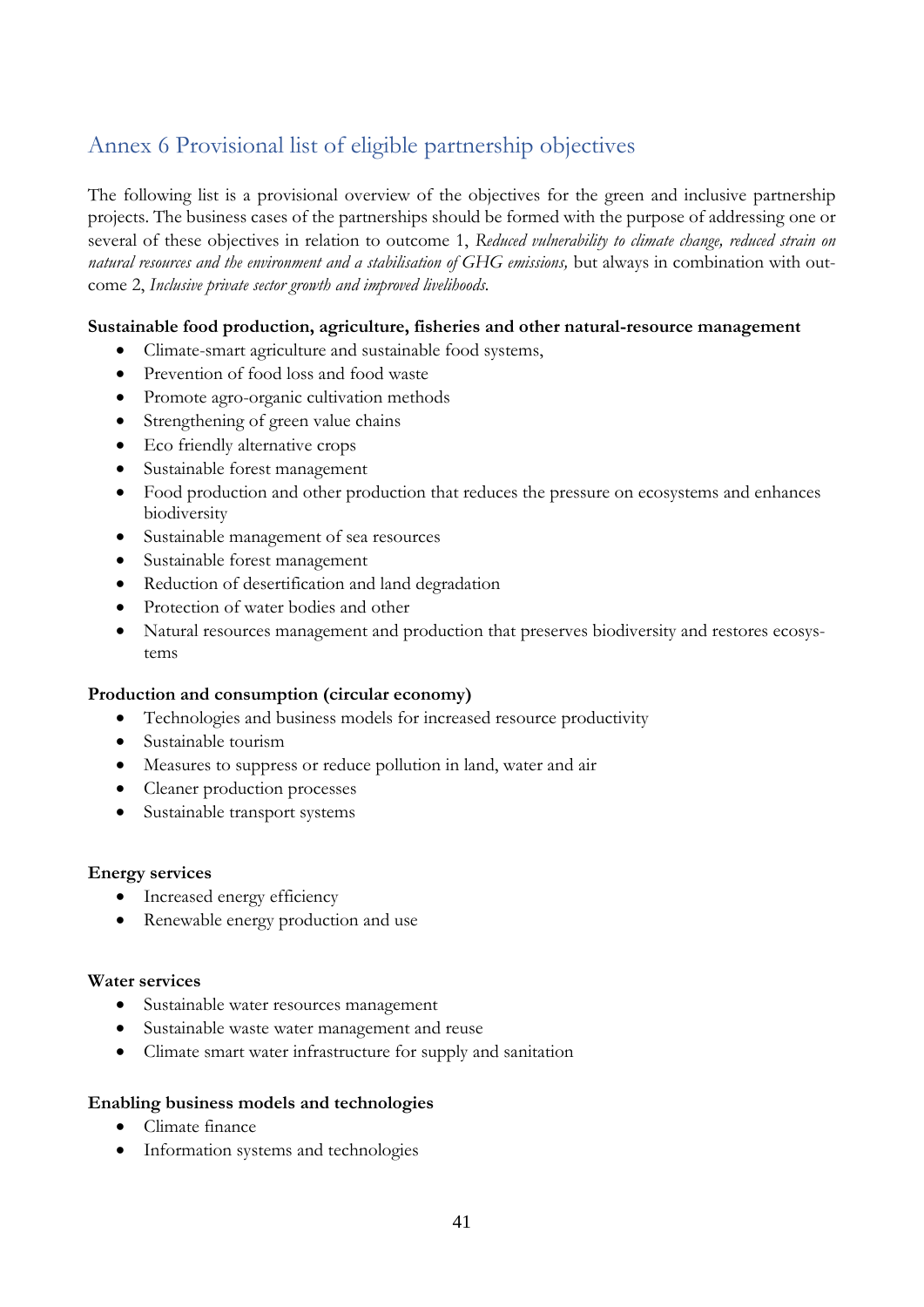### <span id="page-45-0"></span>Annex 7 Follow-up on appraisal recommendations

| Title of Programme/Project                    | Danida Green Business Partnerships (DGBP) |
|-----------------------------------------------|-------------------------------------------|
| File number/F2 reference                      | 2021-32862                                |
| Appraisal report date                         | 21.01.2022                                |
| <b>Council for Development Policy meeting</b> | 24 February 2022                          |
| date                                          |                                           |

#### **Summary of possible recommendations not followed (Filled in by the responsible unit)**

Overall, the appraisal recommendations have been followed and the programme document has been amended accordingly, including an adjusted number of upper middle-income countries, a ceiling and strengthened impact requirements in these countries.

### **Overall conclusion of the appraisal**

The appraisal finds that the Danida Green Business Partnerships (DGBP) programme and its documentation is generally well prepared and that relevant stakeholders have been consulted during the process. The programme is found to be relevant in addressing central development challenges in line with key Danish development priorities. Building on the earlier programme, Danida Market Development Partnerships (DMDP), the appraisal finds that the orientation towards climate and environmental outcomes is appropriate. Also, the programme is found to demonstrate its contribution to key Sustainable Development Goals, notably SDG 8 (decent jobs and economic growth), SDG 12 (responsible consumption and production), SDG 13 (climate action), and SDG 17 (partnerships). Further refinement in relation to poverty orientation (SDG 1), gender/youth and responsible business conduct should be considered, as recommended below.

The appraisal finds that the design of the programme is sound and responds well to the lessons learned from the previous phase. With regard to impact and sustainability, in particular related to the sustainability of the businesses after end of project, the appraisal suggests that key challenges faced by the business partners in this respect are further analysed and taken into account in future assessments of business cases presented for approval. Implementation modalities are generally well described and justified, however, some further work to be completed during the inception phase of the programme is recommended.

With regard to programme management and administration, the external secretariat established for administration of the DMDP will continue to provide daily administrative management of both the DMDP and the DGBP. The appraisal agrees to the continuation of this arrangement, which allows for the Department for Green Diplomacy and Climate to concentrate on providing more strategic guidance to the programme.

The **overall conclusion** of the appraisal is that *the Danida Green Business Partnerships is recommended for approval with only minor adjustments taking the recommendations of this report into consideration*.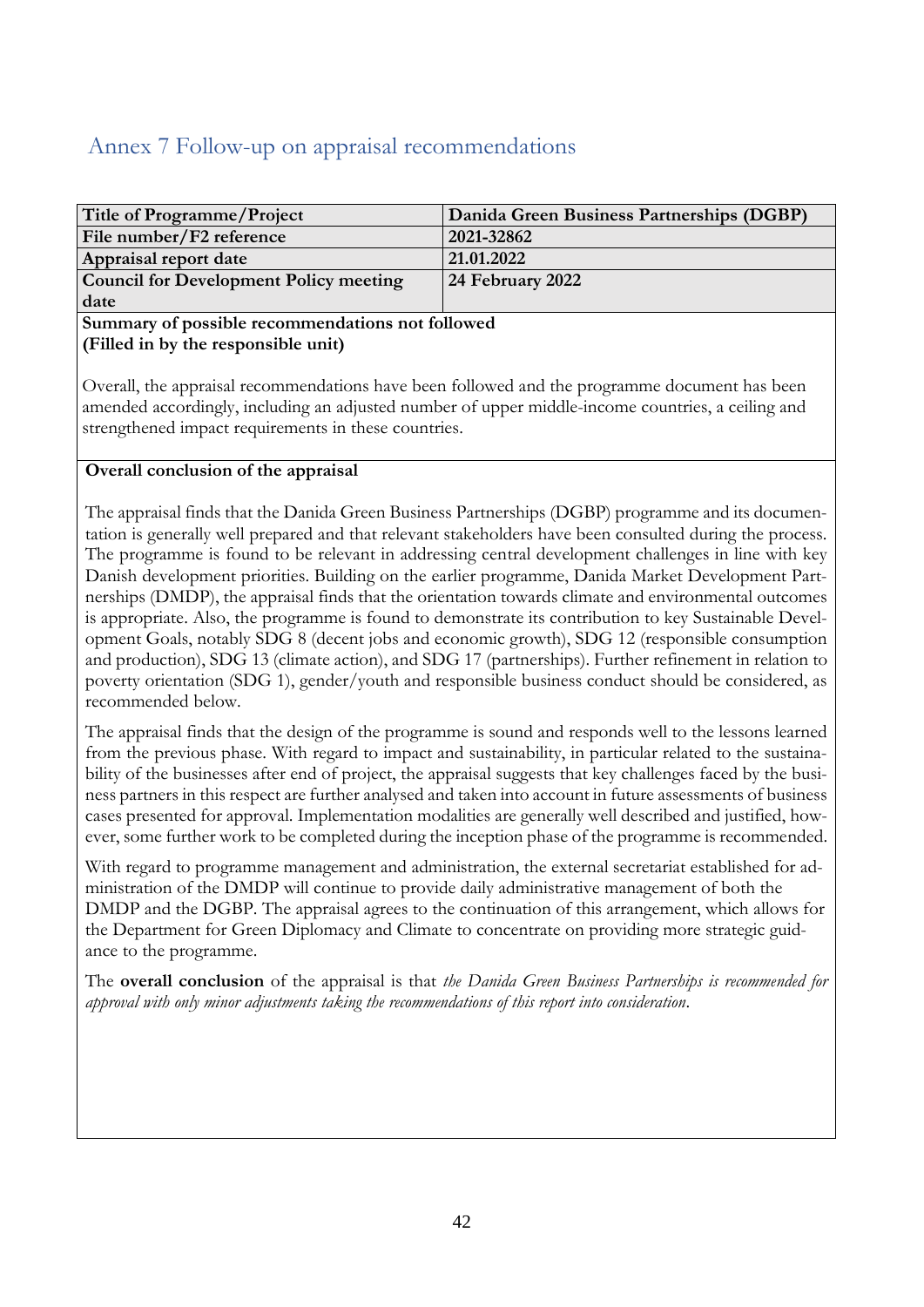| Recommendations by the appraisal team | Follow up by the responsible unit |
|---------------------------------------|-----------------------------------|
|                                       |                                   |

**Recommendations related to the preparation process** *An in-depth assessment of the existing partnerships could provide input to strengthening the partnerships in particular with regard to challenges in achieving sustainability of the business case at the end of the individual partner project.*  # 1 Conduct an assessment of existing partnerships under the Danida Market Development Partnerships during the inception phase of the programme to provide deeper insight into challenges faced by the partnerships, including challenges in achieving a viable business after end of project. While no specific inception phase of the Danida Green Business Partnerships has been defined in the Programme Document, the recommended study will be undertaken in the initial months of the new programme and provide better evidence before the first round of project selection in August 2022. The study will assess the progress of the DMDP projects, both in terms of interim development effects and prospects of commercial viability and assess correlation with parameters related to the context (country, sector, market), the business strategy of the international commercial partner (focus on sourcing from the partner country, establishing production in the partner country or expanding markets to the partner country), partner characteristics (experience, size, etc) and partnership processes (communication, roles). *The main features of the programme including strategy and how it differs from the previous programme, could be presented early in the document for ease of understanding by external readers.*  Agreed. A summary of the new features in DGBP, compared to DMDP, has been inserted at the end of section 2.2 "Lessons learned" of the final Programme Document.

# 2 Include section describing the DGBP overall strategy and main features that have been modified from the Danida Market Development Partnerships.

### **Recommendations related to coherence with Danish development policy priorities**

| The rationale for including seven new countries from the<br>group of Higher-Middle-Income countries (including e.g.<br>China and Argentine) is not found to be justified in terms<br>of demonstrating additionality in relation to development<br>outcomes. Furthermore, providing development finance for<br>this instrument is based on the argument that businesses are<br>not willing to enter markets in the developing countries<br>where uncertainties and risks are perceived to be high.<br>#3<br>Reconsider the inclusion of all seven new<br>countries from the group of Higher Mid- | China and Argentina have been excluded in the<br>final Programme Document. The eligible coun-<br>tries now include 11 low-income countries, 15<br>lower middle-income countries and six upper<br>middle-income countries (Lebanon, Brazil, Co-<br>lombia, Mexico, South Africa and Turkey).<br>To enhance the additionality of the programme,<br>the requirements to partnership projects in upper<br>middle-income countries are higher. Project ap- |
|-------------------------------------------------------------------------------------------------------------------------------------------------------------------------------------------------------------------------------------------------------------------------------------------------------------------------------------------------------------------------------------------------------------------------------------------------------------------------------------------------------------------------------------------------------------------------------------------------|-------------------------------------------------------------------------------------------------------------------------------------------------------------------------------------------------------------------------------------------------------------------------------------------------------------------------------------------------------------------------------------------------------------------------------------------------------|
| dle-Income Countries and review the ceil-<br>ing for partnership projects that may be se-<br>lected from this group of countries.                                                                                                                                                                                                                                                                                                                                                                                                                                                               | plications should demonstrate a stronger envi-<br>ronmental and social impact case and be directly<br>targeted towards under-served. Max. 30% of all<br>DGBP funding can be allocated to upper mid-<br>dle-income countries.                                                                                                                                                                                                                          |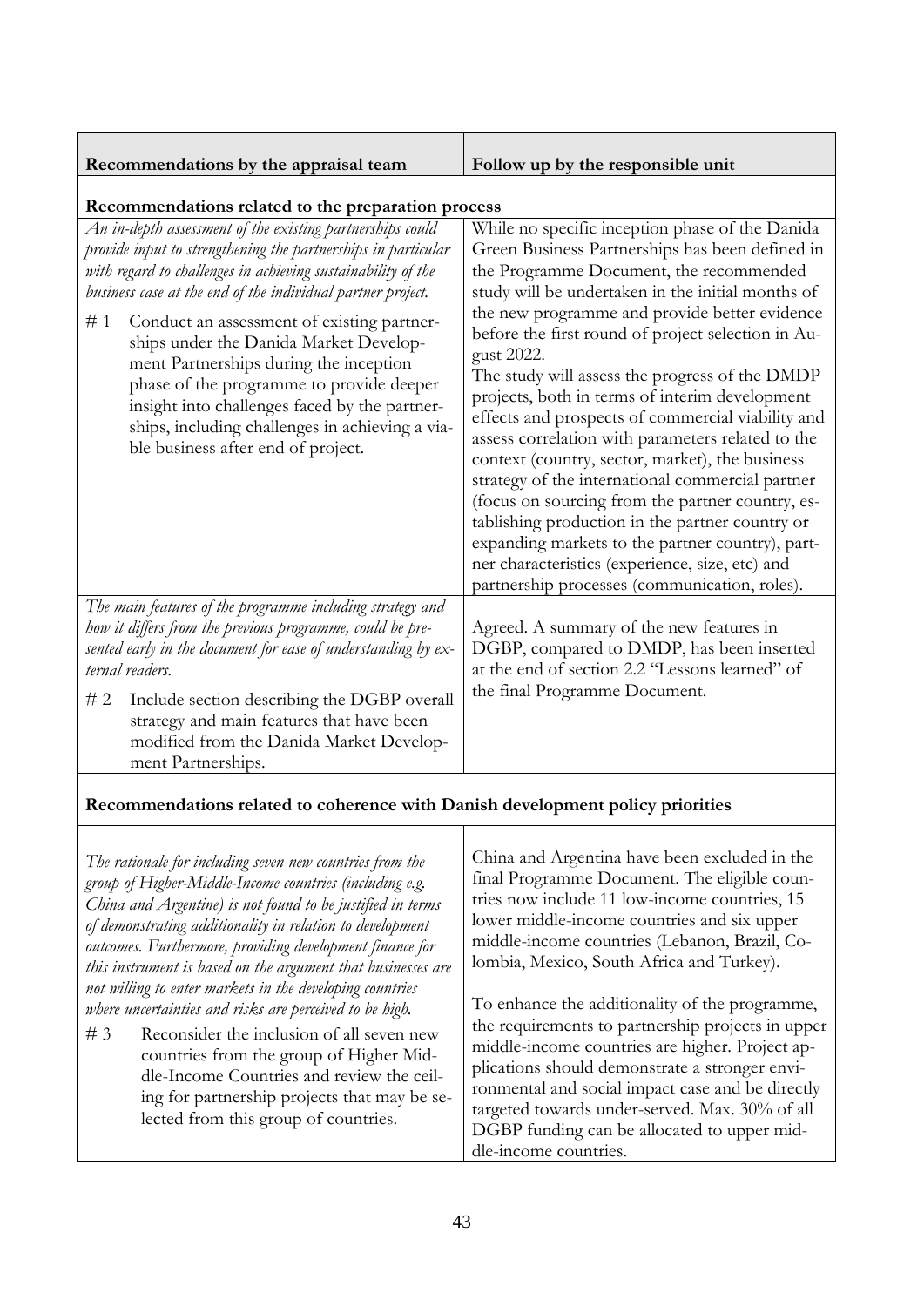| Recommendations by the appraisal team                                                                                                                                                                                                                                                                                                                                                                                                                                                                                                                                                                                                                                                                                                                                                                                                            | Follow up by the responsible unit                                                                                                                                                                                                                                                                                                                                                                                                                                                                                                                                                                                                                                                                                                                                                                                                                                                                                                                               |  |
|--------------------------------------------------------------------------------------------------------------------------------------------------------------------------------------------------------------------------------------------------------------------------------------------------------------------------------------------------------------------------------------------------------------------------------------------------------------------------------------------------------------------------------------------------------------------------------------------------------------------------------------------------------------------------------------------------------------------------------------------------------------------------------------------------------------------------------------------------|-----------------------------------------------------------------------------------------------------------------------------------------------------------------------------------------------------------------------------------------------------------------------------------------------------------------------------------------------------------------------------------------------------------------------------------------------------------------------------------------------------------------------------------------------------------------------------------------------------------------------------------------------------------------------------------------------------------------------------------------------------------------------------------------------------------------------------------------------------------------------------------------------------------------------------------------------------------------|--|
| With the increased focus on fighting inequality and poverty<br>in Danish development policy, the appraisal found that the<br>programme could be more explicit on how it will contribute<br>towards this goal.<br>#4<br>Further explain how the programme at<br>overall level can work towards benefitting<br>poorer segments of the population in<br>terms of improving incomes of low-in-<br>come groups in the value chain and pro-<br>vide other wider effects for this group<br>through the partnerships and how this will<br>be monitored.                                                                                                                                                                                                                                                                                                  | Social criteria relating to income opportunities<br>and strengthened livelihoods are important for<br>the selection of projects, together with environ-<br>mental-climate criteria.<br>In addition to the increased focus on poorer and<br>under-served segments in upper middle-income<br>countries (indicated above), further text has been<br>inserted in section 4 "Theory of change" of the<br>final Programme Document explaining how<br>partnership projects can work towards benefit-<br>ting poorer segments of the population through<br>products and services targeting under-served and<br>through value chains.<br>It should be noted, however, that as an environ-<br>mental-climate programme promoting market-<br>based solutions, this programme is not the ade-<br>quate tool for addressing poverty alleviation. But<br>the partnership projects will have indirect effects<br>on income levels and on livelihoods, also for<br>poor people. |  |
| The appraisal recognises that the nature of the instrument $-$<br>which builds on a viable business case as the driving element<br>– may constitute a challenge in terms of addressing gender<br>and youth concerns, along with environmental concerns etc.<br>However, it was found that more consideration on how these<br>aspects could be addressed and monitored should be further<br>reflected in the programme, also building on previous experi-<br>ences.<br>#5<br>Consider how gender and youth inclusion<br>will be addressed and monitored at pro-<br>gramme level among others building on<br>previous experiences from the Danida<br>Market Development Partnerships, where<br>gender disaggregated indicators within the<br>individual partnership project are collected<br>and form part of the overall programme<br>monitoring. | Outcome indicators for gender and youth have<br>been included in relation to the monitoring of<br>employment and income effects of the projects.<br>Furthermore, indicators for gender and youth<br>have been included for programme outputs re-<br>lated to training and outputs related to suppliers<br>and customers. Where gender and youth indica-<br>tors have been established, a target has been set<br>at 50% female and 25% young people. This cri-<br>terion will as a consequence be given weight in<br>the project selection process of the challenge<br>fund.                                                                                                                                                                                                                                                                                                                                                                                     |  |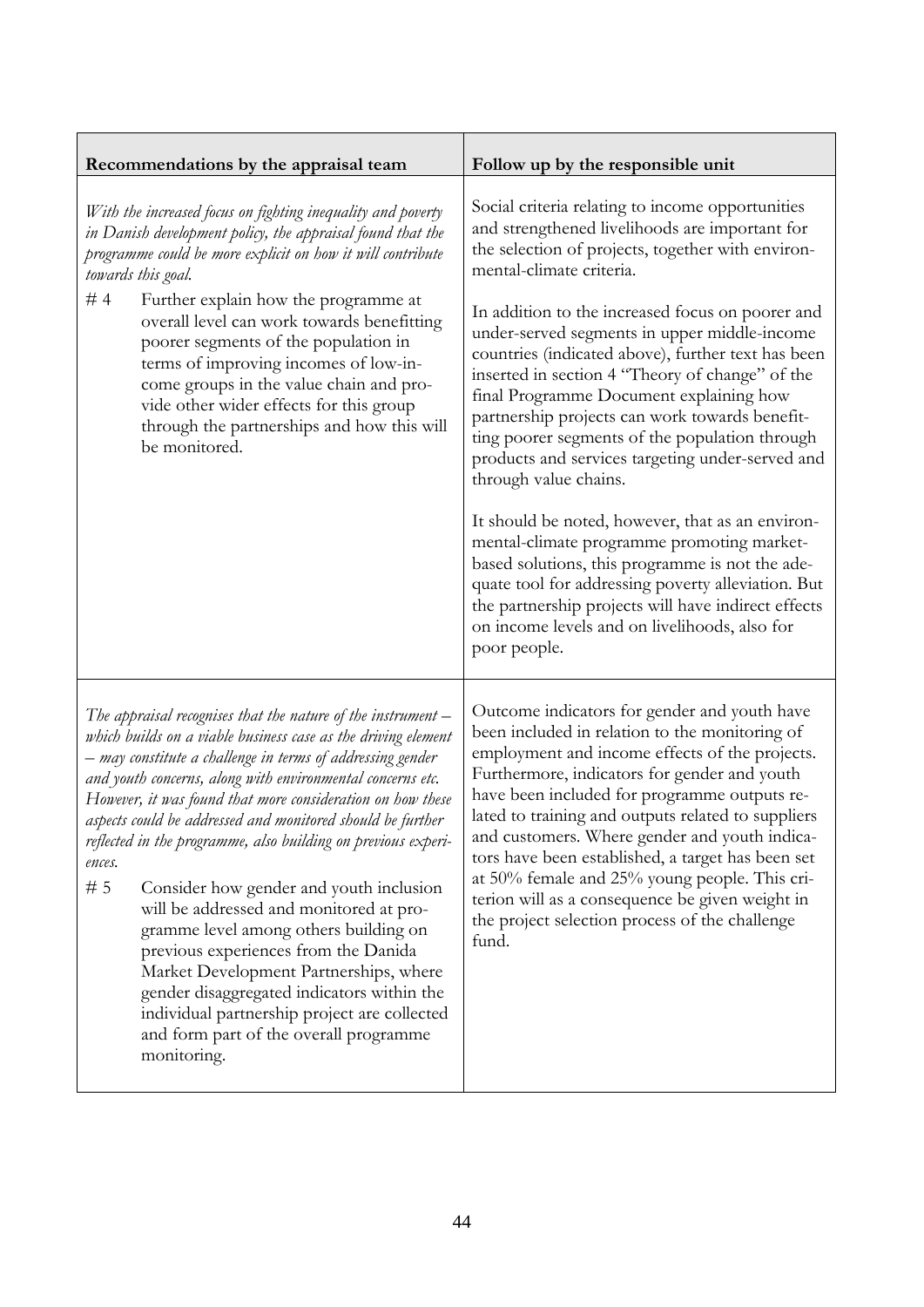| Recommendations by the appraisal team                                                                                                                                                                                                                                                                                                                                                                                                                                                                                                                                                                                                                                                                                       | Follow up by the responsible unit                                                                                                                                                                                                                                                                                                                                                                                                                                                                                                                                                                                                                                                                                                                                                                                                                                                                                                                                                                      |
|-----------------------------------------------------------------------------------------------------------------------------------------------------------------------------------------------------------------------------------------------------------------------------------------------------------------------------------------------------------------------------------------------------------------------------------------------------------------------------------------------------------------------------------------------------------------------------------------------------------------------------------------------------------------------------------------------------------------------------|--------------------------------------------------------------------------------------------------------------------------------------------------------------------------------------------------------------------------------------------------------------------------------------------------------------------------------------------------------------------------------------------------------------------------------------------------------------------------------------------------------------------------------------------------------------------------------------------------------------------------------------------------------------------------------------------------------------------------------------------------------------------------------------------------------------------------------------------------------------------------------------------------------------------------------------------------------------------------------------------------------|
| The appraisal found that requirements for businesses to ad-<br>here to responsible business conduct principles was not clearly<br>described in the programme document, and that it should be<br>clear that international business partners should comply<br>with these standards from start.<br>#6<br>Ensure that requirements with regard to re-<br>sponsible business conduct, including de-<br>cent jobs, are adhered to by the interna-<br>tional businesses engaged in the Danida<br>Green Business Partnerships from the out-<br>set and that local business partners develop<br>a plan within the first year of implementa-<br>tion for adhering to these principles, if they<br>are not compliant at project start. | In section 3.3 "Other strategic consideration" of<br>the final Programme Document it has now been<br>specified that all commercial partners should be<br>in compliance with national legislation from the<br>start of the partnership project. International<br>commercial partners should furthermore fulfil<br>the requirements for responsible business con-<br>duct at project start, whereas for local companies<br>there should be an agreed plan for how they will<br>become compliant with responsible business<br>conduct requirements, which in many cases will<br>pose additional demands compared to national<br>legislation.                                                                                                                                                                                                                                                                                                                                                              |
| Recommendation related to Theory of Change, objectives and results framework                                                                                                                                                                                                                                                                                                                                                                                                                                                                                                                                                                                                                                                |                                                                                                                                                                                                                                                                                                                                                                                                                                                                                                                                                                                                                                                                                                                                                                                                                                                                                                                                                                                                        |
| The appraisal found that the link between outputs, outcomes<br>and impact could be strengthened, in particular regarding the<br>link between outcomes and outputs.<br>The Theory of Change should be reviewed<br># 7<br>for coherence and realism and the results<br>framework should be adjusted accordingly to<br>ensure a credible pathway from results to<br>outcomes and objective.                                                                                                                                                                                                                                                                                                                                    | Following this recommendation, the Theory of<br>Change in section 4 and the detailed results<br>framework in annex 2 have been amended in the<br>following ways:<br>Four new outputs have been introduced<br>in the theory of change to focus more on<br>the capacity strengthening taking place<br>with commercial partners and with end-<br>user / beneficiaries linked to the partner-<br>ship projects and the access provided<br>through products and services sold by<br>commercial partners.<br>The corresponding output indicators have<br>been included in the results framework in<br>annex 2, which will mean that project-<br>level monitoring of outputs is lifted to the<br>programme level and included in the pro-<br>gramme reporting.<br>Two output indicators related the perfor-<br>mance of the challenge fund (number of<br>applications and number of approved<br>projects) have been maintained reflecting<br>the output of the related activities in the<br>theory of change. |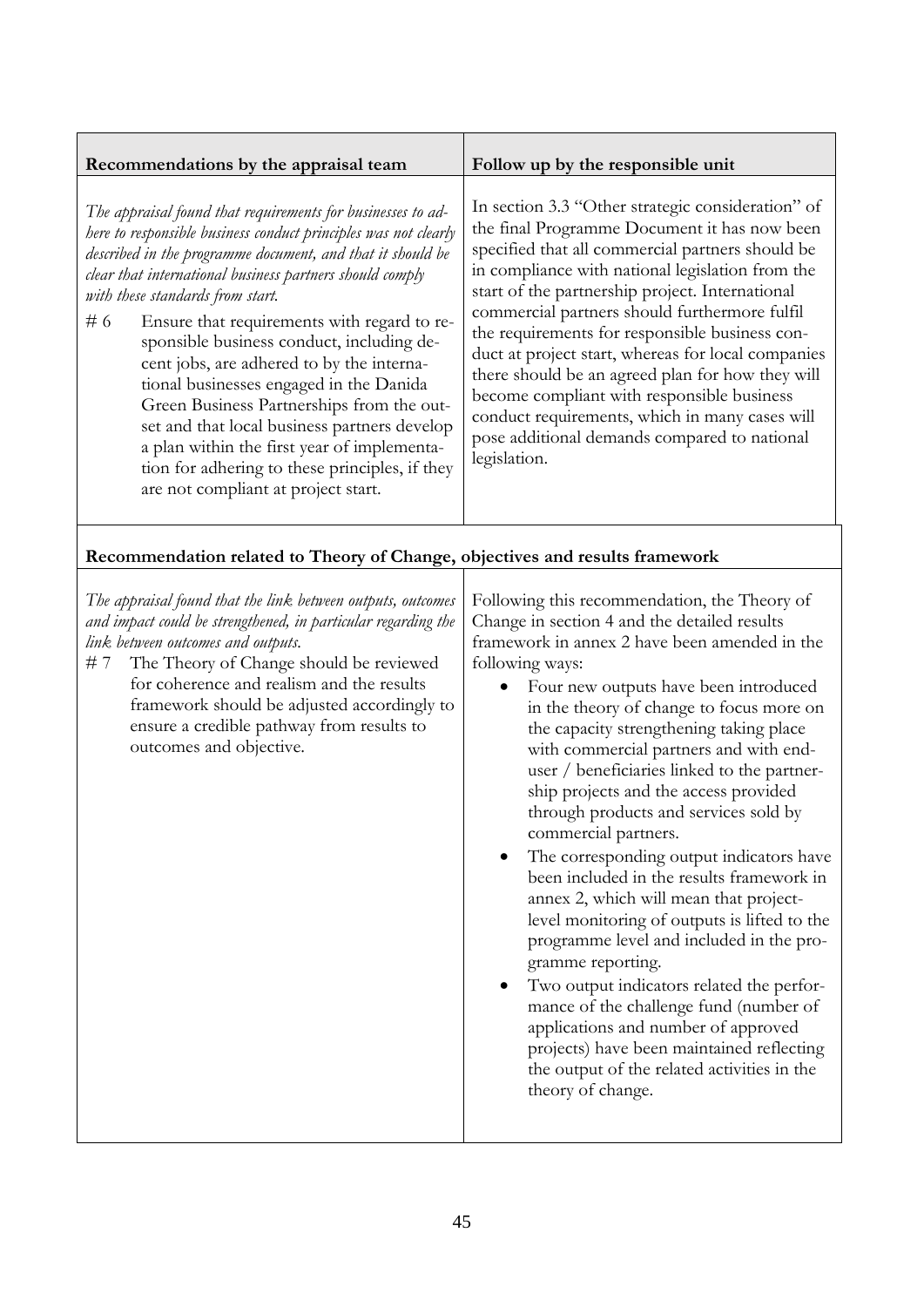| Recommendations by the appraisal team |  |  |
|---------------------------------------|--|--|

**Recommendations by the appraisal team Follow up by the responsible unit**

# **Recommendations related to programme design and rationale**

| The programme document states that only 50% of busi-<br>nesses are expected to continue their business related to the<br>partnership project after end of project. The appraisal finds<br>that while there may be difficulties in foreseeing the develop-<br>ment in the business environment at the outset, there would<br>be scope for developing the business cases before approval.<br>Ensure that a business case with a long<br>#8<br>term viable vision is developed by the com-<br>mercial partner before a project is ap-<br>proved, however, recognising that changes<br>in the plan may be required as the business<br>environment could change in partner coun-<br>tries. | All partnership projects are selected on the basis<br>of a good business case and development poten-<br>tial. In the DGBP procedures there will be in-<br>creased emphasis (compared to the predecessor<br>DMDP) on documenting how the business is ex-<br>pected to become profitable. Due to the unpre-<br>dictable context and the innovative nature of<br>many of the business cases supported, it is not<br>likely that all businesses will succeed in establish-<br>ing a viable commercial enterprise for upscaling.<br>However, it is agreed that the ambition should be<br>for all to succeed. Following this recommenda-<br>tion, the 50% target has been changed to a target<br>of 75% of businesses being viable. This reflects<br>that the programme through partnership selec-<br>tion, monitoring and support should aim for all<br>businesses to become viable. |
|---------------------------------------------------------------------------------------------------------------------------------------------------------------------------------------------------------------------------------------------------------------------------------------------------------------------------------------------------------------------------------------------------------------------------------------------------------------------------------------------------------------------------------------------------------------------------------------------------------------------------------------------------------------------------------------|---------------------------------------------------------------------------------------------------------------------------------------------------------------------------------------------------------------------------------------------------------------------------------------------------------------------------------------------------------------------------------------------------------------------------------------------------------------------------------------------------------------------------------------------------------------------------------------------------------------------------------------------------------------------------------------------------------------------------------------------------------------------------------------------------------------------------------------------------------------------------------|
| Business partners under the existing programme have ex-<br>pressed a wish for receiving further information on finance<br>opportunities, as access to finance is regarded as a key con-<br>straint by most businesses in achieving a viable business.<br>#9<br>Further develop the approach for support-<br>ing the business partners in access to fi-<br>nance and identify the capacities needed<br>within this area, including how to provide<br>this support within the programme set-up<br>(including the secretariat).                                                                                                                                                          | Agreed. A text to this effect has been inserted in<br>section 2.3 "Coherence and synergies" emphasis-<br>ing the need to include in the partnership projects<br>specific expertise and efforts to leverage further<br>finance for the commercial partners. The secre-<br>tariat may support this by assisting in identifying<br>the expertise needed.                                                                                                                                                                                                                                                                                                                                                                                                                                                                                                                           |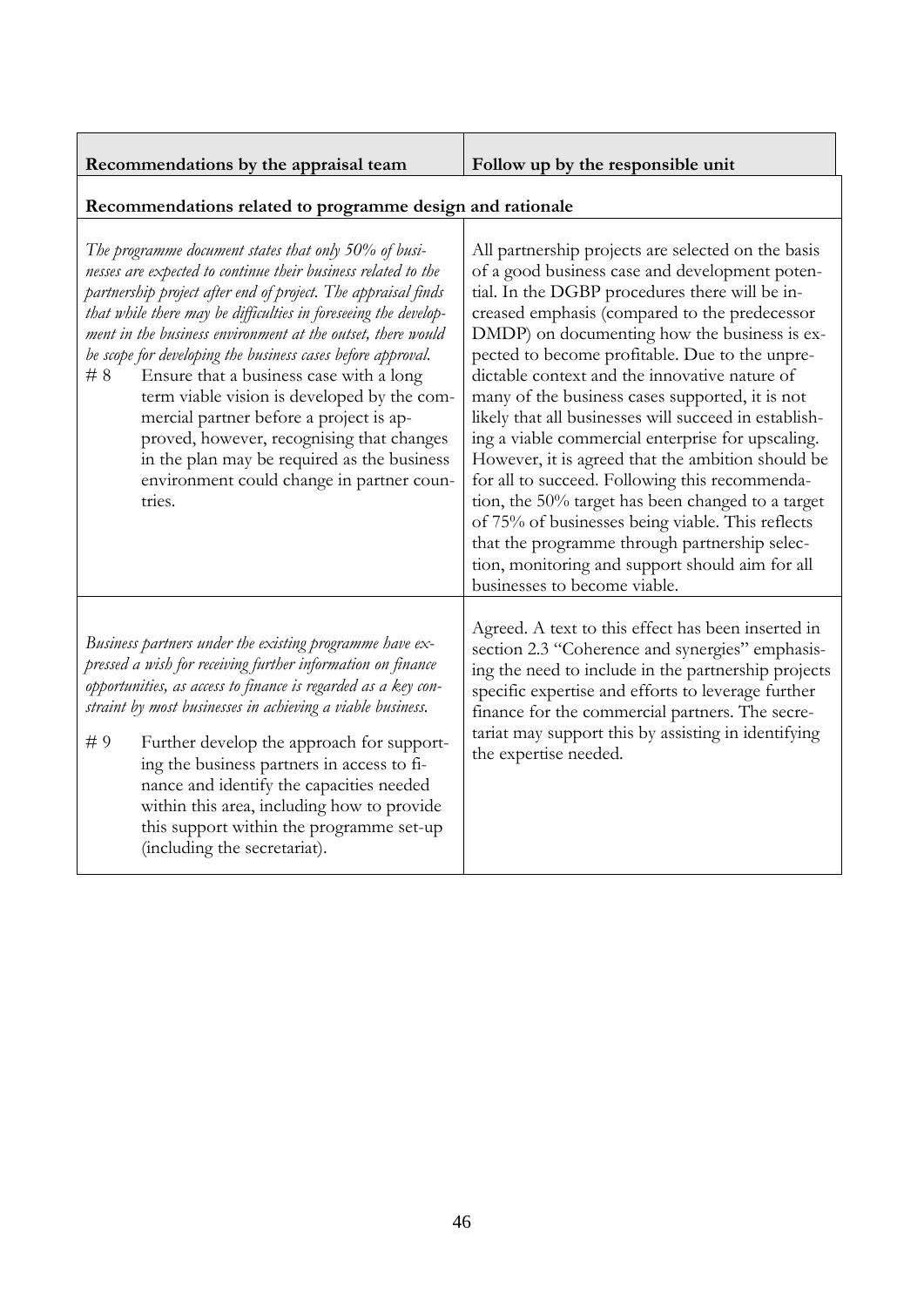| Recommendations by the appraisal team                                                                                                                                                                                                                                                                                                                                             | Follow up by the responsible unit                                                                                                                                                                                                                                                                                                                                                                                                                                                                   |  |
|-----------------------------------------------------------------------------------------------------------------------------------------------------------------------------------------------------------------------------------------------------------------------------------------------------------------------------------------------------------------------------------|-----------------------------------------------------------------------------------------------------------------------------------------------------------------------------------------------------------------------------------------------------------------------------------------------------------------------------------------------------------------------------------------------------------------------------------------------------------------------------------------------------|--|
| Recommendation in relation to programme monitoring and learning framework                                                                                                                                                                                                                                                                                                         |                                                                                                                                                                                                                                                                                                                                                                                                                                                                                                     |  |
| Capturing learning and providing feed-back on a continuous<br>basis is essential for adjusting the programme and guiding<br>partners during implementation.                                                                                                                                                                                                                       | Agreed. Section 8 "Financial management, moni-<br>toring and learning" has been amended in the fi-<br>nal Programme Document.                                                                                                                                                                                                                                                                                                                                                                       |  |
| #10<br>Expand and clearly describe how monitor-<br>ing and learning will be ensured and de-<br>velop a robust strategy for capturing and<br>transforming learning into action. In rela-<br>tion to this it should be considered to un-<br>dertake the Mid-Term Review at an earlier<br>point in time to allow for this exercise to<br>contribute to the learning and for account- | The monitoring at partnership project level is pri-<br>marily undertaken by an external programme sec-<br>retariat involving annual progress reports, an an-<br>nual monitoring meeting and ad-hoc field visits.<br>As partnerships evolve, the secretariat will organ-<br>ise meetings for learning across projects between<br>partners where relevant or upon request.                                                                                                                            |  |
| ability purposes.                                                                                                                                                                                                                                                                                                                                                                 | At programme level, the selection of projects will<br>be based on specific criteria. The selection will<br>furthermore be guided from the learning and ex-<br>perience from the DMDP programme, which will<br>be further expanded with the assessment under-<br>taken as a consequence of recommendation #1<br>above.                                                                                                                                                                               |  |
|                                                                                                                                                                                                                                                                                                                                                                                   | In addition, the project selection criteria and pro-<br>cedures will be reviewed following each round of<br>applications. Selection criteria may be modified<br>either in a certain direction, made more narrow or<br>broader, depending on the number and type of<br>applications received from the earlier round(s)<br>and based on the experience from their imple-<br>mentation.                                                                                                                |  |
|                                                                                                                                                                                                                                                                                                                                                                                   | It is a clear ambition that DGBP will be coherent<br>with a range of other programmes and activities.<br>This entails communication, networking and di-<br>rect collaboration with a range of partners in<br>Denmark and in partner countries. After each<br>round of applications, the secretariat should doc-<br>ument and assess the extent to which this coher-<br>ence has been obtained, including feed-back from<br>applicants and from relevant embassies, pro-<br>grammes and initiatives. |  |
|                                                                                                                                                                                                                                                                                                                                                                                   | Finally, a mid-term review is planned already in<br>2023 to address any implementation issues at an<br>early stage.                                                                                                                                                                                                                                                                                                                                                                                 |  |